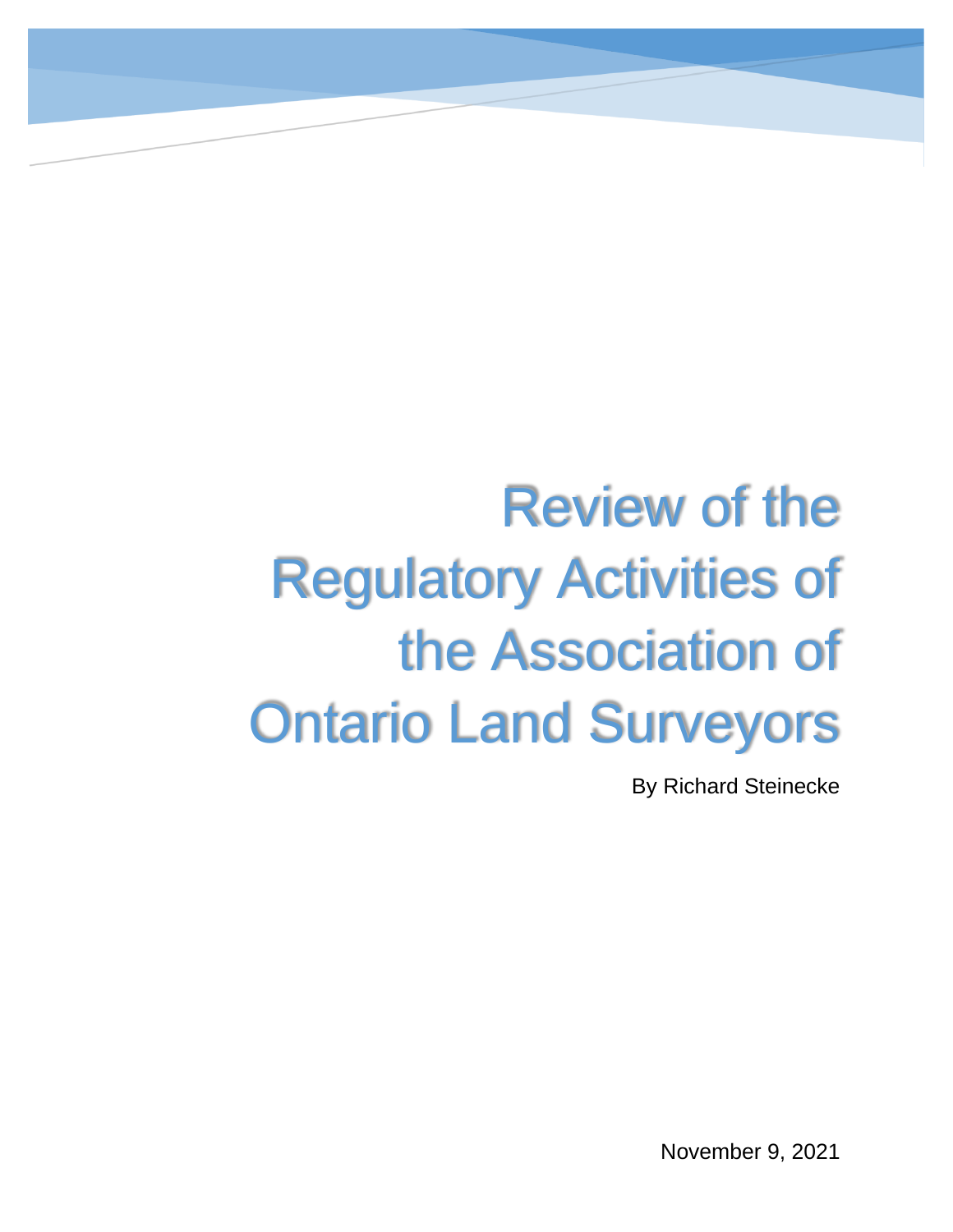# Table of Contents

| (a) |                                                                      |  |
|-----|----------------------------------------------------------------------|--|
| (b) |                                                                      |  |
| (c) |                                                                      |  |
| (d) |                                                                      |  |
| (e) |                                                                      |  |
| (f) | Structure, Selection and Training of the AOLS's Board of Directors16 |  |
| (g) |                                                                      |  |
| (h) |                                                                      |  |
| (i) |                                                                      |  |
| (i) |                                                                      |  |
| (k) |                                                                      |  |
| (1) | Effective Assistance to Practitioners re Standards and Policies 25   |  |
|     |                                                                      |  |
|     |                                                                      |  |
|     |                                                                      |  |
| (b) |                                                                      |  |
| (c) |                                                                      |  |
| (d) |                                                                      |  |
| (e) |                                                                      |  |
| (f) |                                                                      |  |
| (g) |                                                                      |  |
| (h) |                                                                      |  |
| (i) |                                                                      |  |
| (j) |                                                                      |  |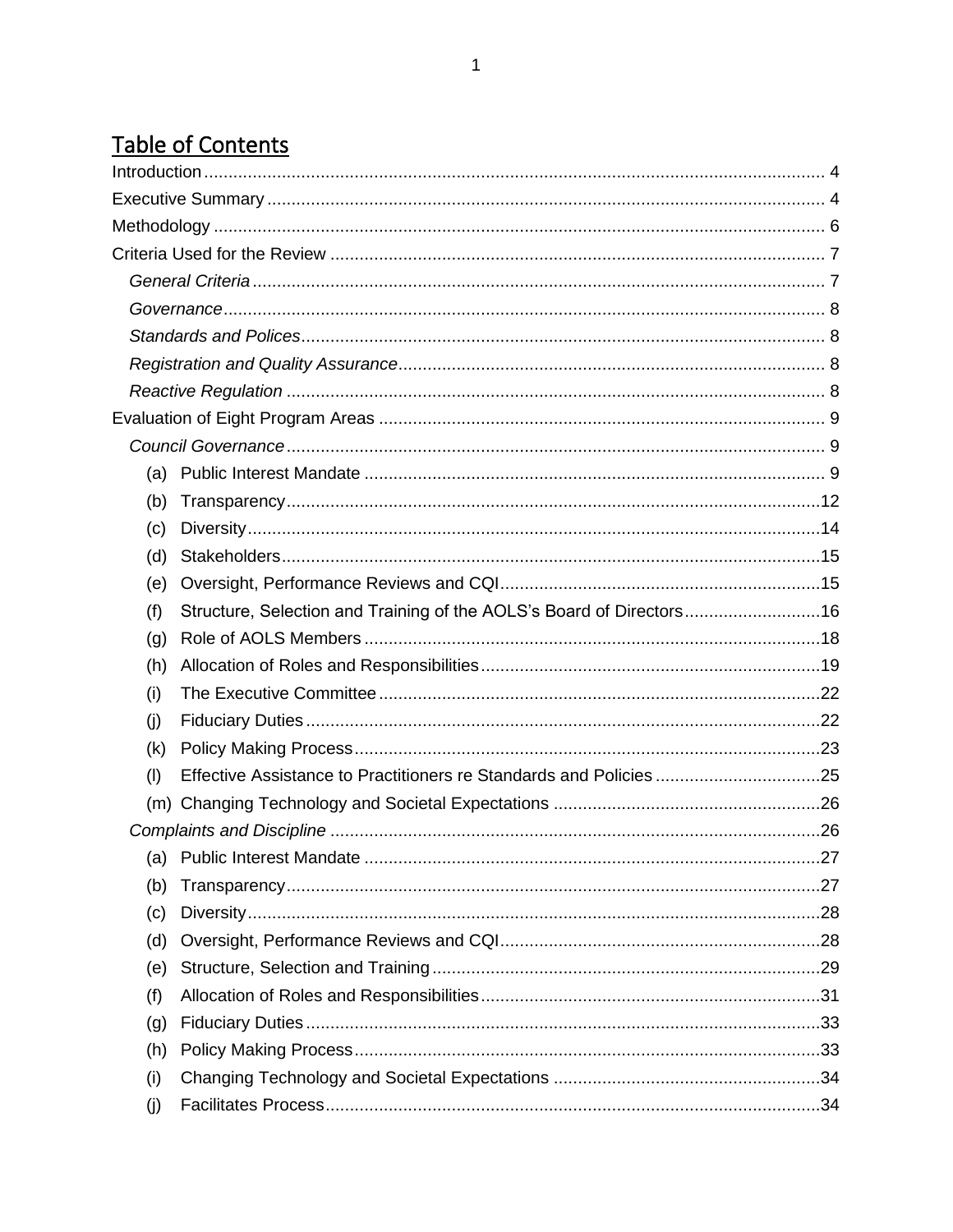| (k) |  |  |  |
|-----|--|--|--|
| (1) |  |  |  |
|     |  |  |  |
|     |  |  |  |
| (a) |  |  |  |
| (b) |  |  |  |
| (c) |  |  |  |
| (d) |  |  |  |
| (e) |  |  |  |
| (f) |  |  |  |
| (g) |  |  |  |
| (h) |  |  |  |
| (i) |  |  |  |
| (i) |  |  |  |
|     |  |  |  |
| (a) |  |  |  |
| (b) |  |  |  |
| (c) |  |  |  |
| (d) |  |  |  |
| (e) |  |  |  |
| (f) |  |  |  |
| (g) |  |  |  |
| (h) |  |  |  |
| (i) |  |  |  |
|     |  |  |  |
|     |  |  |  |
| (b) |  |  |  |
| (c) |  |  |  |
| (d) |  |  |  |
| (e) |  |  |  |
| (f) |  |  |  |
| (g) |  |  |  |
| (h) |  |  |  |
| (i) |  |  |  |
| (i) |  |  |  |
| (k) |  |  |  |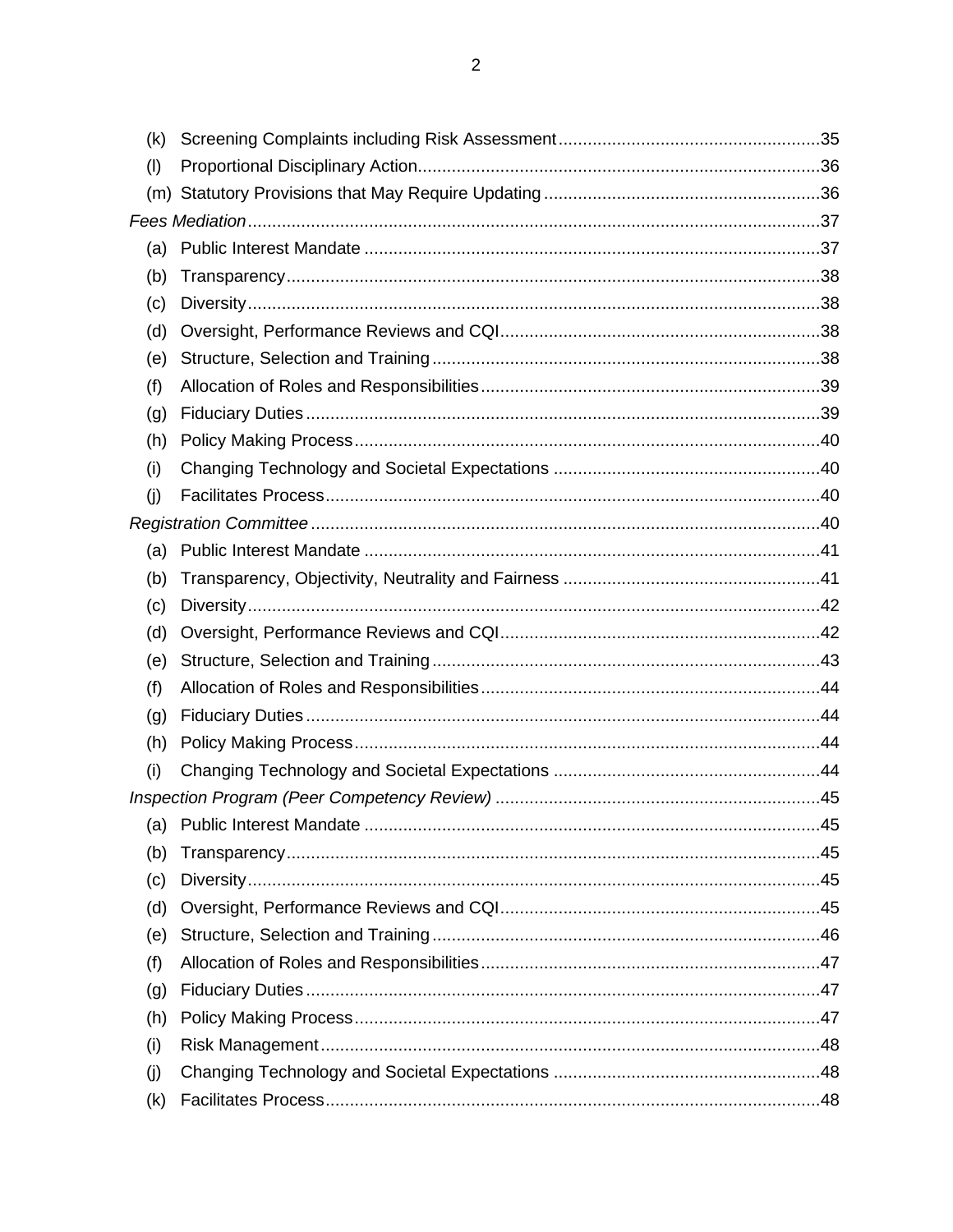| (a) |  |  |
|-----|--|--|
| (b) |  |  |
| (c) |  |  |
| (d) |  |  |
| (e) |  |  |
| (f) |  |  |
|     |  |  |
| (a) |  |  |
| (b) |  |  |
| (c) |  |  |
| (d) |  |  |
| (e) |  |  |
| (f) |  |  |
| (g) |  |  |
| (h) |  |  |
| (i) |  |  |
| (i) |  |  |
| (k) |  |  |
|     |  |  |
|     |  |  |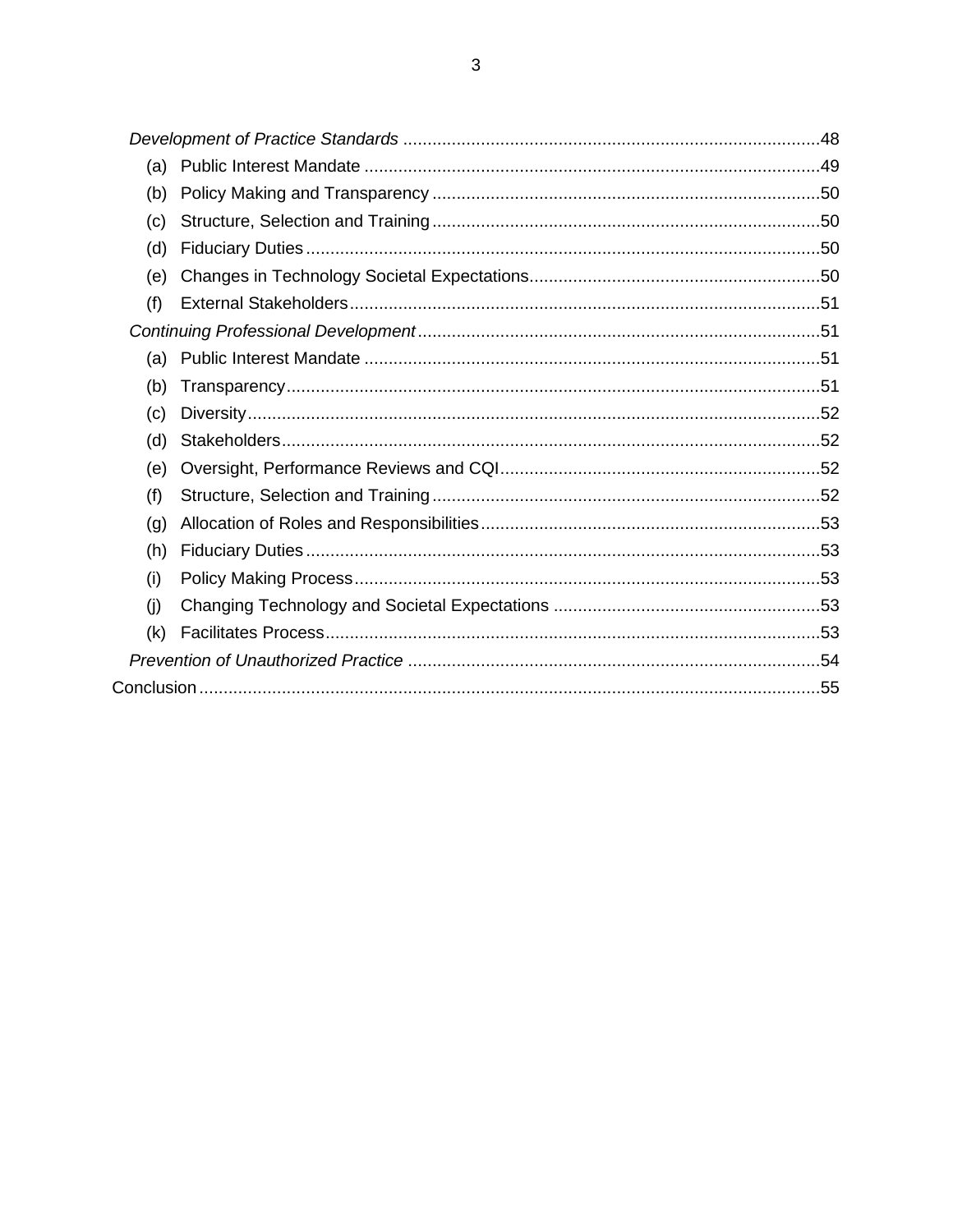# <span id="page-4-0"></span>**INTRODUCTION**

The regulation of professions is undergoing rapid change in Canada and, indeed, around the world. Regulators of professions are expected to meet high standards of governance, effective protection of the public and rapid adjustments to changing public expectations and evolving technology. The Association of Ontario Land Surveyors (AOLS) has sought a review of a broad range of their activities so as to provide information about their performance and possible areas for improvement.

The eight program areas reviewed are as follows:

- 1. Council Governance,
- 2. Complaints and Discipline,
- 3. Fees Mediation,
- 4. Registration Committee,
- 5. Inspection Program (Peer Competency Review),
- 6. Development of Practice Standards,
- 7. Continuing Professional Development, and
- 8. Prevention of Unauthorized Practice.

Assessing the performance of a regulator against "best practices" is challenging. There are no universally accepted best practices in the domain of regulating a profession. In addition, best practices vary with the context. For example, a health profession may emphasize personal health safety and avoiding the crossing of personal and emotional boundaries with patients. Those considerations may be less applicable to a profession that deals with another type of boundary and has primarily financial implications for clients and the public. Some professions focus primarily on the interests of their clients while other professions have balanced their obligations amongst clients, other affected individuals, and broader public interests. In addition, the size of a profession has implications as to what is realistic and practical in terms of processes and procedures. As a result, the assessment of whether a regulator is following best practices is somewhat subjective and amounts to the experienced professional opinion of the reviewer.

The observed meetings and interviews suggest that the AOLS has a constructive, collaborative culture that takes its public interest objects seriously. There was a sense that staff are helpful and transparent and avoided creating bureaucratic type of interactions with Council and Committee members. The public members, in particular, noted this constructive culture, sometimes in contrast to their experience with other organizations. As such, care must be taken not to adopt best practices appropriate to larger organizations that may create more harm than good to the actual performance of the AOLS.

#### <span id="page-4-1"></span>**EXECUTIVE SUMMARY**

The AOLS has been incredibly busy in recent years. In addition to major operational tasks (e.g., database, telephone system, pandemic adjustments) the organization has begun, and in some cases, completed a number of important regulatory initiatives including a psychometric audit of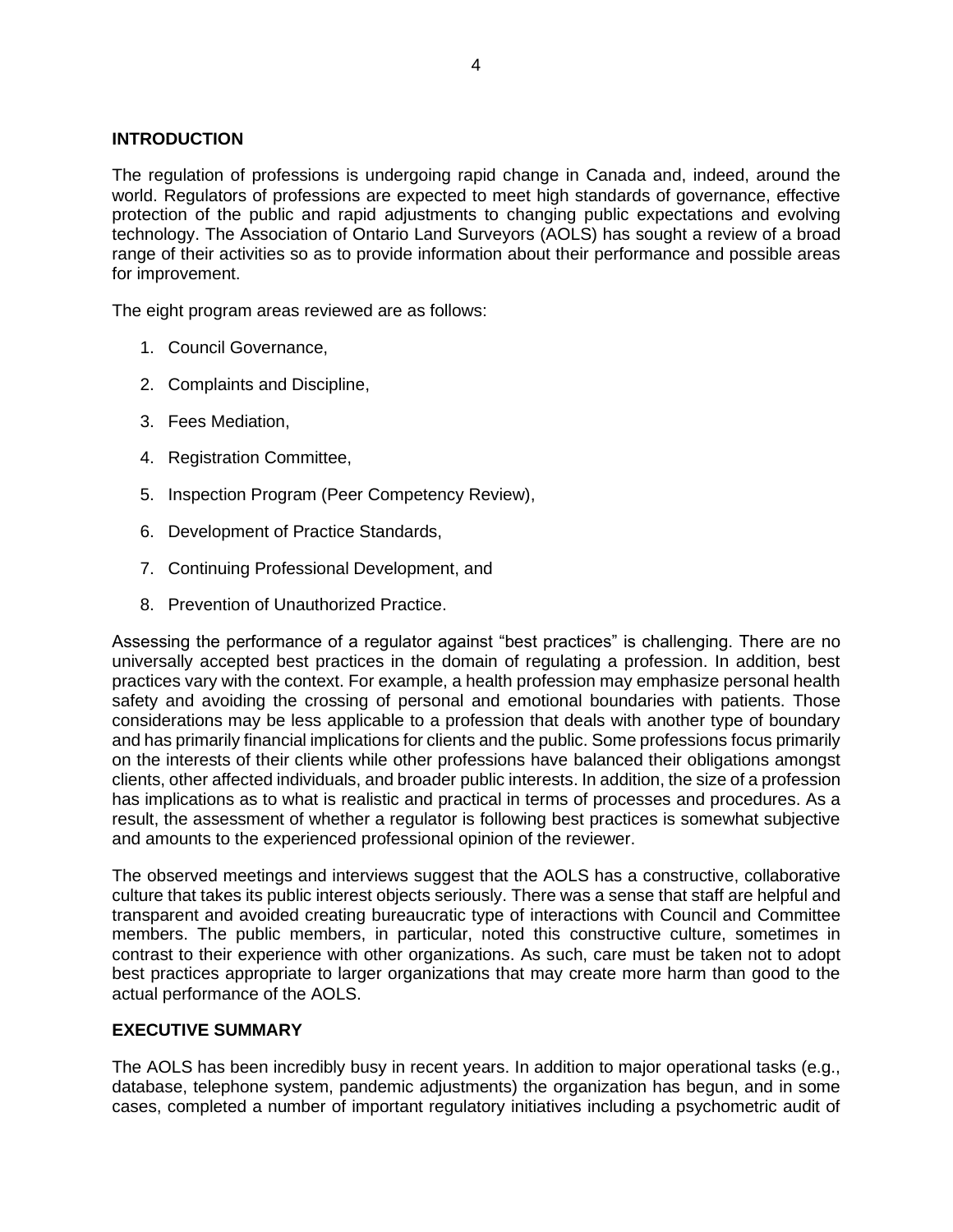its registration examination, work on equity, diversity, and inclusion, a review of its complaints and discipline processes with a risk-management lens, instituting a mediation process for discipline matters, reconsideration of its fees mediation program, a review of the impact of technology on the practice of the profession, updating its website, monitoring of regulatory developments elsewhere, particularly British Columbia and Alberta, and some legislative amendments. These initiatives are impressive, and work needs to continue on most of them.

As noted above, I am impressed with the commitment to the public interest by all individuals I interviewed or observed. Similarly, I was pleased to see a general understanding of the fiduciary duties of Council and Committee members, especially related to conflicts of interest and confidentiality.

As will be seen, for any regulator, and particularly for a smaller regulator, the AOLS is doing many of the right things in the right way. The necessary focus of this report on possible areas for improvement should not take away from the excellent work that the AOLS is already doing. The AOLS should be commended for being a high performing regulator.

In terms of recommendations and suggestions, certain themes have emerged. In particular:

- 1. The AOLS Council should endeavour to focus on strategic planning, policy making and high-level oversight of the organization. In order to do this well, the Council should cease becoming involved in individual regulatory matters and from many of the operational matters in which it participates.
- 2. On a related point, a longer-term goal is that AOLS Council members should not sit on Committees that deal with individual applicants and practitioners. They should only sit on Committees that facilitate the Council's core activities, namely strategic planning, policy making and high-level oversight.
- 3. The AOLS Council could enhance its policy making process. In particular, proactively identifying priority issues, conducting a systematic analysis of the issue including in a comprehensive briefing note, and more regular consultation could assist Council in performing this essential task.
- 4. The requirement for members of the profession to approve enactments or amendments to by-laws or regulations is not a best practice and should be discontinued as soon as possible. This requires legislative amendments.
- 5. The AOLS might take a more rigorous approach to identifying activities that do not primarily serve the public interest and are more related to supporting practitioners. Removing or modifying those activities can assist the AOLS in focussing even more attention on its public interest protection activities.
- 6. The AOLS Council and its Committees have a basic orientation process involving reviewing essential documents, an offer of a meeting with senior staff, and observing activities before being "thrown into the deep end". A best practice would be to provide every new Council and Committee member or new Chair with a formal, structured orientation to their position, including the duties and responsibilities of the Council or the Committee, the criteria by which decisions should be made, the skills necessary for the position (with identification of any targeted training needs for the individual) and specific ways in which conflicts of interest and confidentiality issues can arise in that position. It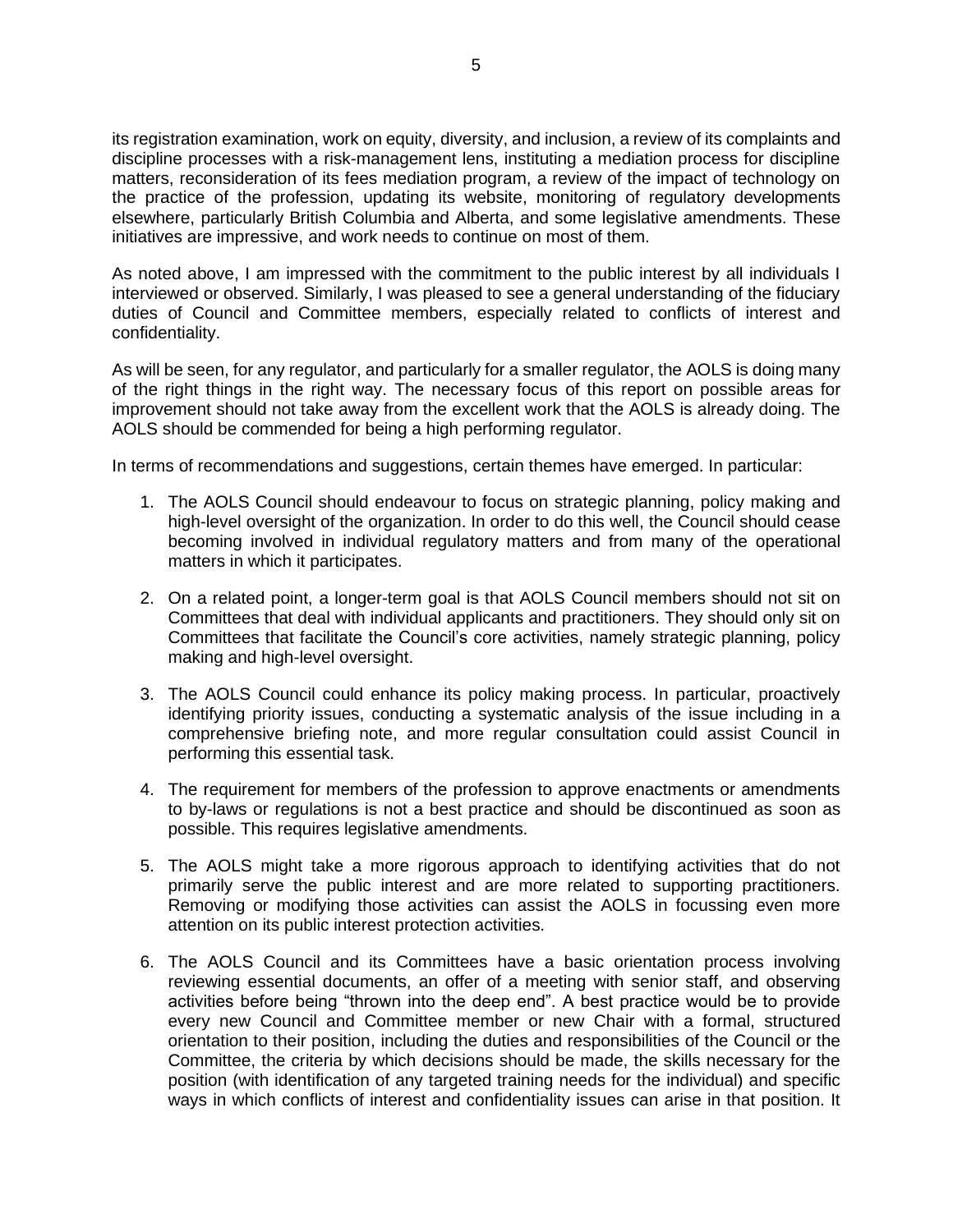would also be helpful to have a formal mentoring process for new Council and Committee members.

7. The AOLS and its Committees should develop a stronger sense of the criteria that should be used for the various types of decisions it makes. Those criteria should form a significant portion of the relevant manuals for the Council and its Committees and should be referred to frequently during meetings and in the reasons for decisions made.

Some of these recommendations and suggestions will require legislative change. Recommendations that require legislative change are indicated in the report below.

The report distinguishes between recommendations (which are numbered and set out in green font) and suggestions which are included periodically in the text of the report. Recommendations are intended to be more emphatic in their nature and have a greater significance to the ability of the AOLS to fulfill its mandate with excellence. Suggestions are less likely to have as important an effect on the overall performance of the AOLS and, in some cases, are more debatable as to their utility.

# <span id="page-6-0"></span>**METHODOLOGY**

The review was conducted in the following manner:

- 1. I developed the criteria for review based on provincial, national, and international precedents. The AOLS accepted the proposed criteria without suggesting any changes.
- 2. I reviewed the legislation governing the AOLS (particularly the *Surveyors Act* and regulations).
- 3. I reviewed the AOLS website.
- 4. I reviewed the documents related to each program area and the review criteria. This included minutes of Council and Committee meetings, policies and procedures, sample files, and internal and external reports about them. I was given access to the internal database of the AOLS and was able to select sample files on my own in addition to those suggested as representative by the AOLS.
- 5. I interviewed staff, Council and Committee members in each of the program areas. Typically, I interviewed at least three people in each area so as to obtain staff and professional and public member perspectives. The interviews were conducted by video conference.
- 6. I observed meetings of Council and Committees, including reviewing the meeting materials for those meetings. I attended a meeting of the Council, a portion of the Council's strategic planning meeting, and meetings of the Professional Standards Committee and the Complaints Committee.
- 7. I prepared a draft report and shared it with the AOLS for comment to ensure the accuracy of the factual statements upon which the conclusions and recommendations were based. No substantive changes were suggested or made.
- 8. I finalized and am delivering the report.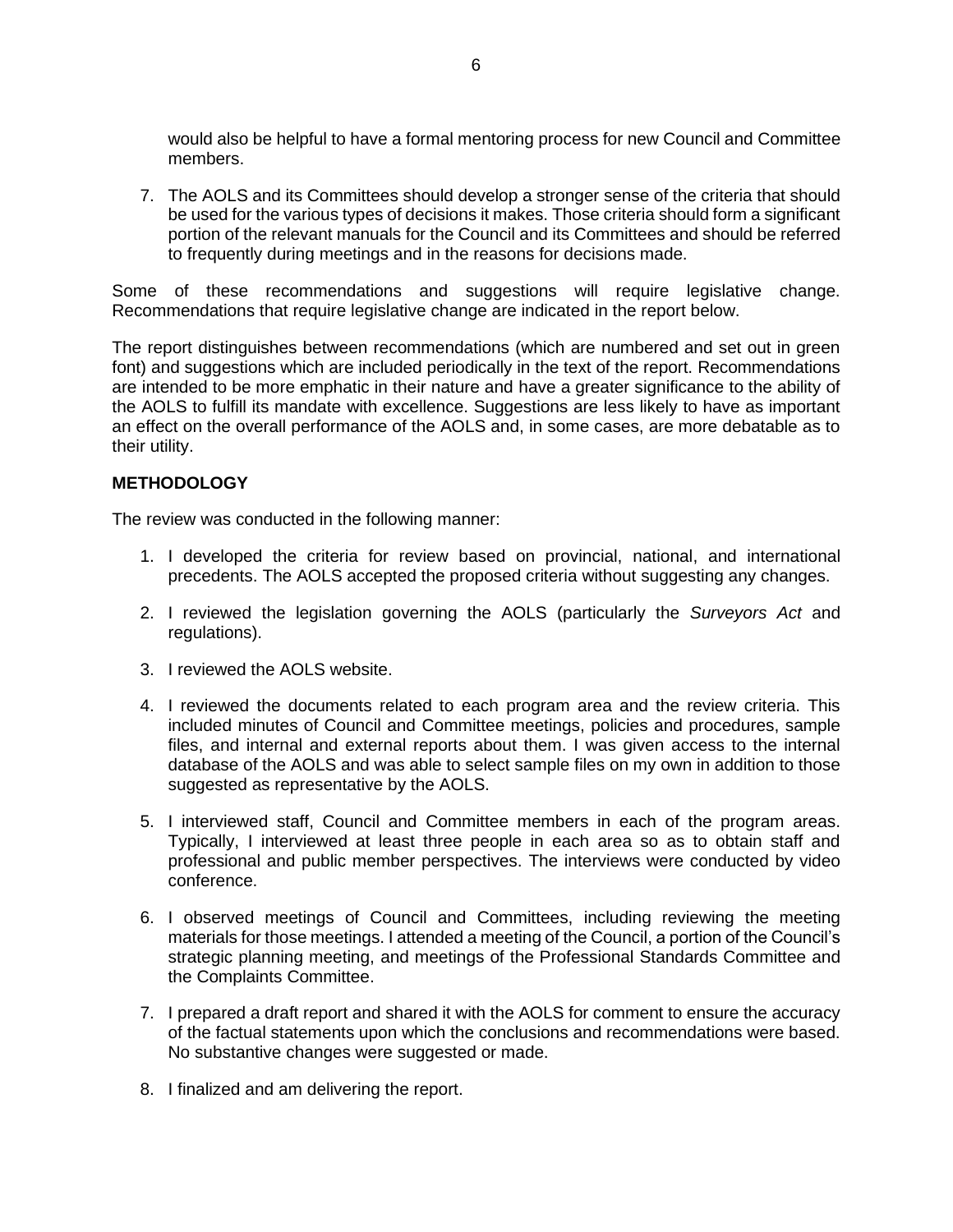9. I anticipate appearing before Council to discuss the report.

# <span id="page-7-0"></span>**CRITERIA USED FOR THE REVIEW**

Perhaps the most broadly accepted criteria for an external review of regulators of professions are the Standards of Good Regulation employed by the Professional Standards Authority of the United Kingdom.<sup>1</sup> Versions of that document have been used for external reviews of a number of Canadian regulators. Other broadly recognized approaches to reviewing and recommending modernization of the regulation of professions in Canada include the following:

- The Professional Reliance Review of the natural resources professions in British Columbia that led to the enactment of the *Professional Governance Act* there;<sup>2</sup>
- Recommendations to modernize the provincial health profession regulatory framework made by the Steering Committee on Modernization of Health Professional Regulation in British Columbia;<sup>3</sup>
- The College Performance Measurement Framework for the health professions of Ontario developed by the Ministry of Health;<sup>4</sup>
- The governance task force report of the College of Nurses of Ontario;<sup>5</sup> and
- The governance review report for the Ontario College of Teachers. $6$

In consolidating and adapting these sources, I propose that the external review use the following criteria to review the regulatory activities of the AOLS:

# <span id="page-7-1"></span>*General Criteria*

- 1. The AOLS clearly understands its public interest mandate and applies that mandate to all of its activities.
- 2. The AOLS makes its expectations of practitioners and its own processes and decisions transparent and accessible.

<sup>2</sup> See:

<sup>6</sup> See: [https://www.oct.ca/-](https://www.oct.ca/-/media/PDF/Governance%20Review%20Report/Governance%20Review%20Report.pdf)

<sup>1</sup> See: [https://www.professionalstandards.org.uk/docs/default-source/publications/standards/proposed](https://www.professionalstandards.org.uk/docs/default-source/publications/standards/proposed-new-standards-of-good-regulation---evidence-framework-(june-2018).pdf?sfvrsn=270c7220_6)[new-standards-of-good-regulation---evidence-framework-\(june-2018\).pdf?sfvrsn=270c7220\\_6.](https://www.professionalstandards.org.uk/docs/default-source/publications/standards/proposed-new-standards-of-good-regulation---evidence-framework-(june-2018).pdf?sfvrsn=270c7220_6)

[https://professionalgovernancebc.ca/app/uploads/sites/498/2019/05/Professional\\_Reliance\\_Review\\_Final](https://professionalgovernancebc.ca/app/uploads/sites/498/2019/05/Professional_Reliance_Review_Final_Report.pdf) Report.pdf

<sup>3</sup> See: [https://www2.gov.bc.ca/assets/gov/health/practitioner-pro/professional-](https://www2.gov.bc.ca/assets/gov/health/practitioner-pro/professional-regulation/recommendations-to-modernize-regulatory-framework.pdf)

[regulation/recommendations-to-modernize-regulatory-framework.pdf.](https://www2.gov.bc.ca/assets/gov/health/practitioner-pro/professional-regulation/recommendations-to-modernize-regulatory-framework.pdf)

<sup>4</sup> See, for example, the 2020 report by the College of Physicians and Surgeons of Ontario:

[https://www.cpso.on.ca/admin/CPSO/media/Documents/news-events/publications/cpmf-report/cpmf-cpso](https://www.cpso.on.ca/admin/CPSO/media/Documents/news-events/publications/cpmf-report/cpmf-cpso-report-2020.pdf)[report-2020.pdf.](https://www.cpso.on.ca/admin/CPSO/media/Documents/news-events/publications/cpmf-report/cpmf-cpso-report-2020.pdf)

<sup>5</sup> See: [https://www.cno.org/globalassets/1-whatiscno/governance/final-report---leading-in-regulatory](https://www.cno.org/globalassets/1-whatiscno/governance/final-report---leading-in-regulatory-governance-task-force.pdf)[governance-task-force.pdf.](https://www.cno.org/globalassets/1-whatiscno/governance/final-report---leading-in-regulatory-governance-task-force.pdf)

[<sup>/</sup>media/PDF/Governance%20Review%20Report/Governance%20Review%20Report.pdf.](https://www.oct.ca/-/media/PDF/Governance%20Review%20Report/Governance%20Review%20Report.pdf)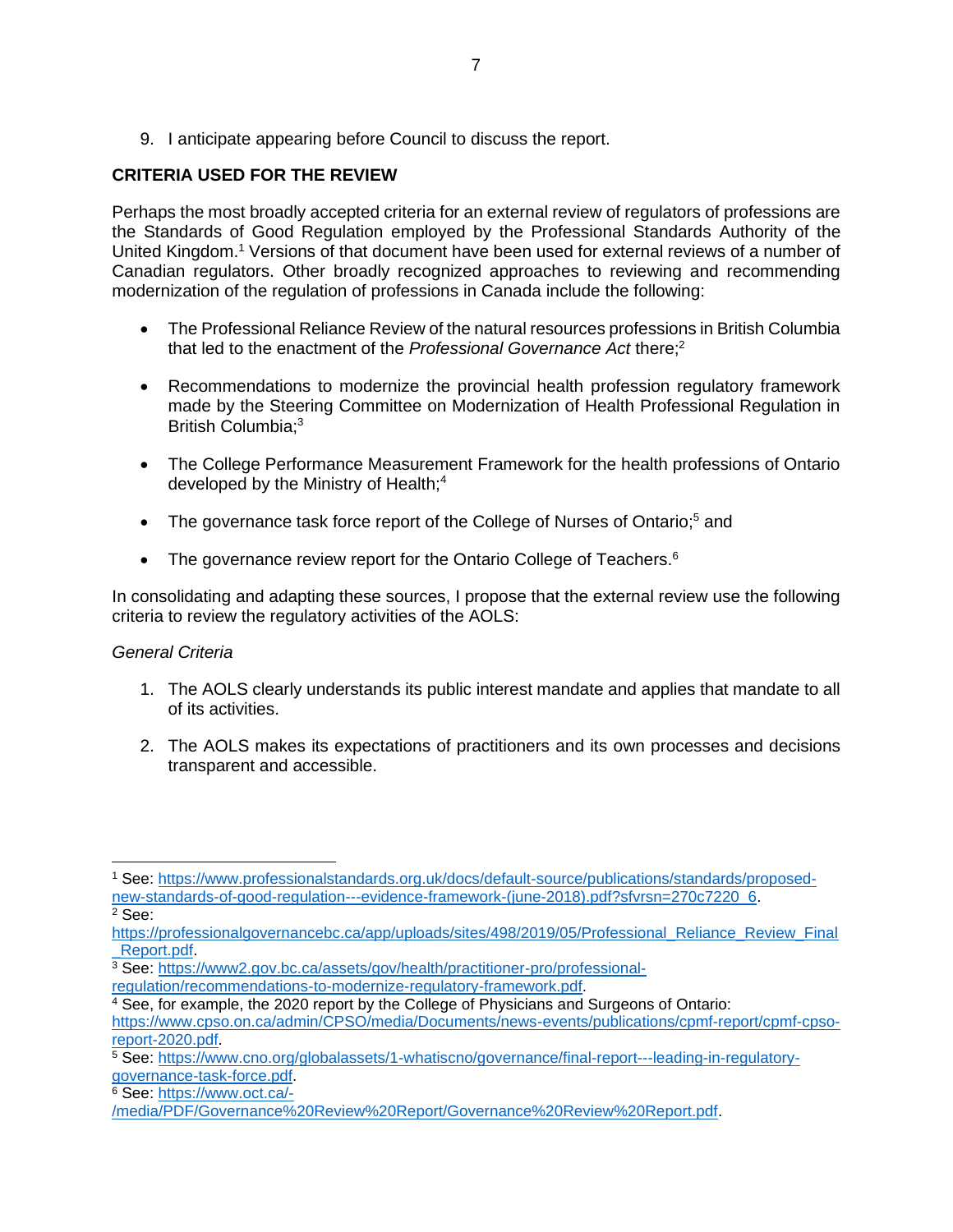- 3. The AOLS appreciates the diversity of its licensees, their clients, and society and takes appropriate action to bring diversity, equity, inclusion, and cultural safety and humility to the achievement of its mandate.
- 4. The AOLS consults and works with relevant stakeholders to achieve its mandate.
- 5. The AOLS systematically reviews, reports on and is accountable for its regulatory performance in all areas of its regulatory activities (including those listed below) and strives to continuously improve its regulatory performance.

#### <span id="page-8-0"></span>*Governance*

- 6. The AOLS Council and Committee composition and structure facilitates the achievement of its mandate.
- 7. The AOLS facilitates the selection and training of Council and Committee members on the basis of skills, competence, and commitment.
- 8. The AOLS has a shared understanding of the appropriate allocation of roles and responsibilities amongst Council, Committees, staff, and their members.
- 9. The AOLS ensures that all of its leaders and decision makers meet their fiduciary obligations, including those related to conflicts of interest.

#### <span id="page-8-1"></span>*Standards and Polices*

- 10. The AOLS has a sound and transparent process for identifying, making, and monitoring relevant standards and policies in accordance with its mandate.
- 11. The AOLS's standards and policies identify and address changes in technology and changes in societal expectations.
- 12. The AOLS effectively assists licensees in understanding and applying AOLS standards and policies.

# <span id="page-8-2"></span>*Registration and Quality Assurance*

- 13. The AOLS's registration requirements and processes achieve its mandate in a transparent, objective, impartial, and fair manner.
- 14. The AOLS's public register reasonably and proportionately achieves the AOLS mandate.
- 15. The AOLS reasonably and proportionately ensures ongoing competence and improvement of licensees.
- 16. The AOLS reasonably and proportionately protects the public from unauthorized practise and holding out.

#### <span id="page-8-3"></span>*Reactive Regulation*

17. The AOLS reasonably and proportionately facilitates the making of complaints and the reporting of concerns about licensees, including supporting parties during the process.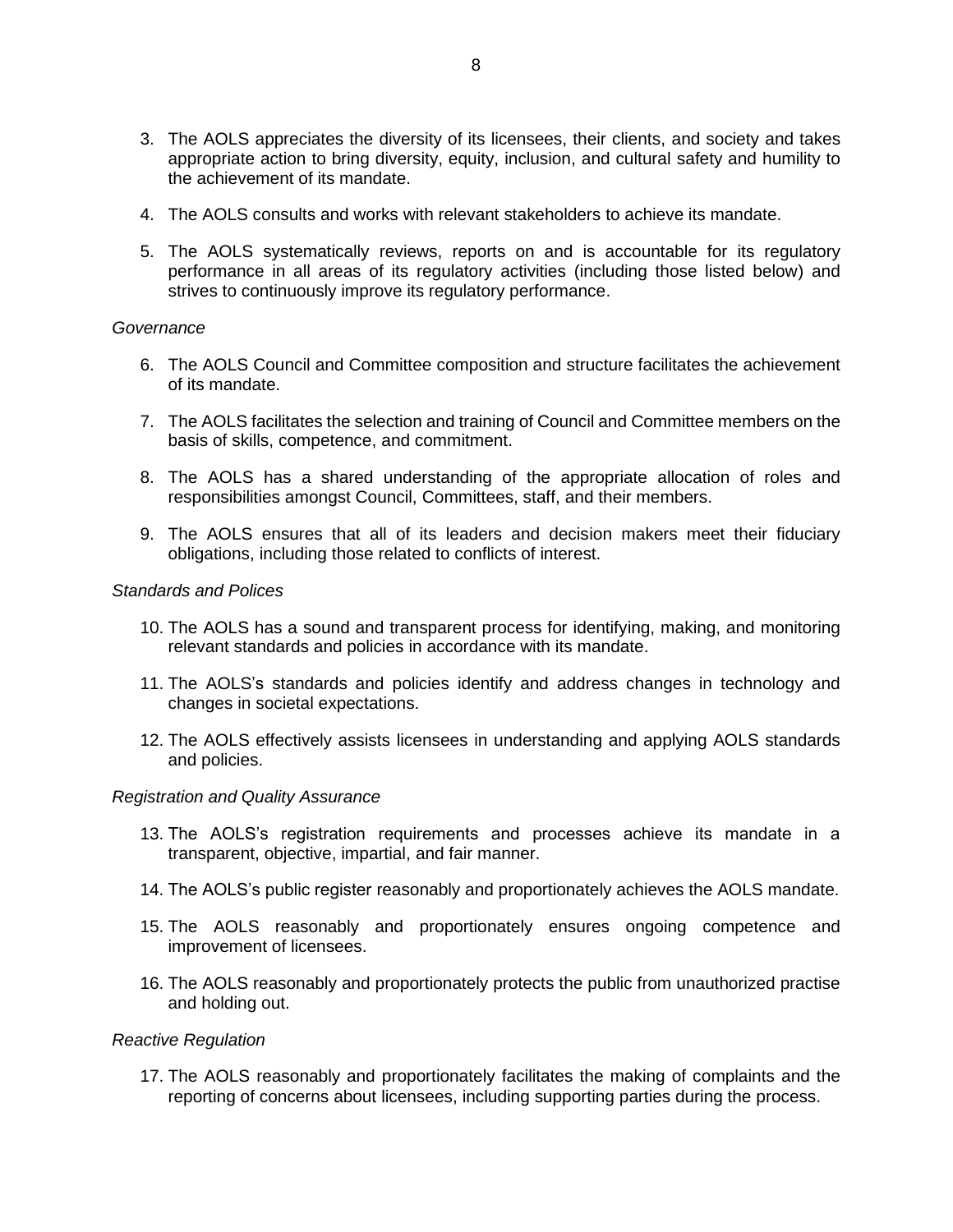- 18. The AOLS reasonably and proportionately investigates and screens complaints and concerns in accordance with its mandate, including prioritizing serious risks.
- 19. The AOLS reasonably and proportionately takes disciplinary action.

In developing these criteria, I kept in mind Professor Haddock's comments that health professions are different from other professions, including in their higher overall number of practitioners and their higher volume of complaints. As noted above, approaches that might be perfectly appropriate for oversight of the health professions may not be suitable for other professions.<sup>7</sup>

# <span id="page-9-0"></span>**EVALUATION OF EIGHT PROGRAM AREAS**

I was specifically asked to review eight program areas. This report will evaluate each program area against the applicable criteria for review.

In terms of general observations, the *Surveyors Act* is over 30 years old. It seems to be of roughly the same vintage and to be structured similarly to the *Professional Engineers Act* and the *Architects Act.* These statutes were considered to be fairly modern and advanced professional self-regulation legislation at that time. There have been some updates to the *Surveyors Act* since then, including amendments in 2009 to recognize various categories of surveyors, to enhance transparency, and to modernize the complaints and discipline system. However, these amendments did not alter the basic regulatory approach taken in the *Act*.

Section 2 of the *Surveyors Act* requires the AOLS to serve and protect the public interest.

#### <span id="page-9-1"></span>*Council Governance*

<span id="page-9-2"></span>(a) Public Interest Mandate

*Overview.* It is not entirely clear from the *Surveyors Act* whether the AOLS is just a regulatory body or whether it has a dual mandate to provide services for members. The objects of the AOLS, as set out in section 2 of the *Act*, appear to relate solely to public protection regulation.

The "About AOLS" page on the website emphasizes the public protection mandate of the AOLS. The page links to a page labelled "Public Protection" which reads, in part:

The Association of Ontario Land Surveyors takes its responsibility for public protection seriously and continues to improve its public protection measures. These range from maintaining and enforcing a Code of Ethics to ensuring continuing education of its members. In the rare event that a surveyor is not meeting expected standards a complaint and discipline process is available to address a surveyor's behaviour.

The "Public Protection" page also links to the programs and activities of the AOLS that protect the public.

The "Governance" page of the AOLS website sets out the leadership role of the Council and the identities and status of the Council members. It also links to a page identifying the statutory and non-statutory Committees that help the AOLS perform its functions. There are 27 Committees

<sup>7</sup> Mark Haddock. (2018). The Final Report of the Review of Professional Reliance in Natural Resource Decision-Making, p. 53. [https://www2.gov.bc.ca/assets/gov/environment/natural-resource-policy](https://www2.gov.bc.ca/assets/gov/environment/natural-resource-policy-legislation/professional-reliance/professional_reliance_review_final_report.pdf)[legislation/professional-reliance/professional\\_reliance\\_review\\_final\\_report.pdf.](https://www2.gov.bc.ca/assets/gov/environment/natural-resource-policy-legislation/professional-reliance/professional_reliance_review_final_report.pdf)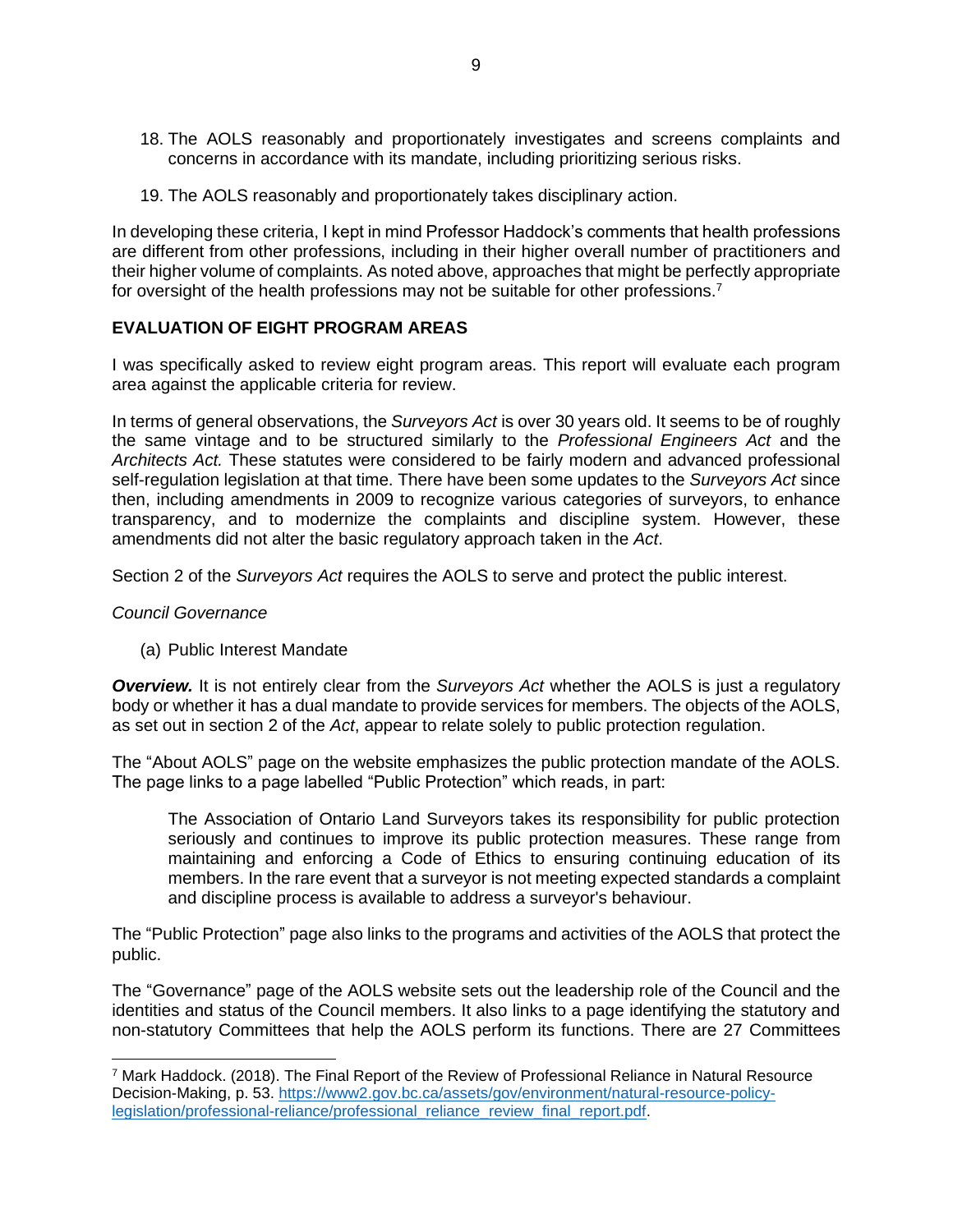and task forces listed; most relate to regulatory activities, while some Committees relate to the management of the AOLS (e.g., Website Maintenance Committee). Three Committees could be seen as falling under the Member Services category: AGM Task Force, Archival & Historical Committee, and Insurance Advisory Committee.

Traditionally the AOLS has done a larger strategic planning exercise every five years with extra members involved, with the last major one done in 2019. It is during this session that the longerterm strategic planning takes place. For the other four years, strategic planning tended to be a tune up and recalibration, usually just with Council and key staff. The portion of the strategic planning session observed contained an excellent discussion of the mandate and role of the AOLS and how it can better achieve its goals. Specific action items were agreed upon. One might quibble that some of the process was more about operational planning, as discussions were really about policy issue identification and a preliminary discussion of them. However, having that sort of broad-based discussion, at least annually, is exactly what Council should be doing regardless of what one calls the process. As will be discussed in the area of technology, the surveying profession is already undergoing significant technological changes and longer-term strategic planning in this area would be appropriate in the 2024 session.

*Liability Insurance Program*. The *Surveyors Act* authorizes, but does not require, the AOLS to operate a professional liability insurance program for practitioners. In fact, the AOLS does so and the vast majority of practitioners belong to it. The AOLS takes significant measures to separate its insurance activities from its regulatory activities. While the sharing of some information from the insurance arm of the AOLS to the regulatory arm is permissible, the AOLS takes steps to minimize that from occurring. The sharing typically takes the form of statistical information or areas of concern that can then be incorporated into regulatory initiatives such as the SRD or continuing education.

There are a few other examples of regulators in Ontario who also operate a professional liability insurance program. However, the vast majority of regulators do not do so because it creates a confusion of mandate (e.g., protecting the public or assisting members), appropriate-only sharing of information is difficult to maintain at all times (e.g., to prevent AOLS staff and Committees from being influenced by the fact that a claim is outstanding) and because of the public perception that the AOLS is defending a practitioner from an insurance claim at the same time that it is investigating and possibly disciplining the same practitioner for the same conduct. Also, AOLS staff may learn of significant conduct concerns about an individual practitioner that they cannot use for regulatory purposes. There could also be a perception by some members of the public that the AOLS is less likely to take serious action because that would increase the risk of an insurance payout.

The AOLS recognizes this concern. There has been a detailed and frank review of the issue, as recorded in the Executive Director's Notes in the winter edition of the Ontario Professional Surveyor magazine. However, the fact remains that a regulatory body operating a professional liability insurance program for practitioners is generally not seen as a best practice. If the AOLS were to divest itself from the professional liability insurance business, it can still require insurers to provide useful regulatory information.<sup>8</sup>

Recommendation #1: The AOLS should again consider transferring the professional liability insurance program to a third party. (Legislative change not required)

<sup>8</sup> See s. 31 of the *Surveyors Act*.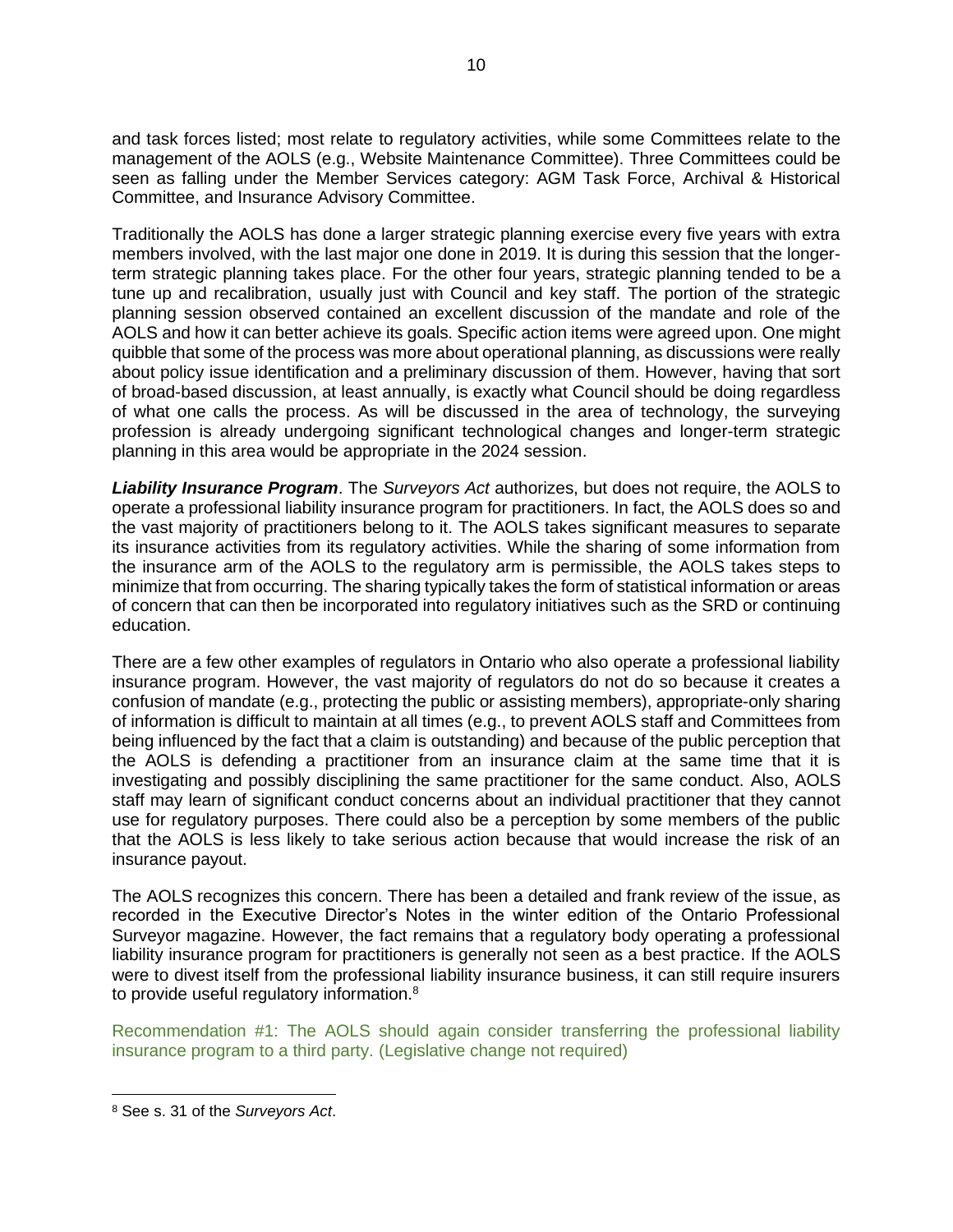*Other Activities that Have a Strong Professional Support Component*. Observed meetings and interviews suggest that the low number of practitioners is seen as a threat to the profession's ability to serve the public, and as an existential threat to the AOLS itself. The profession is, on average, older than most other professions and society as a whole. While it is not appropriate for a regulatory body to attempt to restrict entry into the profession so as to reduce competition, some regulatory bodies do have a role in facilitating sufficient numbers of entrants to the profession so as to ensure access to services. Certainly, this occurs for many health professions. As such, I cannot say that the outreach and recruitment initiatives of the AOLS are inconsistent with its mandate and, in the context of this profession, it has a compelling public interest aspect.

The AOLS does interact with issues that affect the profession. For example, the AOLS has intervened in the move to OnLand that would result in closure of counter services at the Land Registry Office. This development has a public interest component to it in that land surveyors need to perform title searches to perform their functions, and this is a standard of practice. AOLS representatives met with government officials, wrote a letter to the Ministry, and gave at least one media interview. There are mixed regulatory and professional interests in such advocacy.

The AOLS also operates a charitable foundation that gives monetary awards to promising students in the area of land surveying. The apparent goal is to raise awareness of land surveying and to encourage excellent students to consider entering the profession.

The AOLS confers awards to practitioners, students, and others who have made significant contributions to the profession. The most recent awards are highlighted in the Spring 2021 edition of the Ontario Professional Surveyor magazine. A page on the AOLS website describes the various categories for awards and lists past recipients. In general, awards are most closely associated with professional support organizations, rather than regulators. It makes it more difficult for a regulatory body to regulate a practitioner once the regulator has conferred an award to them. However, a number of regulatory bodies still confer awards with the view to inspiring excellence within the profession.

The AOLS also collects and publishes a survey on salaries. This activity is typically associated with professional support organizations rather than regulators.

The AOLS also posts job opportunities within the industry on its website as a service to practitioners. Again, this activity is typically associated with professional support organizations rather than regulators.

Some of the policy issues discussed by Council and its Committees appear to have a larger impact on practitioners than on the public. For example, the discussion on public access to plans deposited with municipalities is at least in part related to the use of the work of practitioners without compensation and the liability of practitioners for use of the plans for unintended purposes. The issue also has implications for members of the public being misled by plans that are no longer current or suitable for other purposes. Council has spent some time discussing the issue. While the briefing note to Council did mention the risk of their being used inappropriately and resulting in public harm, this could easily be perceived as a professional self-interest issue as well.

Other initiatives of the AOLS that relate to the expanding of the profession or educating the public (e.g., on relying on older survey plans) can also have the perception of mixing regulatory and professional interests.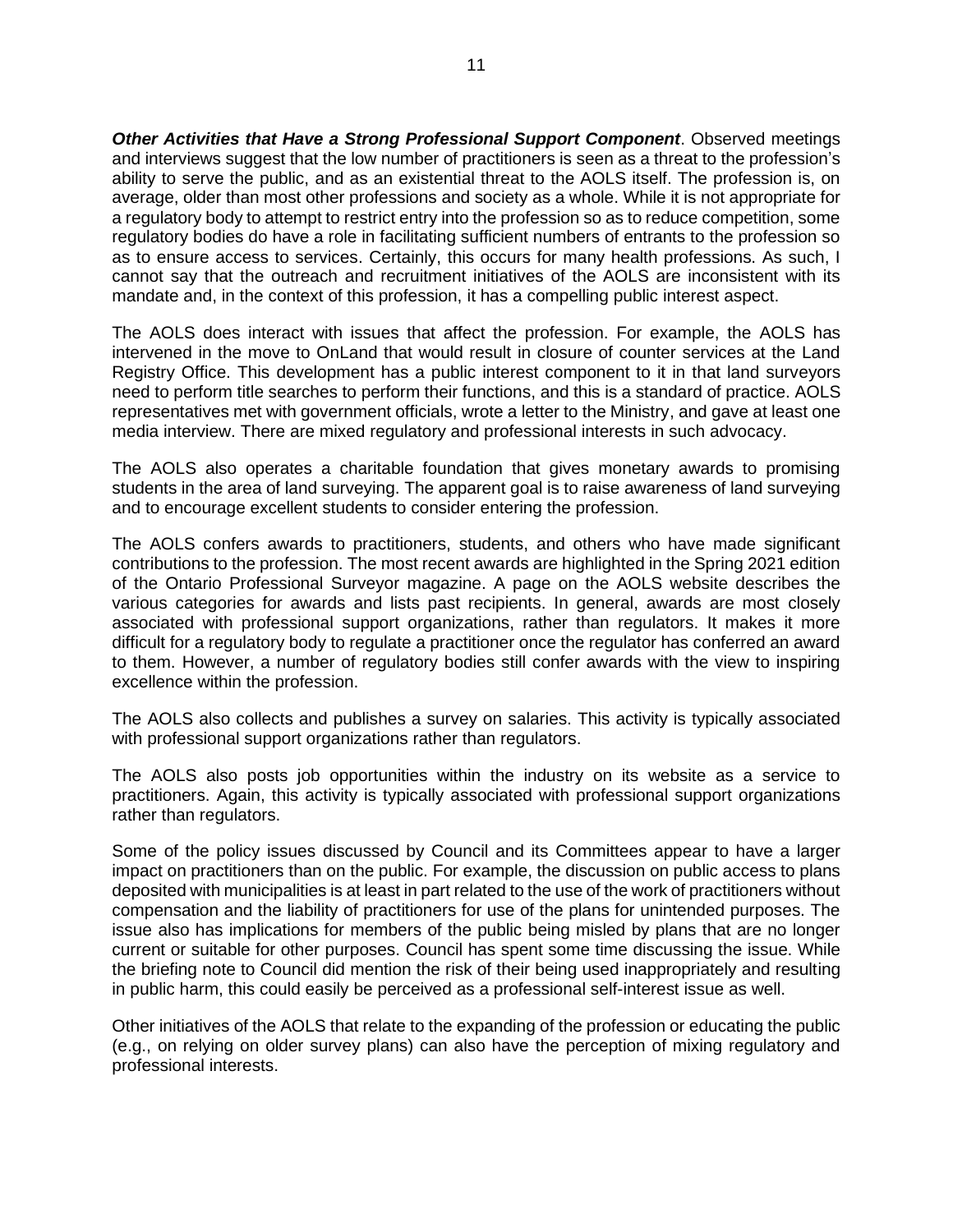During the observed portion of the strategic planning session, it appeared that the Council was still struggling with whether it is a public interest regulator or whether it has a dual mandate that includes stewardship of the profession. Interviews indicated that while the public interest role of the AOLS was always viewed as predominant, many viewed the AOLS as also providing some assistance to the profession. The Professional Surveyors Canada is the national advocacy body for land surveyors and could enhance its role in Ontario should the AOLS shed some of its noncore regulatory activities, including possibly even arranging professional liability insurance coverage.

Recommendation #2: The AOLS should conduct a rigorous review of its activities to see if there are some that should be eliminated or reduced because they do not primarily serve the public interest. (Legislative change not required)

*Risk Management*. Risk management is a tool that regulators can use to inform and guide all of their regulatory activities to focus on the public interest. In 2019 and 2020, the AOLS did extensive work on risk management. It quite reasonably decided to focus on risk of public harm. Council developed an impressive list of sources of harm to the public, analyzed the causes of such harm, developed a series of measures to address those harms and developed an implementation plan to address them; that implementation is ongoing. This work has significantly impacted the Council's strategic planning, its communications strategy, its continuing education initiatives (including at the AGM), and has prompted discussion about how the SRD program might evolve. Educational sessions have been done for various Committees. Council even did a one-time selfassessment of its own effectiveness.

This exercise is an example of best practice being adopted and implemented by a relatively small regulatory body. This excellent work needs to continue. For example, as will be seen below, some Committees need to do additional work on developing risk-based regulatory activities, including prioritizing high-risk cases and having written criteria for decision making that takes into account risk to the public. This work also should be ongoing, with Council repeating the exercise in a year or two, perhaps even seeking broader input in identifying, analyzing, and addressing risks of harm to the public.

<span id="page-12-0"></span>(b) Transparency

The AOLS does not provide public access to its Council meetings, nor does it make its meeting materials or minutes available to the public. Council minutes, but generally not Council materials, are provided in the members' section of the website. Public access to Council meetings and meeting materials is now considered a best practice by many regulators as it demonstrates a transparent commitment to serve the public interest. Technology has made public access to meetings and materials fairly easy to arrange. Different access entitlement for members of the profession compared to members of the public is difficult to justify. While it is likely that few people would take advantage of such an opportunity, it is the potential for such scrutiny that matters. Of course, exceptions can be made for sensitive matters such as legal proceedings or personnel matters. Opening Council meetings would also encourage the Council to not address operational matters as often. It would also likely result in Council addressing regulatory matters involving individuals less often and leaving those issues to Committees with expertise in those matters.

Recommendation #3: The Council should conduct its meetings in public, publish its meeting materials on the AOLS website, and post its minutes on the website, all with suitable exceptions. (Legislative change not required)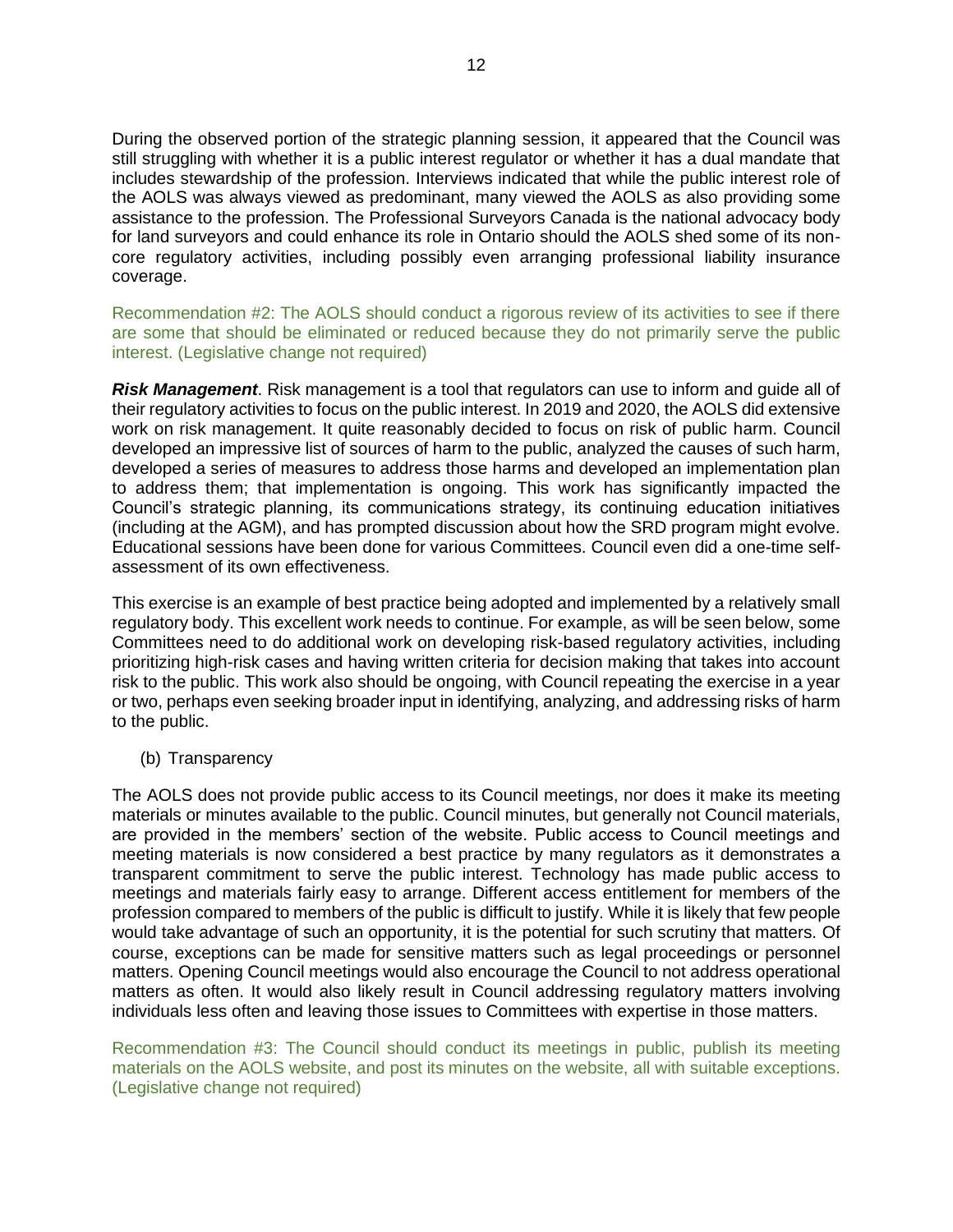Section 18 of the *Surveyors Act* requires that certain basic information (e.g., restrictions on registration, discipline outcomes) be posted on the public register. The AOLS has gone through an extensive policy review of its transparency policies and developed an expanded approach to transparency, last updated in June of 2021. The AOLS makes public several types of information that do not identify individual practitioners, such as some information about Council meetings, AOLS policies and procedures, and its registration process. The policy also makes certain information about identified practitioners public, such as upcoming discipline hearings and decisions, and legal proceedings against the AOLS. The policy also requires the posting of the public register on the AOLS website (as opposed to access through a physical visit to the AOLS office). However, the AOLS website still contains a page entitled "Official Register" indicating that the official register is maintained on paper and provides instructions on how to arrange viewing it at the AOLS office. The AOLS website does have a "Find a Surveyor" feature, but this seems to be limited to how to locate a surveyor rather than providing information available on the public register about the practitioner. The Council is aware that its website does not yet contain its public register and has recently approved a plan to upgrade its database and website to make this information website accessible. The Council is to be commended for taking this step.

While the extent of the information made public is less than what is provided by some other regulators of professions, it is commendable that the AOLS went through the process of seeing how it can provide public access to more information about its processes and about individual practitioners. There is a high public interest component to these sort of transparency choices. The AOLS should periodically repeat the process to ensure that its approach to transparency adequately protects the public and meets contemporary public expectations. One wonders whether more information might be designated as public in nature if practitioners were not under the impression that they had veto power over the decision.

Like most regulators of professions, the AOLS is governed by a strict confidentiality provision in the *Surveyors Act*. The provision has an explicit exception for disclosure of personal information made in accordance with the AOLS privacy policies as set out in the AOLS by-laws. In fact, the AOLS by-laws do not contain a privacy policy. However, the AOLS has communicated a privacy policy on its website that does address access to and correction of personal information. That privacy policy is similar to that of other regulators of professions. It may be that the requirement for practitioner approval of by-laws has influenced the failure to reference the policy in the bylaws. If so, that is another example of why practitioner approval is inappropriate.

The AOLS publishes its Ontario Professional Surveyor magazine quarterly. The magazine contains a mixture of entries of interest to the practice of practitioners as well as providing a forum for reporting on (e.g., discipline decision summaries) and discussing its regulatory activities (e.g., balancing the public interest in protective regulation against the harm of reduced competition in the Summer 2021 Executive Director's Notes). The magazine is supported, at least in part, by advertising revenue. Most of the advertisers are businesses that supply products and services to practitioners. One could be hesitant about whether accepting advertising revenue from those affiliated with the profession could create a conflict of interest and create the impression that the AOLS is a professional support group. Most regulators do not sell advertising in their communication vehicles to those they regulate. While the AOLS may wish to consider this issue when reviewing its public interest regulatory mandate, in my view, this circumstance alone does not warrant a full recommendation.

In addition, the AOLS also publishes an email newsletter every two weeks called AOLS In Sight. This contains much shorter pieces of "nuts and bolts" information such as available CPD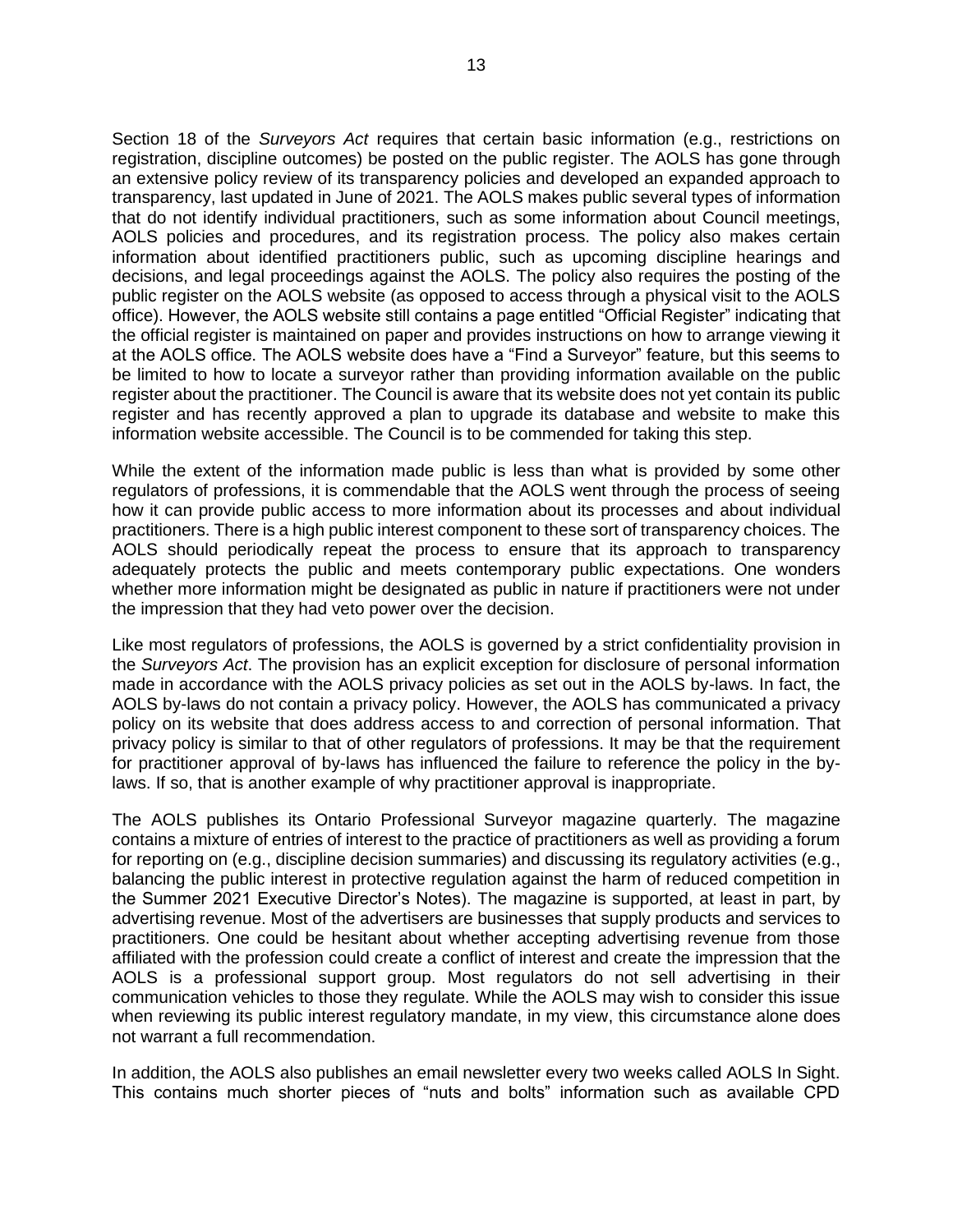opportunities, legislative changes, election reminders, salary survey results, reminders about AOLS deadlines, links to interesting articles, notification of discipline decisions, health notices and warnings (e.g., about ticks), human interest stories (e.g., surveyor saves an elderly man), and the like.

The AOLS occasionally publishes links to news stories of interest to practitioners.

The AOLS website contains some sections that provide useful information to the public about what the profession does and about recurring issues that members of the public have with surveyors. Similarly, the AOLS website contains a non-legal description of the role of surveys in the sale or purchase or other activities related to land. There is also a non-legal explanation of the various types of survey plans and their uses, monument protection, and title insurance. In addition, the AOLS has developed videos and other resources about the profession, directed to parents and students.

Overall, the AOLS publishes a significant amount of information about its activities and the profession that is relevant and interesting to both the profession and the public.

Having said that, the AOLS posts a significant amount of information on the members-only portion of its website that is not available to the public, including the Standards of Practice manual. It is no longer a best practice to provide information to the profession that is not made available to the entire public. A members-only section should be limited to activities only relevant to members such as annual renewal procedures, posting CPD hours, or paying fees.

Recommendation #4: That the AOLS post all general information relevant to the regulation of the profession on the public portion of its website. (Legislative change not required)

The AOLS should also consider becoming more involved in social media in order to reach out to different demographic groups.

<span id="page-14-0"></span>(c) Diversity

It is clear from multiple sources that the AOLS has discussed equity, diversity, inclusion, and cultural sensitivity and humility at the Council, but these topics have not been the subject of serious analysis or reports until very recently. An attempt at a workshop to learn more was unsuccessful. However, a survey conducted of the membership produced valuable information. Interviews indicated that the results of the survey sparked recognition as to how serious an issue this is for the profession and how the AOLS needs to do more.

Council did strike a Committee this year and is awaiting recommendations from the Committee. The work generated by the Inclusion and Diversity Committee so far is impressive. The Committee has gathered resources, prepared some draft policies and one completed policy (i.e., Land Acknowledgement) to present to Council, considered how the AOLS can address systemic issues such as gender representation within the profession and recruitment of internationally trained surveyors, and has had good discussions on how the AOLS can provide resources to and support members facing harassment and discrimination. Over time, this Committee is likely to examine other issues including how the AOLS can address systemic issues in its own activities (e.g., in the recruitment and selection of Council and Committee members; how some AOLS functions may have an unintended adverse impact on certain groups).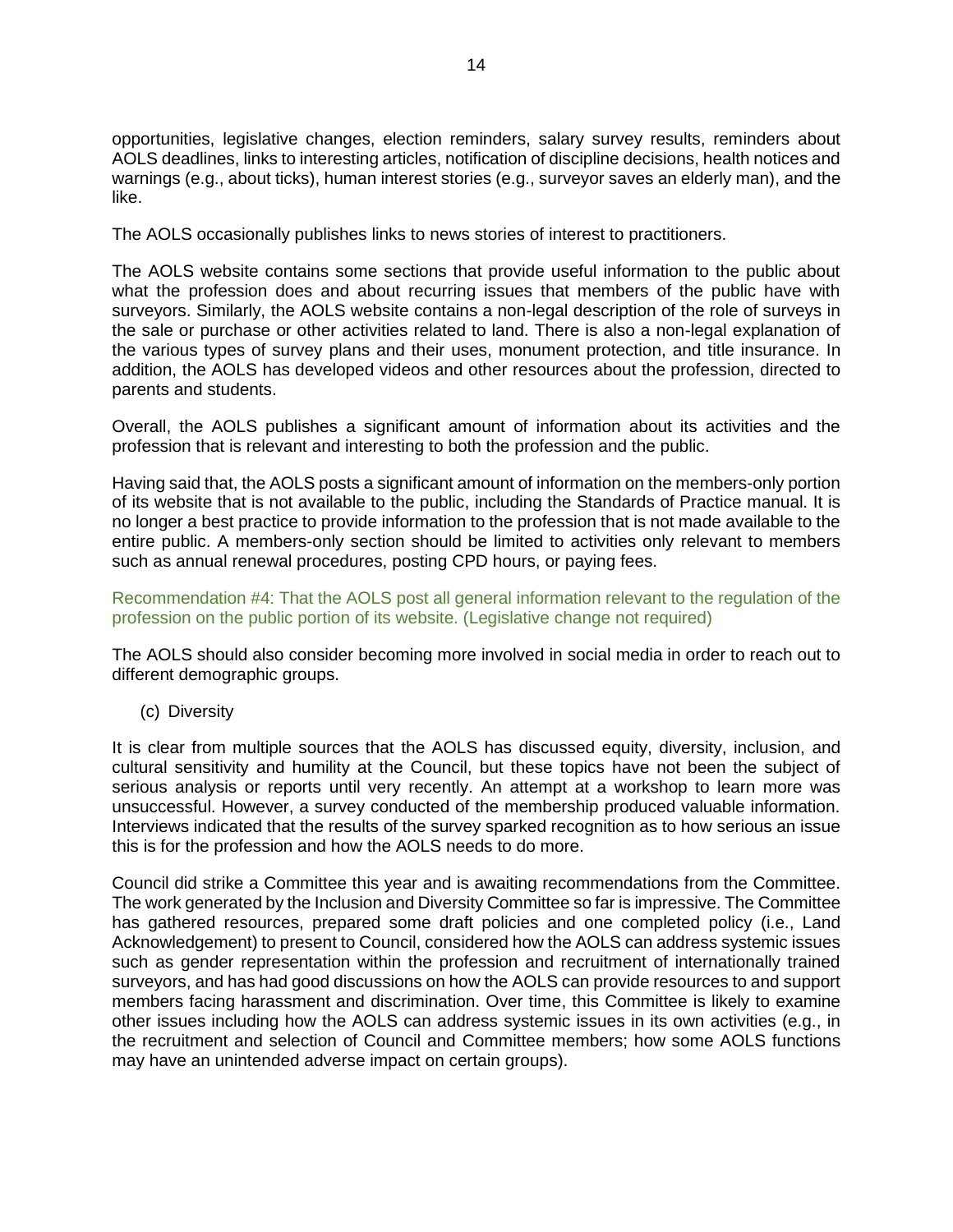The inclusion of Committees in this initiative is just beginning. Some changes have been made to the AERC oral examination process.

The AOLS has also discussed the gender and age imbalance within the profession and on its Council and Committees. Interviews indicate that the Nominating Committee informally takes into account gender and racial diversity in order to facilitate diversity on Council, with limited but some success. This important issue needs to continue to be discussed and to lead to some action plans. Other traditionally male dominated professions have made significant progress in recent years.

The AOLS publishes an accessibility policy on its website committing the organization to accommodating disabilities. The policy specifically addresses how it can arrange meetings with individuals who are unable to access the stairs in its building. There are occasional references to diversity issues in the Ontario Professional Surveyor magazine (e.g., the President's Page in the Summer 2021 issue) and in the AOLS In Sight newsletter (e.g., notice about international homophobia day in the May 14, 2021 edition).

The AOLS has a Workplace Harassment and Discrimination policy. While it is said to apply to Council and Committee members, the wording of the policy and the enforcement mechanisms are more appropriate to staff members. For example, it would be challenging for the Executive Director to investigate the conduct of a Council member. However, the conduct provisions for Council members would presumably take effect in those circumstances.

<span id="page-15-0"></span>(d) Stakeholders

The Executive Director performance review includes a specific item on engaging with stakeholders. The Executive Director reports on those engagements at each Council meeting.

The documents reviewed, the observed Council meeting, and the interviews conducted indicate that the AOLS has identified a number of important stakeholders in the surveying world and government area and has regular, collaborative engagement with them. This includes educational institutions that train practitioners. While some indicated that more could be done, the identification and engagement of stakeholders appears to be an area of strength for the AOLS. Most challenging, as is the case for most regulators, is finding ways of engaging with the general public or some of their representative organizations.

<span id="page-15-1"></span>(e) Oversight, Performance Reviews and CQI

Under the *Surveyors Act* the Council is subject to the scrutiny of the Minister who can give advice and make recommendations to the Council. The Minister can also require the Council to make a regulation it specifies.

Council does review its strategic objectives at each meeting and monitors how well it is implementing them. That is a form of performance review.

Interviews indicate that there have been no formal evaluations of Council and Committees. However, minutes indicate that Council has experimented with a self-evaluation process of its effectiveness. In the observed Council meeting, there was a brief review of the effectiveness of the meeting at its end. Also, as part of its work on risk management in 2019-2020, Council conducted a self-assessment of its effectiveness.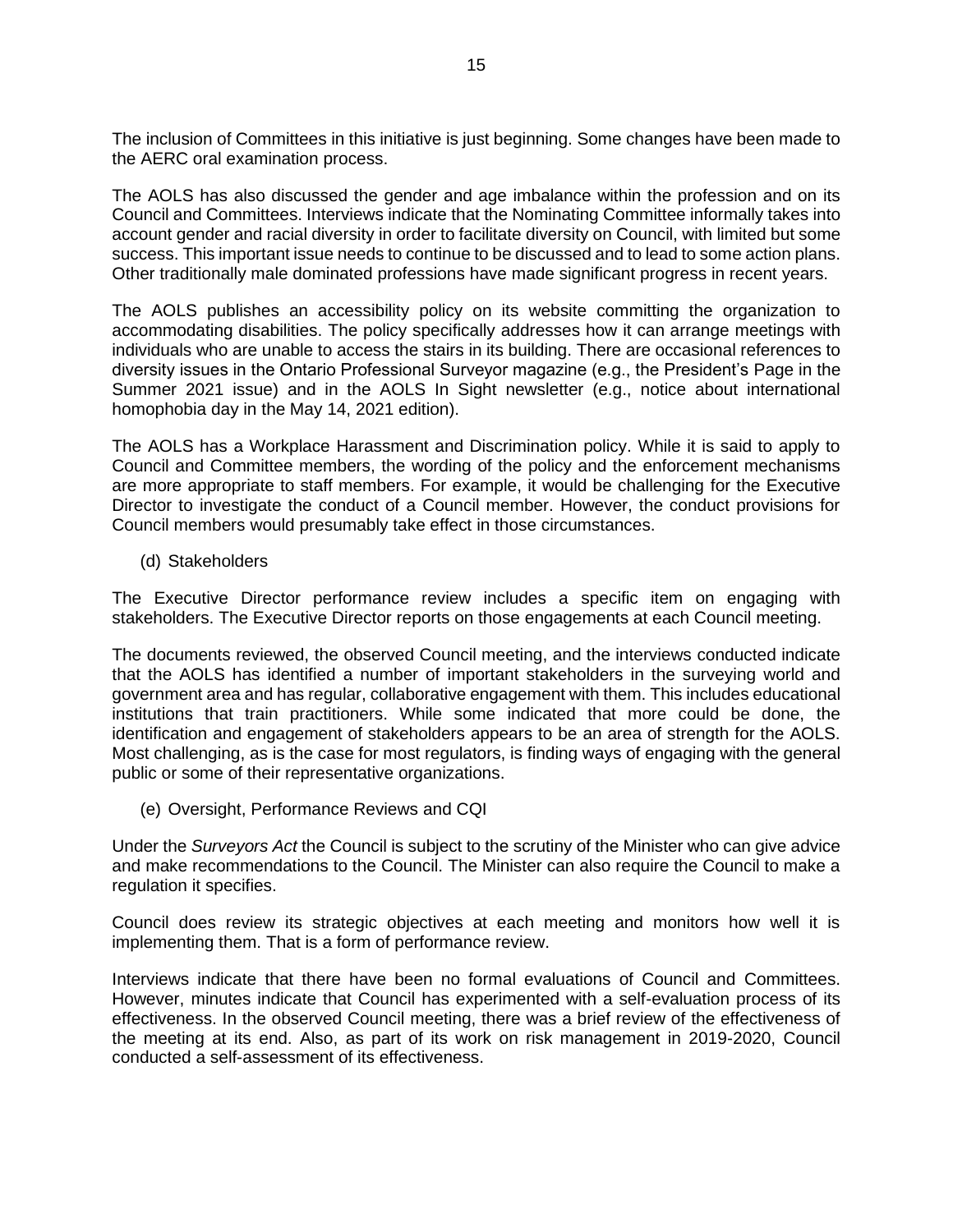In addition, the Council has a reasonable precedent in the written criteria and reporting process for the performance evaluation of the Executive Director.

Conducting performance reviews of the Board of Directors of a regulatory body is a recognized best practice, even if it is one that some regulators have been hesitant to implement. While a selfevaluation is just a starting point, it is a good one. This should progress to developing criteria for good performance by both the Council as a whole and individual Council members. Feedback generally enhances future performance. Those criteria could be used for selection of future Council members. Eventually, the goal is to have a formal performance review process in place. There are a number of processes adopted by other regulators that can provide assistance to the AOLS.

Recommendation #5: That Council should develop a more formal process of reviewing the performance of itself and its members. (Legislative change not required)

Recommendation #6: Similarly, the AOLS should develop a formal process for reviewing the performance of its Committees and individual Committee members. (Legislative amendment not required)

<span id="page-16-0"></span>(f) Structure, Selection and Training of the AOLS's Board of Directors

Under the *Surveyors Act,* the AOLS Council serves as its Board of Directors. It consists of between 13 and 15 people, eight of whom are elected by the profession, a government official (Surveyor General<sup>9</sup>) and between three and five public members appointed by Cabinet. One of the public members must be a senior lawyer. Council has discussed updating the statutory provisions and this is under active consideration by the AOLS.

Under the regulations, a candidate can be nominated for election to Council either by the Nominations Committee or by being nominated by ten practitioners. There are more positions to fill than are usually pursued by candidates, so the elections process does not unduly interfere with proactive recruitment strategies (although some people are reluctant to stand for a position if it requires a contested election). Interviews indicated that the Nominations Committee actively recruited new members to the Council. This is done through a call for volunteers and the approaching of people known to the Nominations Committee or other AOLS staff and leaders. People who have served well on Committees are an obvious source of recruits for Council. A frequent pattern of selection is for practitioners to be placed on a non-statutory Committee then, if they perform well, they are placed on a statutory Committee and, if they do well there, they are considered for recruitment to Council. However, there does not appear to be a formal list of criteria or attributes developed for each position<sup>10</sup> or a formal process for screening candidates. Candidates are nominated based on reputation, past experience with the AOLS and perceptions of those within the AOLS that know them. While understandable in a small profession, using personal knowledge as a leading basis for recruiting Council members has the potential to reduce the opportunities to promote inclusion and diversity. Interviews indicated that candidates are

<sup>9</sup> The presence of a government official on the Council or Board of a regulator is unusual, but not unheard of. After considering the advantages and disadvantages of such an arrangement I have decided not to make any suggestions or recommendations on the practice.

 $10$  A high-level description of desirable skills and knowledge has been distributed to the profession during the past two years when recruiting volunteers to serve with the AOLS. This would be an excellent starting point for a formal document.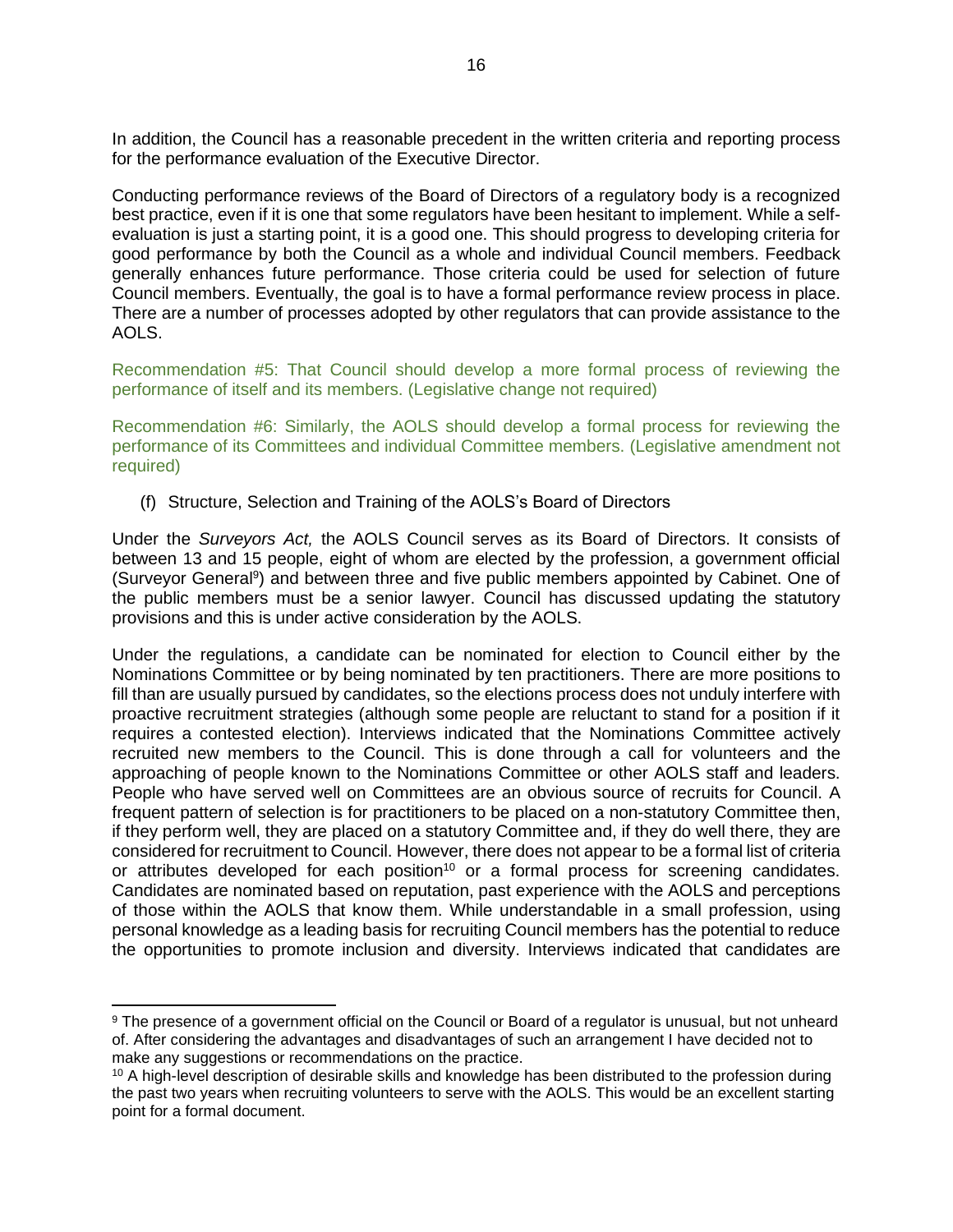generally interviewed before being recommended to Council. The Nominations Committee is not involved in the recruitment of Committee members.

It is difficult to question a system that generally works to successfully recruit candidates where there are often more positions than candidates. However, the AOLS has a lot of Committees and task forces. The demand for people to serve might be reduced if the work of some of those entities could be consolidated or set aside as not being a core regulatory activity.<sup>11</sup> In any event, even the current system could still be enhanced to more actively recruit candidates, to screen them against previously identified criteria, and to promote diversity. For example, the skills required for Council members (strategic planning, policy making, organizational oversight including risk management) are much different than the skills for the AOLS hearing Committees (e.g., familiarity with hearing procedures, ability to remain calm under pressure). Perhaps consultation with a human resources professional or discussions with other regulators who engage in active recruitment could help develop the process further.

Orientation and training for Councillors takes the form of self-study with a follow up and the offer of a conversation with the Executive Director to review the roles and responsibilities and to answer any questions or address any concerns. The two documents included were provided to both new lay councillors and new elected members. Access to past documents of the Council is also provided through the secured part of the website. This approach is not uncommon among regulators, but best practices would include a formal, structured training session involving a senior staff person, possibly with an officer of the Council, and an assigned mentor.

As will be seen below, many Committees also use only informal training for new Committee members and their Chairs.

Recommendation #7: That all new Council members, Committee members and Chairs receive formal training soon after their appointment (Legislative amendment not required). To be effective, likely the best method is for staff supporting the position to take the lead and that the Chair (or immediately past Chair) be invited to participate as well, where feasible. For hearing Committees, the training may need to be provided by hearing support staff and the Committee's independent legal counsel.

The selection of public members is through the Public Appointments Secretariat and the Ministry. Interviews indicated that the usual public appointments process was followed which, while covering basic matters such as experience and conflicts of interest, is not particularly rigorous nor especially tailored to the identified needs of the AOLS. Interviews also indicated that the public appointments process has varied over time. The quality of the public members I spoke to was impressive, however.

The AOLS does not currently have the authority to appoint individuals who are not lay councillors as public members of Committees. This can pose a challenge as the pool of lay councillors is small compared to the number of positions they could potentially fill on Committees. Government policy has also limited the ability of the AOLS to place lay councillors on non-statutory Committees. Occasionally, non-practitioners are invited as non-voting guests to provide their assistance to Committees (e.g., university representatives to the AERC). Some regulators have

<sup>&</sup>lt;sup>11</sup> Interviews indicated that some viewed the AOLS as having too many Committees and task forces and that their effectiveness depended somewhat on the enthusiasm of the Chair and the amount of staff support that can be provided to them.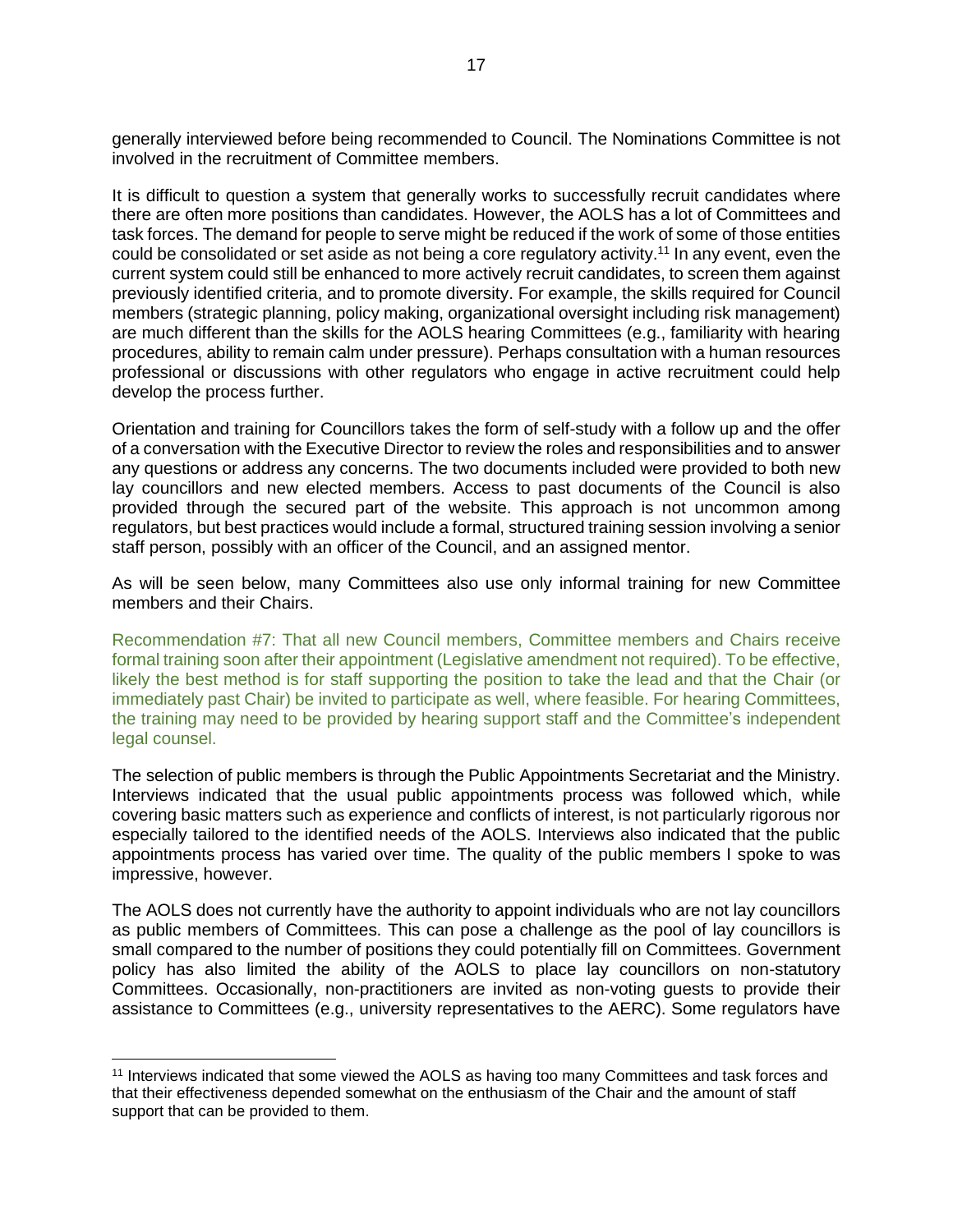moved towards directly recruiting public members, often with special skills, to serve on Committees.

Recommendation #8: That the legislation be amended to authorize the AOLS to recruit public members to serve on Committees who are not lay councillors (Legislative amendment required). In the meantime, the AOLS should consider expanding its use of "guests" on Committees as appropriate (Legislative amendment not required).

Many of the recommendations below will rely on this recommendation being accepted and implemented.

In the observed portion of the strategic planning meeting, staff succession was identified as an ongoing issue. However, it was seen not to be as acute a concern as it was in the recent past and no immediate action plan was developed. In the past, the AOLS has been fortunate that senior staff have generally announced their departure plans well in advance so that suitable arrangements could be made. For smaller organizations, however, the unexpected departure of a staff person can have significant consequences for the organization. It would be prudent for the AOLS to address this issue regularly.

A best practice has developed in many jurisdictions, including quite recently in Ontario, to replace election of professional members and appointment of lay councillors by government with a competency-based recruitment process. This is a development that should be monitored by the AOLS and, when it becomes more accepted, consideration should be given to pursuing this approach for the AOLS as well.

#### <span id="page-18-0"></span>(g) Role of AOLS Members

Under the *Surveyors Act,* in addition to electing the majority of the Council, members of the AOLS have a significant say in their regulation. They are entitled to attend an Annual General Meeting. Members must approve any proposed regulation amendments and any amendments to the AOLS's by-laws. Interviews indicate that the membership has never rejected a proposed regulation or by-law amendment, although the votes have sometimes been close.

The AOLS regulations cover many regulatory matters including standards of practice, the Code of Ethics, the definition of professional misconduct, and the SRD and continuing education requirements. The AOLS's by-laws address such issues as internal operations, fees payable by members, Survey Review Department documentation, and potentially the content of the public register. There has been some discussion at the AOLS as to the appropriateness of the AOLS members having veto power over these amendments. However, there is not a consensus that this role of AOLS members is inappropriate in all circumstances as it helps the profession remain engaged in the activities of the AOLS.

Strong concerns have been expressed by leaders in professional regulation about the appropriateness of those being regulated being able to veto the rules that regulate them.<sup>12</sup> A similar restriction for membership approval of by-laws has recently been nearly eliminated for Professional Engineers of Ontario. This role for members is inconsistent with the public interest

<sup>12</sup> Professional Standards Authority. (2018). A legislation and governance review conducted for Engineers and Geoscientists British Columbia, pp. 8-10. [https://www.professionalstandards.org.uk/docs/default](https://www.professionalstandards.org.uk/docs/default-source/publications/international-reports/review-of-the-legislation-and-governance-for-engineers-and-geoscientists-in-british-columbia-(june-2018).pdf?sfvrsn=b2d7220_9)[source/publications/international-reports/review-of-the-legislation-and-governance-for-engineers-and](https://www.professionalstandards.org.uk/docs/default-source/publications/international-reports/review-of-the-legislation-and-governance-for-engineers-and-geoscientists-in-british-columbia-(june-2018).pdf?sfvrsn=b2d7220_9)[geoscientists-in-british-columbia-\(june-2018\).pdf?sfvrsn=b2d7220\\_9.](https://www.professionalstandards.org.uk/docs/default-source/publications/international-reports/review-of-the-legislation-and-governance-for-engineers-and-geoscientists-in-british-columbia-(june-2018).pdf?sfvrsn=b2d7220_9)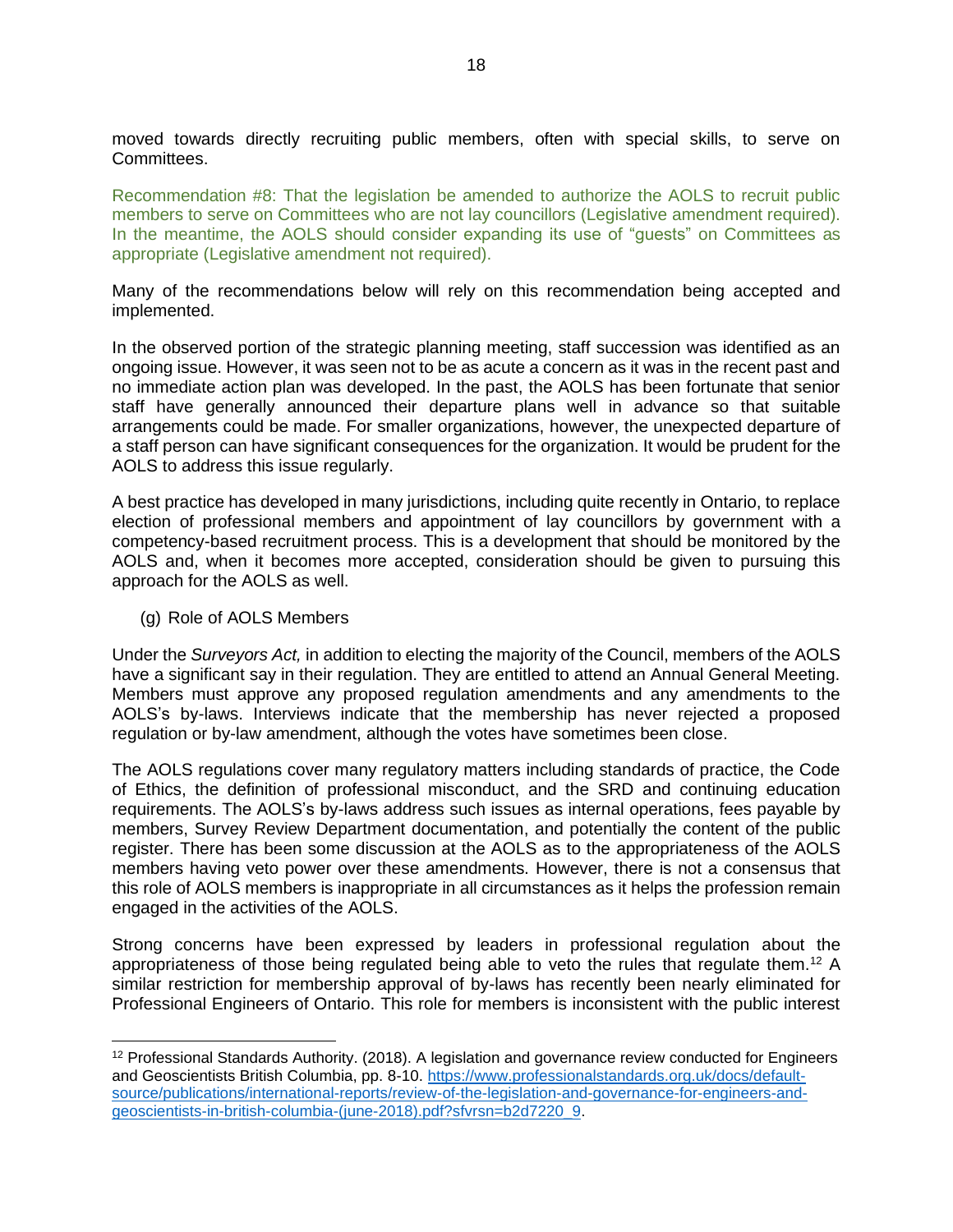mandate of the AOLS. Even if the membership approves proposed changes, the need for such approval can affect the work of the AOLS as it may only consider "achievable" goals. This requirement also makes it difficult for the AOLS to act nimbly when required.

# Recommendation #9: That the requirement for membership approval of proposed regulation and by-law changes be replaced by a duty to consult (Legislative amendment required)

Unlike most regulators of surveyors in other provinces, the AOLS does not directly support the national advocacy group, Professional Surveyors of Canada (PSC) through an automatic dues payment system. This lack of direct support is commendable. The AOLS does permit voluntary payment of dues through the annual renewal process, but apparently the uptake is not huge. The PSC is seen as a stakeholder that should be engaged when appropriate. The AOLS has permitted PSC to make presentations at the Annual General Meeting encouraging those in attendance to join them. Interviews indicate that the AOLS refers some issues to the PSC that are more of an advocacy or professional support nature, which is appropriate.

The AOLS facilitates the operation of regional chapters. It does so, among other ways, through collection of dues on a voluntary basis for the chapters on the annual renewal of membership, by awarding CPD hours for participating in chapter activities, and by providing virtual meeting facilities (i.e., Zoom). Only a few regulators in Ontario operate regional chapters and this is often viewed as a professional support activity rather than a regulatory activity.<sup>13</sup> A regional chapter system can create a misperception in the profession, and to the public, that the AOLS supports its members rather than regulates them. Interviews indicate that the AOLS views its involvement in the regional chapters system as a means of communicating regulatory information to practitioners (e.g., new policies, standards and initiatives, CPD and Survey Review programs), as a means of facilitating continuing education, and as a means of identifying and recruiting practitioners to AOLS Committees and the Council. While the AOLS should constantly and critically review whether its facilitation of the regional chapter system should remain a part of its mandate, given the size of the profession and its effectiveness as a communications tool, I am not prepared to recommend its disbandment at this time.

While some concern was expressed during interviews about the low level of engagement of members of the profession in AOLS activities including voting and attending the AGM, my anecdotal observations are that the level of engagement is well above average for regulated professions.

<span id="page-19-0"></span>(h) Allocation of Roles and Responsibilities

Both the Executive Director and the Registrar file reports on the activities they are involved in at each Board meeting. The reports seem to be appropriate in content and level of detail. Interviews did not indicate any inclination on the part of the Council to interfere with statutory functions and duties, for example of the Registrar. The Executive Director felt comfortable that the Council was not encroaching on operational matters within his role.

<sup>&</sup>lt;sup>13</sup> Professional Standards Authority. (2019). A review of the regulatory performance of Professional Engineers Ontario, at pp. 31ff. [https://www.professionalstandards.org.uk/docs/default](https://www.professionalstandards.org.uk/docs/default-source/publications/international-reports/review-of-the-regulatory-performance-of-professional-engineers-ontario.pdf?sfvrsn=b3e07420_2)[source/publications/international-reports/review-of-the-regulatory-performance-of-professional-engineers](https://www.professionalstandards.org.uk/docs/default-source/publications/international-reports/review-of-the-regulatory-performance-of-professional-engineers-ontario.pdf?sfvrsn=b3e07420_2)[ontario.pdf?sfvrsn=b3e07420\\_2.](https://www.professionalstandards.org.uk/docs/default-source/publications/international-reports/review-of-the-regulatory-performance-of-professional-engineers-ontario.pdf?sfvrsn=b3e07420_2)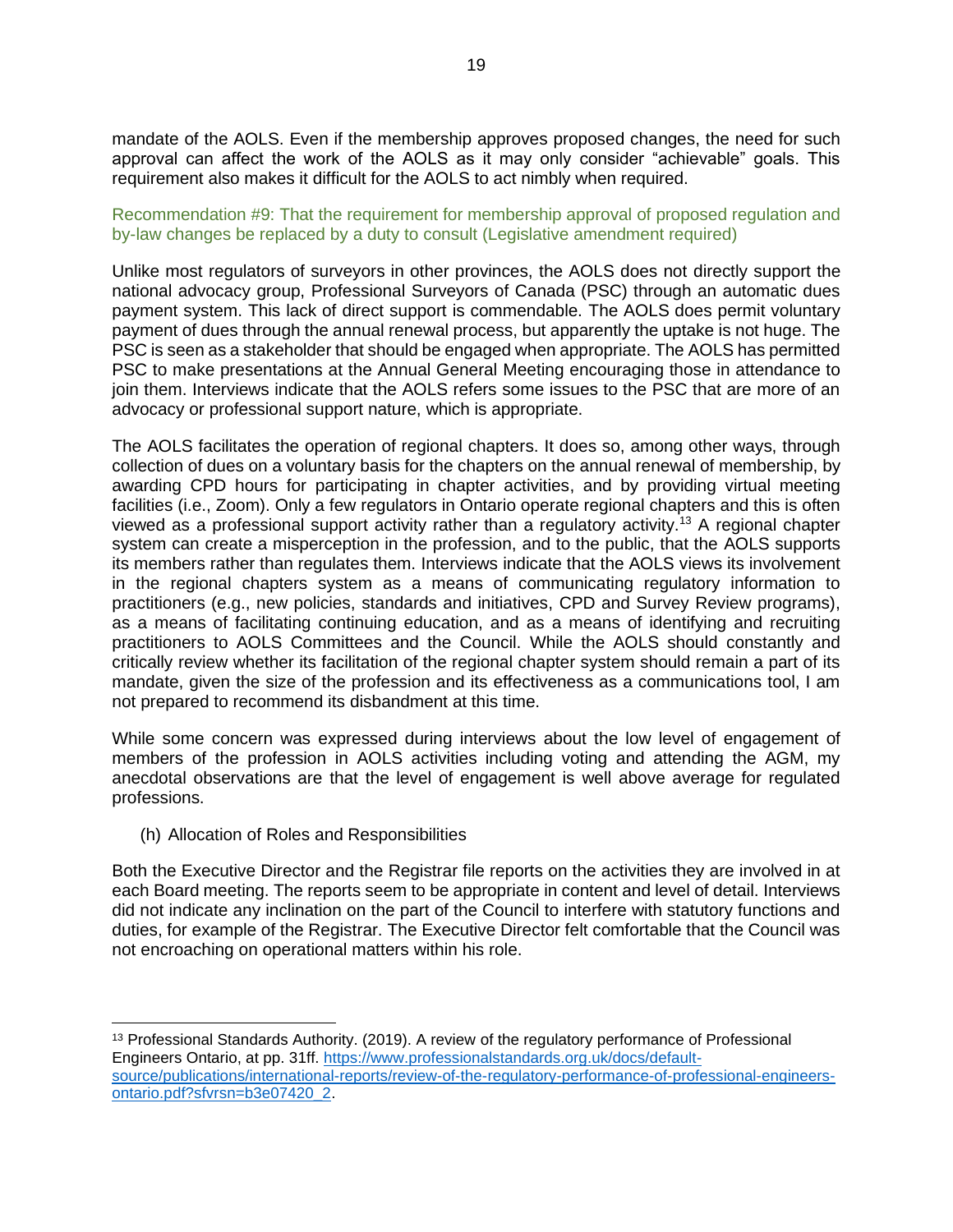The Council seems to be engaged in AOLS matters. During the observed Council meetings there was active discussion on many of the topics. The discussion was cordial and collaborative. All viewpoints were received well, even on topics that could have become emotional (e.g., on the Land Acknowledgement policy). For the most part, discussion stayed on topic, although a few times the discussion digressed onto tangents (e.g., moving from paper to electronic filings of plans), although even that digression was related to AOLS policy matters.

However, there were a number of abstentions during the meeting that was observed. Interviews indicated that this occurs occasionally and the reason for the abstention is not always clear. Best practice is for all Council members to vote on all motions unless there are exceptional circumstances (e.g., a new Council member who cannot become knowledgeable about an issue before it must be decided). Abstentions are not an appropriate way to register disagreement with a motion and are certainly not a way to deal with a conflict of interest.

It is a best practice for regulatory Boards to focus on three things: strategic planning, policy making and oversight.

The Council uses dashboards as a means of monitoring the performance of its Committees and task forces at each Council meeting. This is a best practice. Of course, constant work is required to ensure that the dashboards accurately portray the most relevant information for Council. The modernization of the database will provide opportunities to generate more accurate and more relevant data. The Council also has a valuable dashboard showing the categories of activities that the Council discussed and the number of Council items in each category. However, that dashboard did not show the items related to administrative and operational matters. As noted below, a considerable portion of the meeting was spent discussing operational-type issues such as procurement. During the observed Council meeting there was minimal discussion of the oversight dashboards. Interviews indicated that some Committees and task forces were slow to complete their tasks and that this was not always identified by Council's review of the dashboards.

The Council has a responsibility to keep abreast of the financial status and future financial prospects of the AOLS. Typically, a Board would receive high-level financial statements at each meeting showing major variances from budget in various program areas. Where there is a significant variance, an explanation is expected along with recommendations from staff as to whether any Board action is required. In my view, the financial reporting to Council provides excessive detail. The Council minutes also suggest that the financial statements of the AOLS are discussed in some detail. This is true for the budget document as well. This is both distracting to Council and may tempt Council to intervene in operations. However, during the observed Council meeting the time spent discussing the financial statements was not excessive.

The Council also conducts audits of some of its programs. For example, a recent psychometric audit of the registration examination was conducted, albeit at the request of the Office of the Fairness Commissioner. Such periodic audits are a best practice.

However, for some issues, Council is more involved in operational matters than is appropriate, in my view, for a policy making and oversight body. For example, Council materials and minutes indicate active Council participation in contracts and procurement (e.g., mediation training, online exam procurement, telephone system) and, perhaps a bit more understandably if still overinvolvement, in some legal matters (e.g., recovery of costs in discipline and legal matters). The possibility of conflicts of interest on the part of Council members increase the more that Council becomes involved in operational matters (e.g., knowing someone who would benefit or be harmed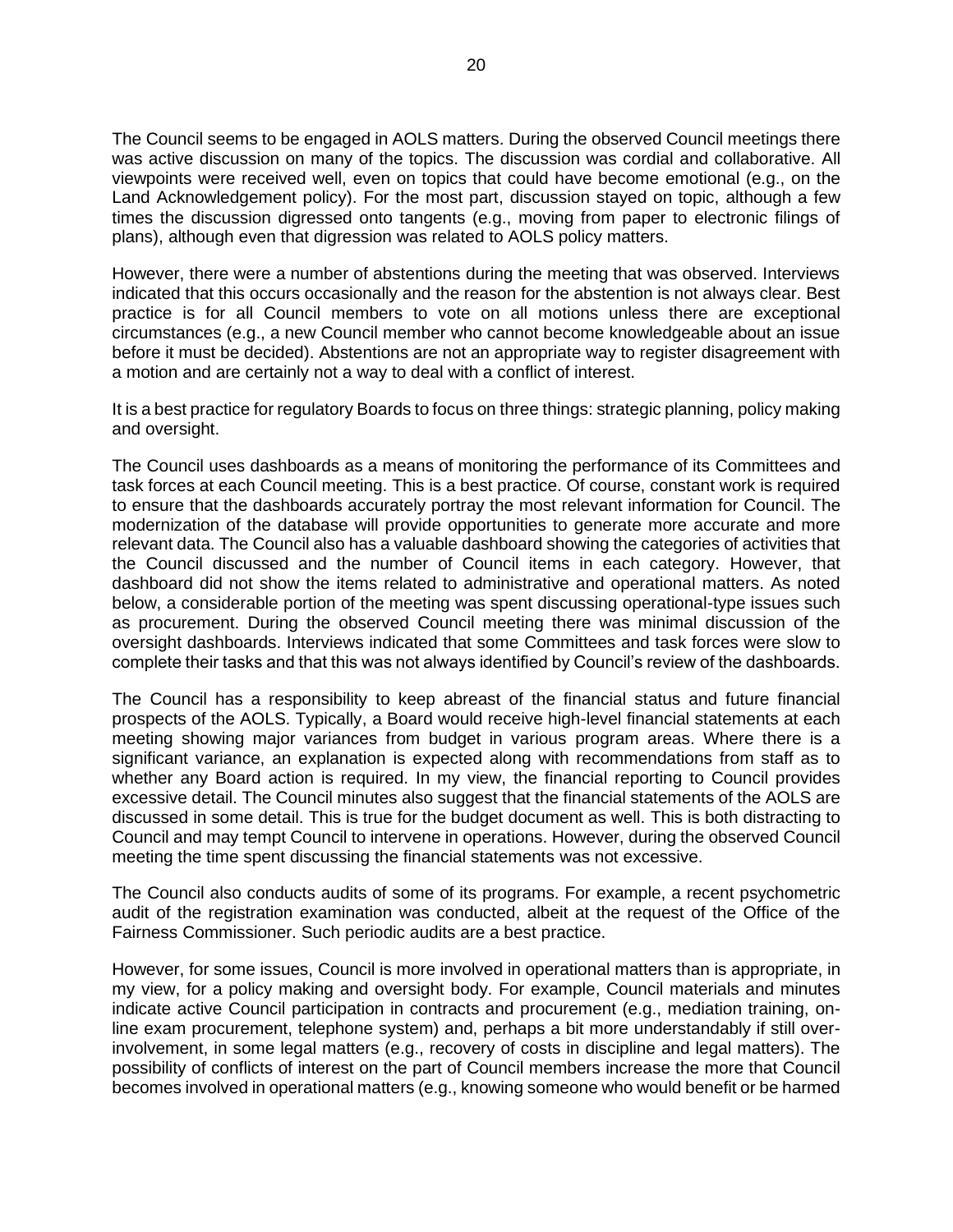by a decision). Over-involvement in operational matters can distract Council from its core responsibilities and can discourage competent senior staff members.

During the observed Council meeting, a significant portion of the time was spent on discussion of the SRD moving from paper to electronic filing of plans. Various alternatives to the proposed procurement options were discussed. The discussion got quite operational at times. The reviewer questions whether this was even a topic worthy of Council discussion. Similarly, there was extensive discussion of the procurement details for the membership database project. It is appropriate for Council to discuss the concept of developing an integrated database to more effectively gather information on regulating the profession and making information (such as the public register) available on its website. It was also appropriate for the Council to approve a large expenditure. However, one can question the appropriateness of Council duplicating the Committee work of the Website Maintenance Committee and delving into the details of the procurement options and prices. A more appropriate level of Council involvement would be to discuss the necessity of the purchase, including the regulatory risks and benefits, and the maximum budget and then leave the implementation to staff and, where appropriate, the relevant Committee.

Interviews indicated that, while Council members were aware of the need to stay out of operations, the concept of operations was defined quite narrowly to include purely day to day administration.

Recommendation #10: Council members should receive training on role of the Council that emphasizes strategic planning, policy making, and high-level oversight. In addition, those planning the agenda for Council meetings and preparing meeting materials should reduce reporting on operational matters. (Legislative amendment not required)

It is quite unusual for most regulatory Boards to be involved in individual regulatory actions. That is not the best use of Council's time, does not call upon the skills for which Council members ought to be selected, requires expertise in areas that Council may not possess, and can encourage improper considerations (e.g., interpersonal relationships). For various reasons, including the wording of the existing legislation, the Council of the AOLS is called upon to make such decisions. For example, Council was asked to grant certain records approvals and exemptions. In one case, an exemption was granted for a firm whose principal would have been well known to Council because of his services for the AOLS. More concerning, Council spent almost an hour discussing a referral from the Complaints Committee. The discussion seemed to duplicate that which would have occurred at the Complaints Committee. There was little reference to the criteria for screening a complaint. Interviews indicate that referrals from the Complaints Committee frequently create active discussion by the Council, although not usually for this length of time. The ultimate decision was not consistent with the role of the Council. Recommendations will be made in the discussion of the complaints and discipline process below as to how these matters might be best dealt with at the Committee level. The point here is that one quarter of the time of this Council meeting was not spent on its primary role: oversight, strategic planning and policy making, but rather was spent on one complaints matter.

At the observed strategic planning and Council meetings, the Executive Director seemed to be a driver of ideas and was an active participant in the discussion. However, his manner was not overbearing and seemed to respect the role of Council members to make the decisions. He actively amended language of motions in response to Council comments. Interviews indicated a great appreciation of the role of the Executive Director in bringing forth ideas and preparing information for Council while leaving decision making to the Council. From what I can observe,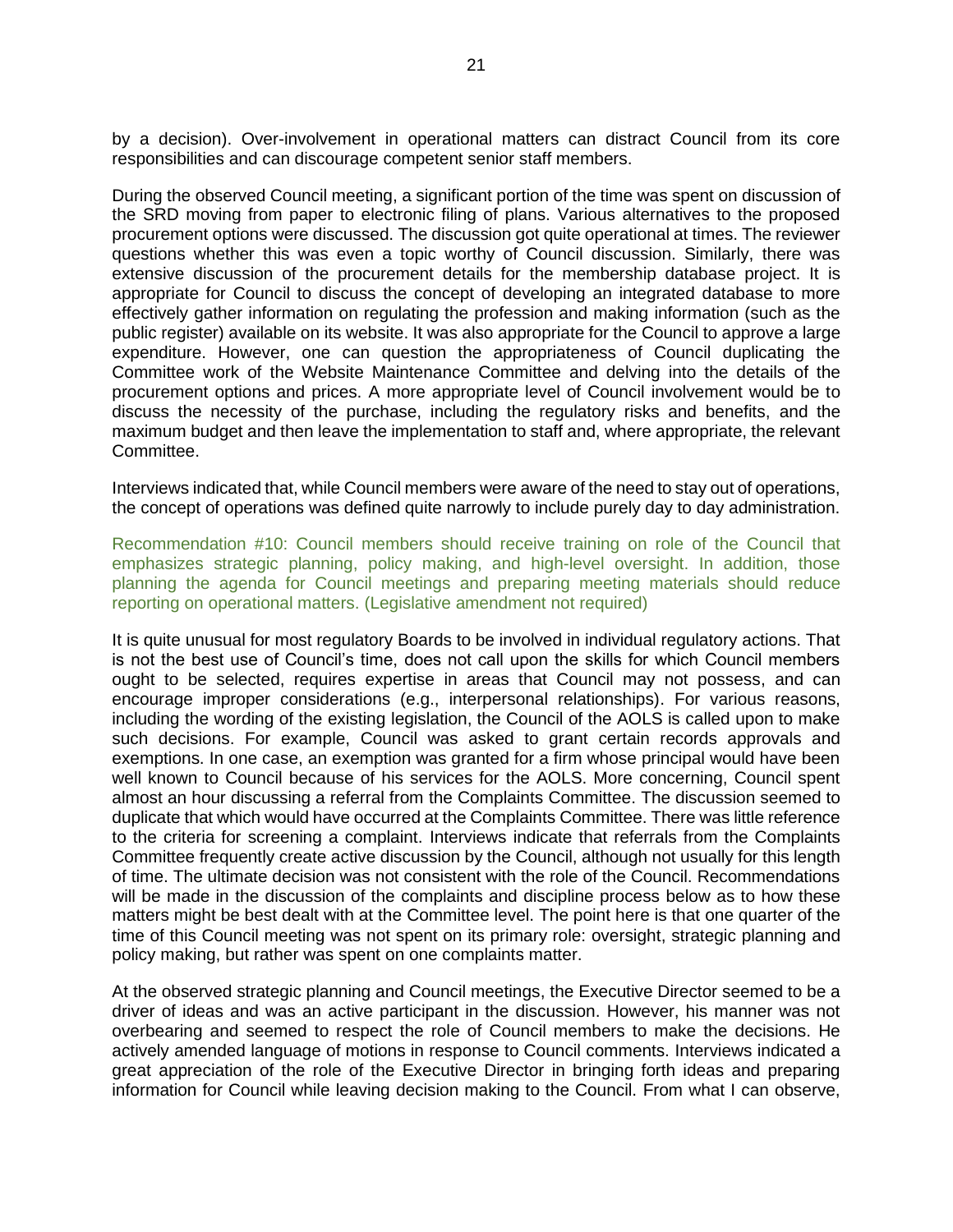there does not seem to be an issue of forceful Executive Director intervention in the dynamics of Council decision making.

The personnel policy states that one Council member is assigned the task of reviewing the completed performance reviews of all staff (other than the Executive Director). It is unusual for Board members to be involved in the performance review of any staff member other than the Executive Director. The scope of the review is not specified. Interviews indicate that this authority has not been exercised in recent years, which is a good thing. I suggest that the personnel policy be revised on this point.

Observations of meetings and interviews indicated that the President was careful to facilitate meetings without dominating or controlling them.

<span id="page-22-0"></span>(i) The Executive Committee

Under the *Surveyors Act*, the Council is required to have an Executive Committee. Under the regulations, the Executive Committee is made up of Council members, including its officers. Interviews indicated that the Executive Committee would deal with urgent issues and would plan for Council meetings and perhaps pre-discuss some of the issues. Recent governance trends have de-emphasized the role of Executive Committees and the AOLS appears to be doing so given its current legislative constraint.

<span id="page-22-1"></span>(j) Fiduciary Duties

One of the most important fiduciary duties of a regulatory body is to respect the confidentiality of all information obtained in the course of guiding or operating the organization. Conscious exceptions are made for transparency purposes (e.g., open Council meetings, the public register), but these choices are made through policy or, sometimes, by-laws. In addition, some disclosure is required to administer the legislation (e.g., in the course of an investigation). Individual Council and Committee members cannot choose to make information public, even information that does not relate to individual practitioners. For example, policy discussions are confidential until discussed at an open Council meeting or a decision is made to consult on them.

Another core fiduciary duty is not to act when in a conflict of interest. This can be challenging for professional members as every decision they make affects them to some extent. Professional Council and Committee members must identify when a decision for or involvement with the AOLS has an undue impact upon them. If so, there should be discussion of whether there is a reasonable perception of a conflict of interest.

From everything I have seen, the AOLS takes its duties of confidentiality and avoiding conflicts of interest seriously. For example, staff provided a detailed report to Council on the impact of privacy legislation on the reconstructions of its database. In the observed Council meeting, there was a reminder about declaring conflicts of interest. During the meeting three Council members declared a conflict and left the room for the discussion, which is entirely appropriate.

Interviews indicated that all Council and Committee members were generally aware of their duty of confidentiality and to avoid and address any conflicts of interest. Interviews also indicated that there was a culture of reminding Council and Committee members to respect confidentiality and identify conflicts of interest. During the interviews, many Council and Committee members were able to identify obvious sources of conflicts of interest. However, many regulators engage in more detailed orientation on these topics. The education often involves some reflective exercises on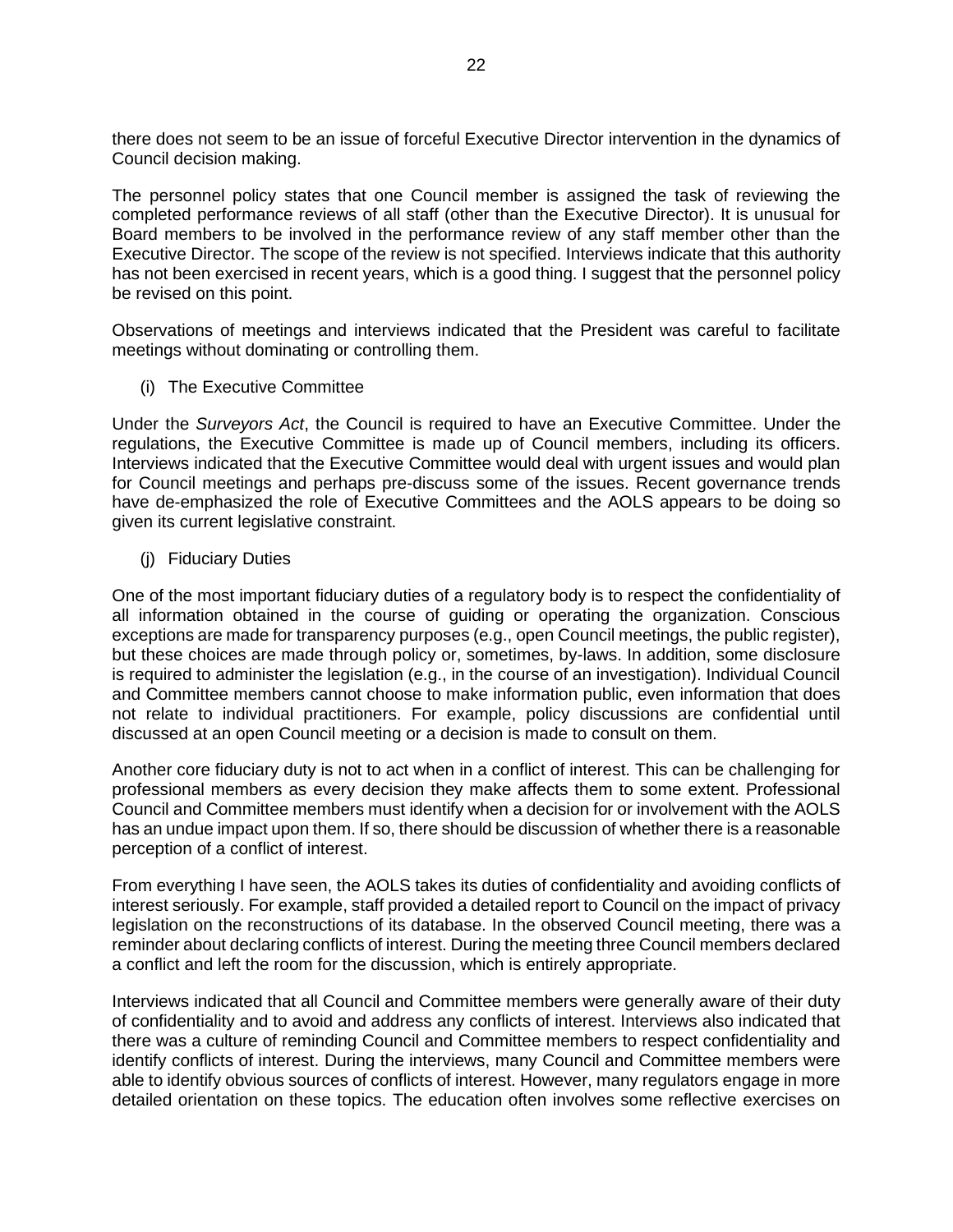less obvious challenges that may result in confidentiality breaches or conflicts of interest and how to respond to them when they do arise. Such discussions can also lead to adopting policies and procedures that can reduce accidental breaches (e.g., email protocols).

An issue that many regulators struggle with is maintaining confidentiality in electronic communications. For example, at the AOLS, some sensitive communications continue to be conducted through unencrypted email even though this has become much rarer given the use of the AOLS website portal. Cost and inconvenience can be a barrier to using more secure methods of communication. However, the IT and database upgrades coming to the AOLS might provide an opportunity to address this remaining concern.

There is no Code of Conduct for Council and Committee members and no regulation setting out the process and criteria for disqualifying Council and Committee members, other than for missing three consecutive meetings. These types of documents are beneficial for guiding Council and Committee members and are necessary in those rare instances in which a Council or Committee member must be sanctioned or removed for a serious breach of fiduciary duties or gross unsuitability.

Recommendation #11: That the AOLS develop a Code of Conduct for Council and Committee members (Legislative change not required) and a regulation providing a process and criteria for sanctioning or removing a Council or Committee member who violates the Code of Conduct (Legislative change required).

# <span id="page-23-0"></span>(k) Policy Making Process

It is generally accepted that policy making (including standards, guidelines, and proposed legislation amendments) is one of the key roles of the Council.

There are numerous kinds of instruments created by the AOLS that are a form of policy. These include proposed modifications to the *Surveyors Act*, proposed regulation changes, amendments to the by-laws, bulletins, policy documents, position statements, and various forms of advice to the profession<sup>14</sup>. These instruments share a common feature that they convey expectations to the profession and the public as to how practitioners (and in some case, the AOLS) should conduct themselves. Council either creates these instruments or has significant involvement in their making.

For example, the AOLS has published on its website 39 Bulletins, ranging in dates from 1981 to 2020, "that provide greater detail regarding surveyor's conduct and standards of survey set out in legislation and regulation". The Bulletins cover practical issues that arise in the course of practising the profession such as surveys for fencing purposes, monumentation, and guidelines for entering private property. Interviews indicate some concerns that Bulletins are not sufficiently enforceable as they constitute the views of the Council and are not legislation. Even though such Bulletins have a somewhat ambiguous legal status, their level of detail (which may require frequent updating) and the challenges in having a regulation passed, make them consistent with

<sup>&</sup>lt;sup>14</sup> Another example is practice standards. While this general discussion applies to them as well, some unique features of practice standards are specifically discussed below.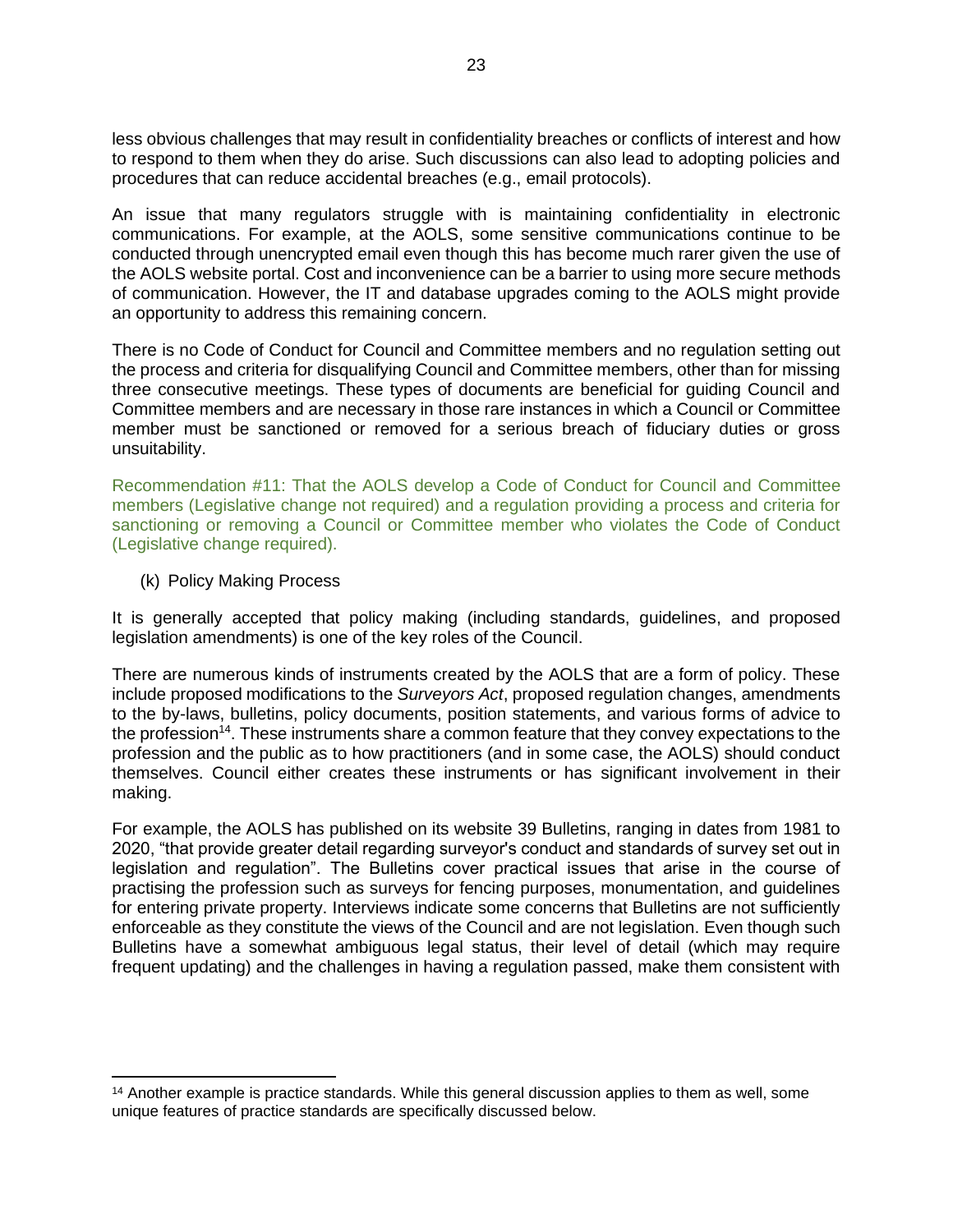best regulatory practices. Assistance is available to discuss how Bulletins can best be used to change behaviour and how they can be appropriately enforced.<sup>15</sup>

The Council does receive reports from staff and Committees about proposed changes to policies applicable to their activities. For example, Council reviewed the proposed risk-based approach to initiating Registrar's investigations. The AOLS also categorizes the calls that are received by staff at the office to identify the types of concerns raised and any developing patterns. This is commendable. At the yearly strategic planning update session, the Council identifies policy issues that should be prioritized for the coming year. Interviews indicated that the Council often uses Committees and task forces to do research and make preliminary proposals on various Council policy proposals. This can be useful to ensure that policies are well considered and thought out. However, not surprisingly, interviews indicated that in some circumstances Committees felt they were not consulted when they should have been, and that Council did not always give sufficient weight to the work that had been done by a Committee.

In my view, the best practices process for policy making includes a variation of the following seven steps:

- 1. Identification of an issue warranting a policy,
- 2. Research into nature of the issue and options for addressing it,
- 3. Preparing a briefing note for the policy decision makers,
- 4. Consulting with stakeholders and affected persons,
- 5. Deciding on what the policy should be,
- 6. Implementing the policy, and
- 7. Monitoring the impact of the policy and reviewing and revising the policy as needed.<sup>16</sup>

The Council meeting materials and minutes indicate that the briefing notes (or at least a slide presentation acting as a briefing note) are often prepared on policy issues, often with a definition of the problem and an analysis of the options for consideration. The public interest is often, but not always, prominent in the briefing notes. However, there are some policy issues in which minimal briefing notes were prepared (e.g., Land Acknowledgement policy, which ended up having a lengthy discussion at Council and resulted in a number of revisions). It would be useful for briefing notes to be used consistently and to adopt a more uniform format to ensure that all topics are covered and to assist readers in preparing for the issue.<sup>17</sup> There are many formats available, one being:

1. The issue,

<sup>15</sup> *Christian Medical and Dental Society of Canada v. College of Physicians and Surgeons of Ontario*, 2019 ONCA 393 (CanLII), at paras. 14-17, [https://canlii.ca/t/j08wq.](https://canlii.ca/t/j08wq)

<sup>16</sup> See, for example: [https://www.cno.org/en/learn-about-standards-guidelines/standards-and](https://www.cno.org/en/learn-about-standards-guidelines/standards-and-guidelines/developing-standards/)[guidelines/developing-standards/.](https://www.cno.org/en/learn-about-standards-guidelines/standards-and-guidelines/developing-standards/)

<sup>&</sup>lt;sup>17</sup> A policy developed on the basis of just Council discussion runs the risk of being challenged in court on the basis that its public interest rationale is not obvious. See, for example, *Sobeys West Inc. v. College of Pharmacists of British Columbia*, 2016 BCCA 41 (CanLII), [https://canlii.ca/t/gn3cn.](https://canlii.ca/t/gn3cn)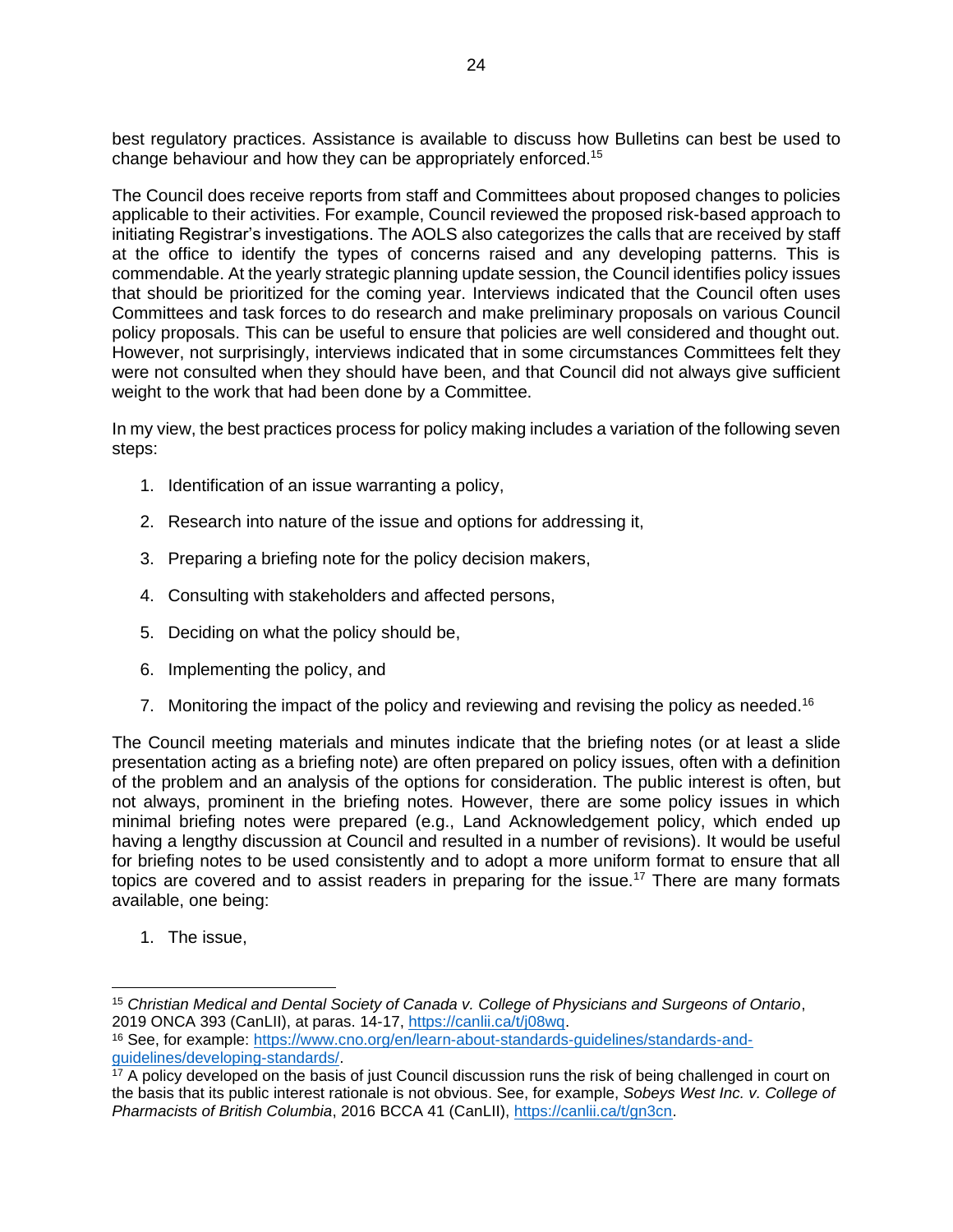- 2. The potential harms to the public arising from this issue,
- 3. Research and analysis of the nature, causes and pathways of the harms and possible mitigating approaches, including the experience of other regulators or organizations,
- 4. Options for addressing the harms including an analysis of the advantages and disadvantages of each option,
- 5. A consultation plan (especially if this is the first time the issue is presented to the Council),
- 6. A recommendation where appropriate, and
- 7. An implementation and monitoring plan.

The Land Acknowledgement policy is an example of good, but not excellent, policy making process. The policy originated with the Inclusion and Diversity Committee. The observed Council meeting had a brief, but good, explanation of the rationale for the policy. There was an extensive discussion of the issue by the Council. There was a briefing note prepared that discussed the rationale for the proposal and contained some research. However, the discussion of options in the document was quite brief and there was minimal external consultation. A more detailed briefing note and external consultation might have assisted the Council in preparing for the discussion and provided additional ideas as to how the initiative could have been even more effective (e.g., as an educational tool for the profession and as an outreach opportunity to reach communities often outside of the AOLS sphere of influence). The outcome was passage of a good policy that could have been even better and could have been dealt with more efficiently.

Interviews indicated that the AOLS did not always consult with stakeholders, members of the profession or members of the public on proposed policies. It was much more common to engage in external consultations, especially with the profession, for proposed changes to regulations and by-laws and for topics that are seen as controversial within the profession.

Interviews also indicated that there was not an established set of criteria for making policy decisions<sup>18</sup>. Interviews indicated that there was a general sense that protecting the public interest takes top priority, and the considerations related to current societal expectations and proportionate impact on practitioners were also relevant. Again, a consistent briefing note format with appropriate headings could assist in identifying criteria for policy making.

Recommendation #12: The Council should develop a written policy development process tool. (Legislative amendment not required)

Recommendation #13: The Council should develop a briefing note template to be used for all non-urgent policy issues. (Legislative amendment not required)

<span id="page-25-0"></span>(l) Effective Assistance to Practitioners re Standards and Policies

Once a policy affecting professional practice is made, it is important to communicate it effectively so that the profession can understand and implement it. Simply emailing the policy to the membership and posting it on the AOLS website is insufficient to constitute a best practice. The

<sup>18</sup> See for example: Professional Standards Authority. (2015). Right-touch regulation Revised, p.8. [https://www.professionalstandards.org.uk/docs/default-source/publications/thought-paper/right-touch](https://www.professionalstandards.org.uk/docs/default-source/publications/thought-paper/right-touch-regulation-2015.pdf)[regulation-2015.pdf.](https://www.professionalstandards.org.uk/docs/default-source/publications/thought-paper/right-touch-regulation-2015.pdf)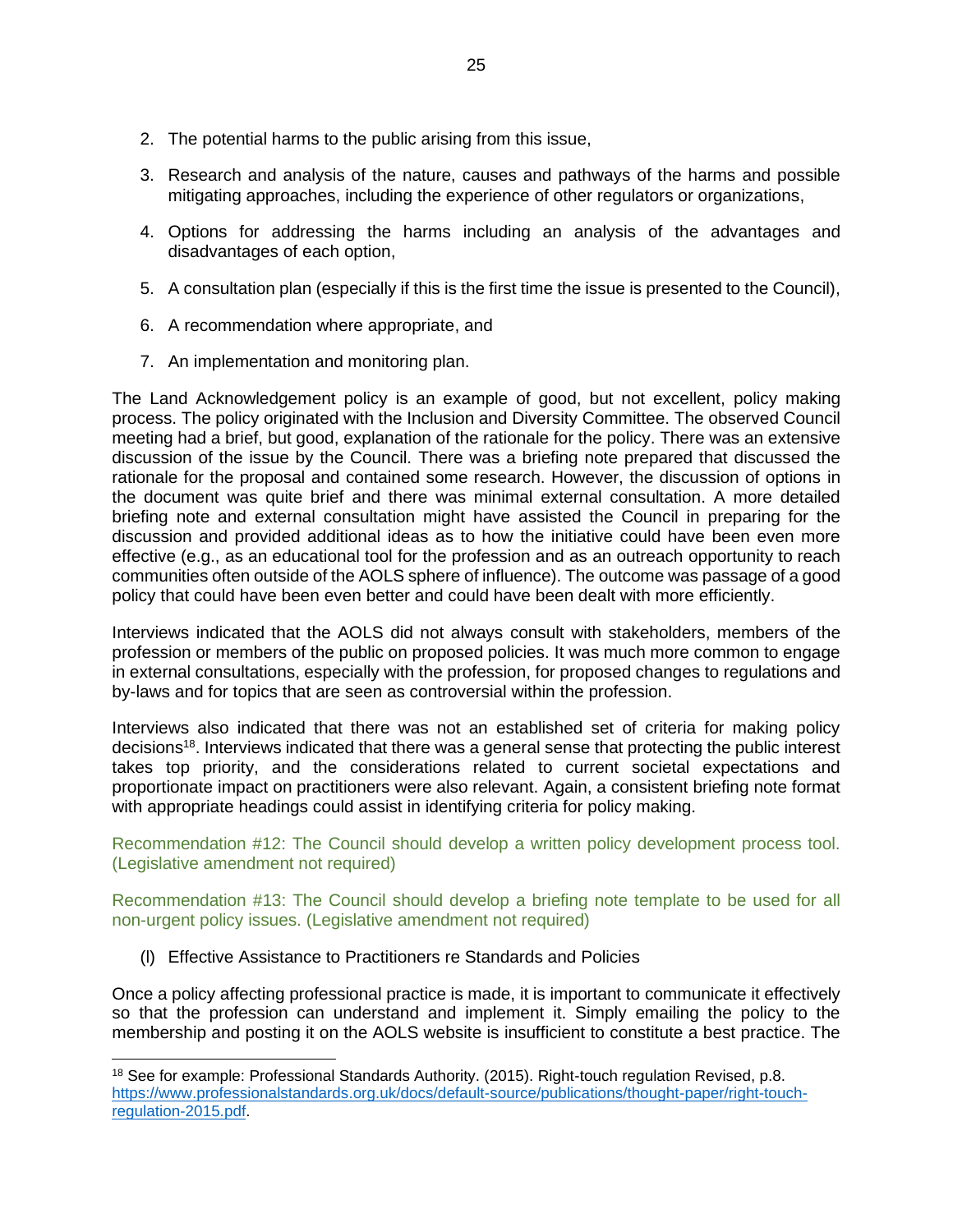review of the written materials, observations at meetings, and interviews indicated that the AOLS does take additional and effective steps. Frequent reminders in the communications from the AOLS, inclusion of important developments in the continuing education programs offered by the AOLS, communications at the well-attended AGMs, and occasional inclusion in the review department audits provide effective assistance to practitioners. Interviews indicated that frequent calls were made to the AOLS offices by both members of the public and the profession in which staff provided information about the applicable standards and policies. The AOLS should continue to explore using all available communication strategies to maintain this best practice.

# <span id="page-26-0"></span>(m) Changing Technology and Societal Expectations

The AOLS takes various steps to help practitioners stay abreast of advances in technology. For example, recent developments are a frequent subject of articles in their Ontario Professional Surveyor magazine. Observed meetings and interviews indicated that there was a high level of awareness of the need to assist practitioners in keeping up with technological developments.

The AOLS has also been actively considering changing societal expectations. This review is a prime example, as are a number of articles in the Ontario Professional Surveyor magazine, including the article on recent regulatory developments in the Executive Director's Notes in the Spring 2021 edition and the article in the same column on right touch regulation in the Fall 2020 edition.

Information gathered suggests that the surveying profession may face profound changes as a result of technology in the longer term. These issues are already a part of its strategic planning process and probably need to be an expanded part of its long-term planning. The AOLS is in the midst of preparing a major technology impact review that is still in draft form. It will soon be presented to the Legislation and Regulation Committee and then, ultimately to the Council. The draft that I have seen is impressive for an initial, high-level overview document. This should be a high priority for the AOLS, and more work likely needs to be done.

Interviews indicate that consideration of changing technology and societal expectations (e.g., right of entry to property, timeliness of service) are present in Council discussions in recent years.

Recommendation #14: The AOLS should make the impact of technology on the public and profession a significant topic for Council consideration. (Legislative amendment not required)

#### <span id="page-26-1"></span>*Complaints and Discipline*

The complaints and discipline system of the AOLS shares many features with those of other regulators of professions in Ontario. Under the *Surveyors Act*, the complaints process is conducted in writing with contributions by both parties. There is discretion to refuse to investigate frivolous or abusive complaints. The Complaints Committee can take formal (e.g., recommend to Council that there be a referral to discipline) or informal (e.g., providing advice or a caution) action. There is no appeal on the merits of a decision not to refer a complaint to discipline, however the Complaints Review Councillor can review the process followed.

Under the *Surveyors Act* the discipline process involves a referral, a hearing, an order, and publication. The hearing procedures are partially specified in the *Surveyors Act* with additional requirements set out in the *Statutory Powers Procedure Act* and case law. An unusual feature is that the Council can direct that a matter referred to discipline be subject to mediation. There are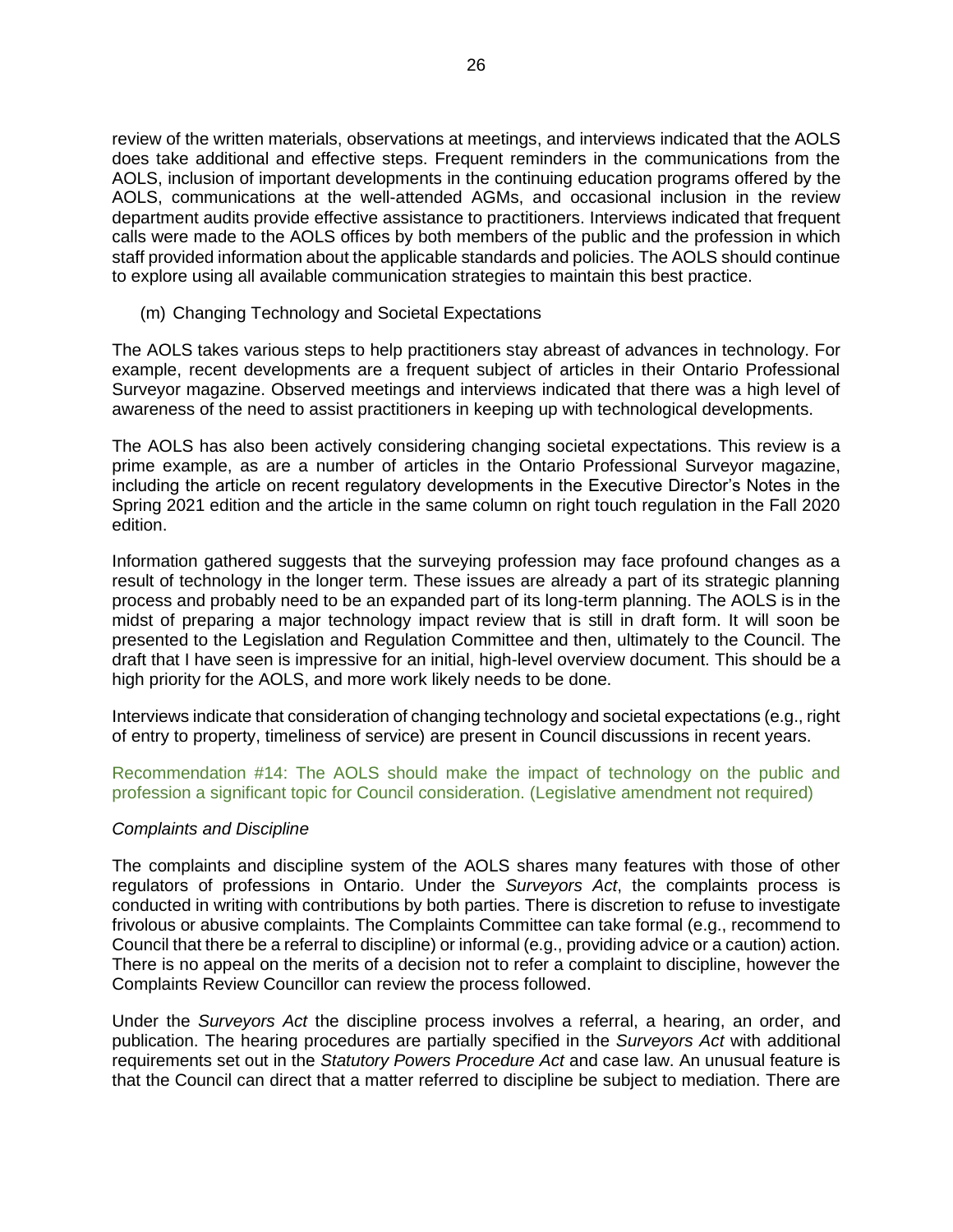a number of benefits to mandatory mediation as a means to resolve cases that do not require a full public hearing.

<span id="page-27-0"></span>(a) Public Interest Mandate

The complaints and discipline process is a core function of all regulators of professions.

The AOLS website identifies the complaints and discipline processes as one of the ways in which the AOLS protects the public. The Discipline Committee Manual describes the first objective of the Discipline Committee as protecting the public from incompetent and unethical practitioners. However, the Complaints Committee Manual itself describes its objectives more operationally as fulfilling its statutory functions. The observed meeting included several references by Complaints Committee members to its public interest mandate.

In discipline matters, the hearing panel acts as an adjudicator. Its public interest arises from conducting hearings fairly and ensuring that reasonable decisions are made. In the cases I reviewed, the outcome reflected right tough regulation principles. Remedial orders involving close monitoring or ensuring supervision of future work seemed appropriate to the facts of the case.

<span id="page-27-1"></span>(b) Transparency

Currently, complaints decisions are not made public, at least where the practitioner is identified. This might be an area for future policy discussions, as some other regulators make significant complaints outcomes (e.g., remediation programs, cautions) public. However, statistics, trends or recurring issues arising from complaints are communicated to practitioners through the Ontario Professional Surveyor magazine, such as through the Registrar's Review column.

Under the *Surveyors Act,* discipline hearings are notionally held in public (although the public rarely attends) and decisions are published.

The AOLS website describes the role and purpose of the complaints process. It provides useful information as to the focus on professional misconduct or incompetence of practitioners and not boundary disputes or fee disputes.<sup>19</sup> Helpful links are provided for information on how to address boundary disputes or fee disputes. Individuals are encouraged to contact the Registrar to discuss concerns even if they do not wish to register a formal complaint. Interviews indicate that staff receive and respond to calls made by members of the public about concerns that could become complaints. There is also a detailed description of the right of entry onto private property of a practitioner or a person in their employ, likely intended to address a recurring area of concern by members of the public.

The AOLS website also contains a non-legal description of the complaints process and provides an online form helping individuals to formulate their complaint in an organized fashion.

The AOLS website also contains a link to the Complaints Committee manual of procedures.<sup>20</sup>

<sup>19</sup> Interestingly, the link describing professional misconduct and incompetence goes to the Code of Ethics and Standards of Practice. It does not go to the definitions of professional misconduct and incompetence contained in the legislation. Nor is there a non-legal description of what constitutes professional misconduct or incompetence. This might be an area for enhancement.

<sup>&</sup>lt;sup>20</sup> One of the links to the page did not work when I tried it. However, another link on the same page did work.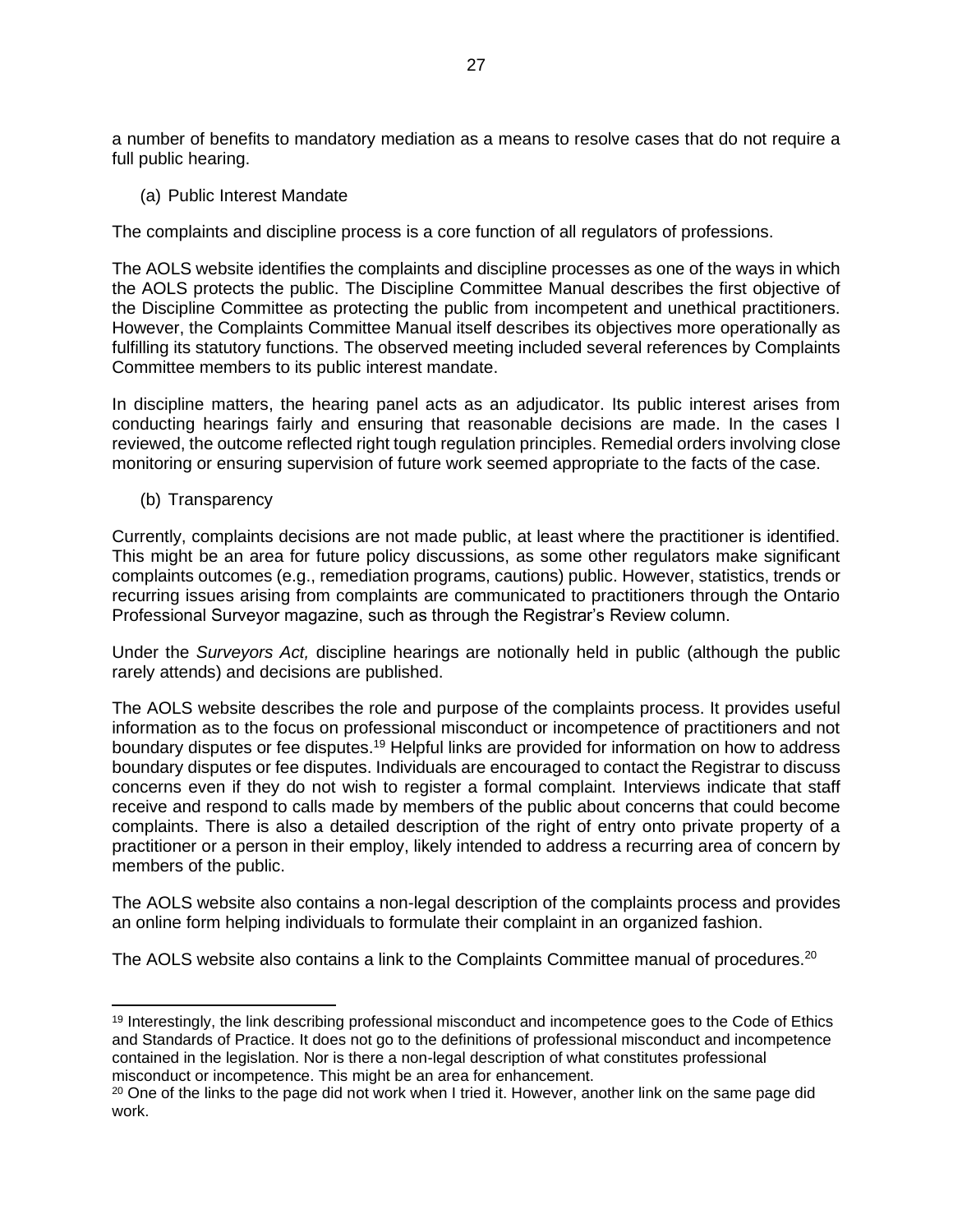The Complaints Committee Manual emphasizes the duty for the Committee to give meaningful reasons for decision where a referral to discipline is not recommended.

The AOLS website also provides an overview of the discipline process. Some of it is in non-legal language and some of it (e.g., the list of penalties that can be imposed) is in legislative language. Decisions of the Discipline Committee from the past 14 years are posted on the AOLS website. The Manual of Procedures for the Discipline Committee is also posted on the AOLS website.

As noted above, discipline hearings are open to the pubic (with rare exceptions) and information about upcoming hearings is posted on the AOLS website. The Discipline Committee Manual indicates that its decisions are generally public unless the legal criteria for non-publication have been met. The Discipline Committee Manual contains the rules of practice for the Committee, which are consistent with those of other professional regulators. The AOLS has a policy that discipline decisions can be removed from the website after ten years, except for decisions involving a suspension or revocation. While some other regulators make a point of retaining such information permanently, absent exceptional circumstances, this approach is consistent with current regulatory practice.

The AOLS website also contains guidelines on mediation of discipline matters. This is in addition to the usual pre-hearing conferences held in discipline matters. In my view, this transparent, additional option is a best practice.

Discussions on changes to the process (e.g., Registrar's investigations, use of mediation, riskbased decisions, discipline process reform) are conducted at Council and thus would be available to the public if Council meetings were held in public.

In one of the discipline files reviewed, the hearing was closed to the public without the provision of reasons other than that the hearing was being held electronically. Given the presumption of public hearings the hearing panel should give meaningful reasons whenever closing the hearing.

<span id="page-28-0"></span>(c) Diversity

The only express references to diversity for the selection of Committee members mentioned in the Complaints Committee Manual are geography and areas of practice of professional members. Interviews indicated that little work has been done on diversity and inclusion issues to date.

Interviews indicated that the Discipline Committee had done some recent policy work on the need to ensure that diversity is taken into account in the discipline process even though the Committee's role is that of an adjudicator. In fact, some recommendations have been made to the Council as to how the discipline process can be modified to fairly consider those values.

Inclusion and diversity might be something for the Committees to discuss with the Inclusion and Diversity Committee and staff. For example, is there a disproportionate impact on certain demographic groups in the way in which the Committees operate?

<span id="page-28-1"></span>(d) Oversight, Performance Reviews and CQI

The complaints process involves an opportunity for the complainant to request a review by the Complaints Review Councillor. The Complaints Review Councillor, who is a member of the Council, can also initiate a review on their own. The review is not of the merits of an individual complaint, but rather of the process. The Complaints Review Councillor then provides a report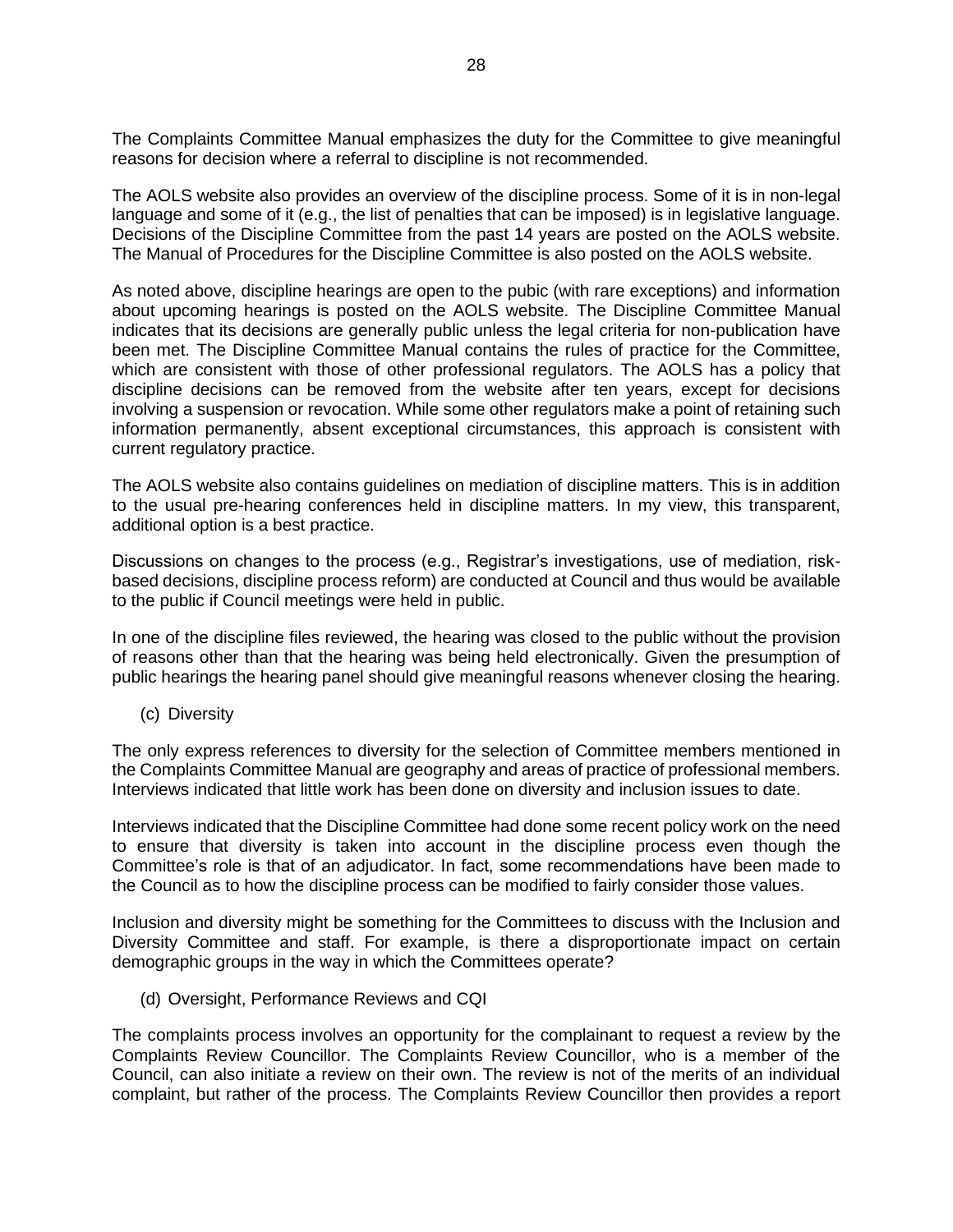which is provided to the Council and, in respect of the treatment of a complaint, also to the parties and the Surveyor General. In one sample case, the Complaints Review Councillor provided a report that indicated the limited scope of the review. The Complaints Review Councillor also meets with the Complaints Committee once a year. The minutes of the Complaints Committee and interviews indicate that recommendations from the Complaints Review Councillor are considered by the Committee. In my view, this statutory structure does meet contemporary expectations, but just barely. There is an increasing tendency to ensure that there is a review of the disposition of an individual complaint, which can be initiated by either party or by an independent agency. That expectation increases where the complaints process can impose mandatory remediation measures on a practitioner.

Recommendation #15: That there should be an external review of complaints dispositions, including the adequacy of the investigation and the reasonableness of the decision. This recommendation becomes more pressing should the Complaints Committee be given the authority to impose mandatory remediation directions. (Legislative amendment required)

In addition, the complainant is sent a Complainant Satisfaction Survey and the practitioner is given a Member Feedback Form to complete. Any responses are considered by the Complaints Committee at a meeting. That is a commendable practice.

The oversight of individual discipline decisions is partially done through the statutory appeal to the Divisional Court. The Committee also has discussions reflecting on completed cases and how to improve both the overall process and its own performance. However, the Discipline Committee Manual and interviews indicate that, from time to time (typically every five years), a publicly appointed member of the Council will audit the discipline process.

In terms of oversight by the Council, interviews indicate that there have been no formal evaluations of Committees. Committees are reviewed as part of the dashboard reports to the Council, however, it is more in the form of the following: are they meeting, are they addressing work items sent by Council, and have there been any concerns on their performance raised by the Registrar or Executive Director. The dashboard documents are included with Council minutes. The dashboard approach should continue with regular updating of the dashboard criteria. As noted above, a process for the review of the performance of each Committee and each Committee member should be a long-term goal of the AOLS.

Interviews indicate that having a Council member and staff present for most meetings of the Complaints Committee helps ensure effective communications between them. Some felt that this overlap constituted a form of accountability. However, in my view, that type of oversight may not necessarily be the most appropriate one for the Discipline Committee.

<span id="page-29-0"></span>(e) Structure, Selection and Training

Under the *Surveyors Act*, the composition of both the Complaints Committee and the Discipline Committee consists of a combination of Council members and non-Council practitioners. There has been a trend to minimize or even eliminate overlap between the Council and regulatory Committees. Traditionally, such overlap was justified on the basis that this permitted Council to be more aware of what was going on the "front lines" and to ensure that Council policies are understood by the Committees. However, in recent years these considerations are seen to be outweighed by the need to ensure the independence and impartiality of regulatory Committees, especially in the complaints and discipline area. As important, the skills and competencies of Council members (e.g., strategic planning, policy making, oversight) are quite different from that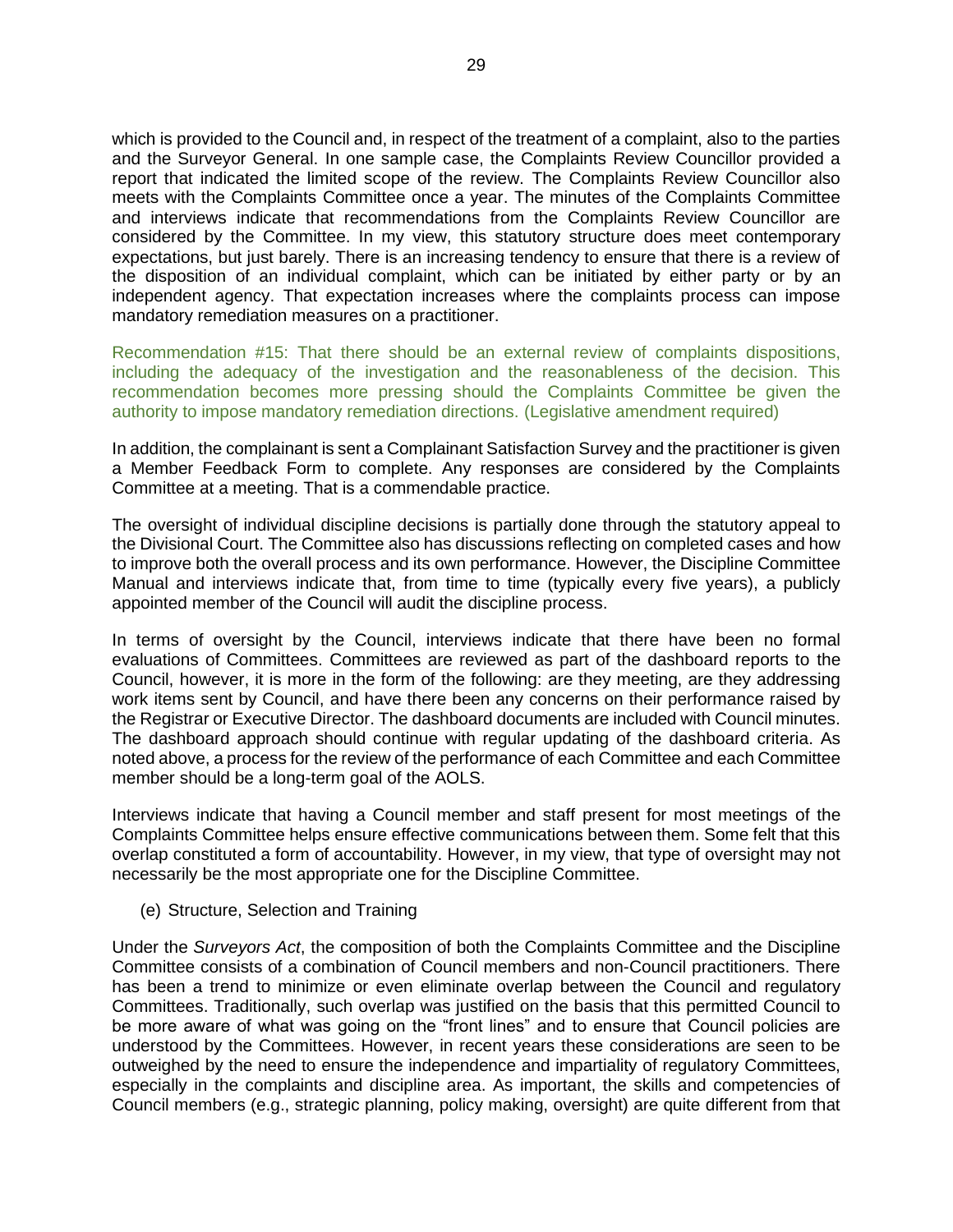required by members of Complaints and Discipline Committees (e.g., investigative, legal and adjudicative). In addition, the time commitment to serve on both the Council and Committees with heavy or occasionally intensive workloads can prevent the most qualified candidates from agreeing to serve. Eliminating the overlap of composition of the Council from Complaints and Discipline Committees is advisable.<sup>21</sup>

Recommendation #16: That members of the Council no longer serve on the Complaints Committee and Discipline Committee. Rather, their members should be selected through a rigorous competency-based selection process identifying the experience and skills necessary to serve on these Committees and actively recruiting appropriate candidates. (Legislative amendment required)

The proportion of public members on both the Complaints Committee and the Discipline Committee is fairly low compared to other regulators. For example, the health professions require that a hearing panel of the Discipline Committee have at least two public members. It is easy for one non-professional voice to be hesitant to contribute or to defer to the professional perspective. It would be prudent for there to be at least two public members on both Committees and, perhaps even, on all panels. They need not be and, as discussed above, should not be Council members. Public confidence would be enhanced if 50% of members of both Committees are members of the public.

Recommendation #17: That at least 50% of the members of the Complaints Committee and the Discipline Committee be public members and that panels dealing with individual matters have at least two public members. (Legislative amendment required)

The Complaints Committee Manual does not identify the competencies that members of the Committee should have. It also does not identify the recruitment and selection process other than that it is done by Council as required by the *Surveryors Act*. The Manual does identify that there should be diversity in terms of the geography and areas of practice of the professional members. The Manual also recommends a maximum term of ten years. Interviews indicated that recruitment relates primarily to availability, interest, and general suitability rather than a formal, skills-based, transparent recruitment process.

The Discipline Committee Manual contains even less information about the selection criteria and process. Similar to the Complaints Committee, interviews indicated that recruitment relates primarily to availability, interest, and general suitability rather than a formal, skills-based, transparent recruitment process. However, the Discipline Committee Manual specifies that hearing panels are selected randomly (except that the Chair of the panel must have some hearing experience), presumably to ensure that there is no perception of favouritism or "stacking" of the panel.

Complaints Committee members are expected to attend training in Administrative Law and are encouraged to attend seminars on legislation and case law. Interviews indicate that beyond those "when available" options, most orientation and training has been informal (e.g., review of the

<sup>&</sup>lt;sup>21</sup> Some would recommend that the Complaints Committee and the Discipline Committee be removed entirely from the AOLS and be assigned to an independent agency. In my view there is insufficient evidence to demonstrate that the independence gained from such a change outweighs the loss of expertise that would result. In addition, the volume of cases in your context would likely make such an initiative prohibitively expensive.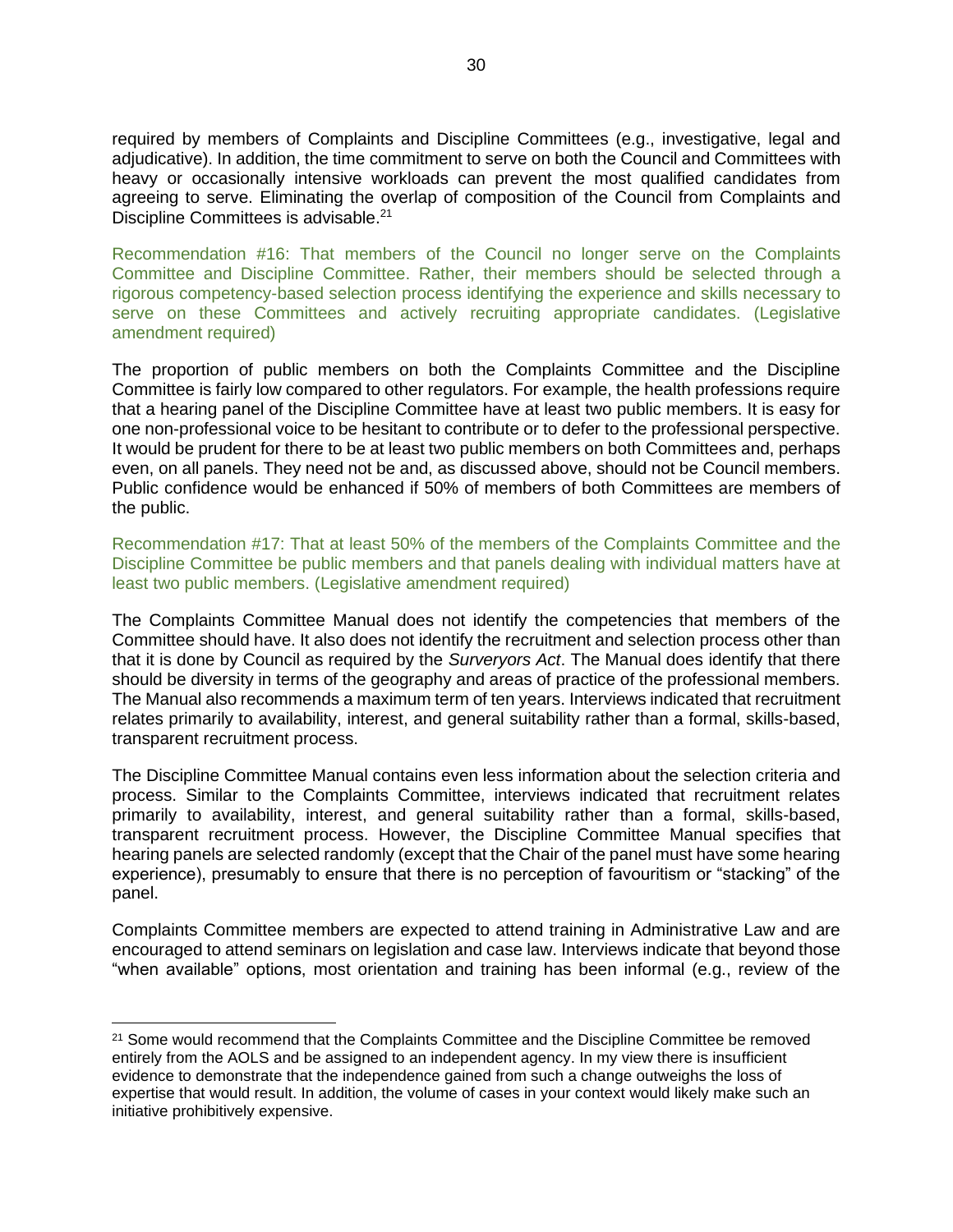Committee's terms of reference, observing Committee meetings, reviewing past decisions, receiving extra assistance when leading the presentation or writing of first decisions).

Discipline Committee members are required to receive training in procedures and legal aspects of hearings before being eligible to sit on a panel. Training of discipline panel members has been enhanced with new members being afforded access to existing training programs for other professions and having a meeting with independent legal counsel before their first hearing. The sample files reviewed indicated that the quality of the reasons for decision of the Complaints Committee is adequate. However, additional training in reason writing might be considered.

As noted above, a recommendation has been made that all Committee members receive additional formal orientation.

<span id="page-31-0"></span>(f) Allocation of Roles and Responsibilities

Both the Complaints Committee Manual and the Discipline Committee Manual set out the respective roles of the Registrar and Committee members and their Chairs. For example, the Registrar acts as an administrative support to the Complaints Committee. Interviews, confirmed at the observed meeting, indicate that the Registrar allows the Complaints Committee to deliberate without interference. Further, the Registrar has limited contact with the Discipline Committee in order to preserve its independence. In addition, the Discipline Committee Manual sets out the responsibilities of their administrative staff support person, the Hearing Clerk. Interviews indicate that the separation of Hearing Clerk and Registrar functions is an idea worthy of implementation.

File reviews and interviews indicate that most investigations of complaints are conducted through an exchange of correspondence and are then presented to the Complaints Committee for review. It is quite appropriate for the Registrar to conduct additional inquiries (e.g., of third-party witnesses) or appoint an investigator on the Registrar's own authority where relevant information is being withheld. Increasing the Registrar's role to collect additional likely relevant information without a specific request by the Complaints Committee would enhance the process.

Some of the policy discussions of the Discipline Committee ventured into the roles of others in the process (i.e., the Registrar, the Complaints Committee, the Council). This is natural given the impact of some issues throughout the process (e.g., consideration of the prior history of the practitioner). However, the Discipline Committee needs to be careful to respect the independence of the roles of others in the process.

Currently, referrals to discipline have to go through the Council. There are many concerns with this process. It distracts Council from its primary role of giving direction to the AOLS, making policy, and overseeing the regulation of the organization. There is no reason to believe that Council members have more expertise than Complaints Committee members as to which cases should go to discipline; in fact, the opposite is likely the case based on actual experience alone. In addition, Complaints Committee members dealing with a matter over several meetings, having the complete file before them, and having no other responsibilities are more familiar with the facts and issues of each case. Involving the Council increases the perception of bias in that Council members who may sit on the Discipline Committee have to be insulated from that decision. This perception can be increased with the Council's role in recommending mediation and approving mediated resolutions. Also, members of the Discipline Committee may be perceived by practitioners and, perhaps even, the public as likely to give deference to their colleague's view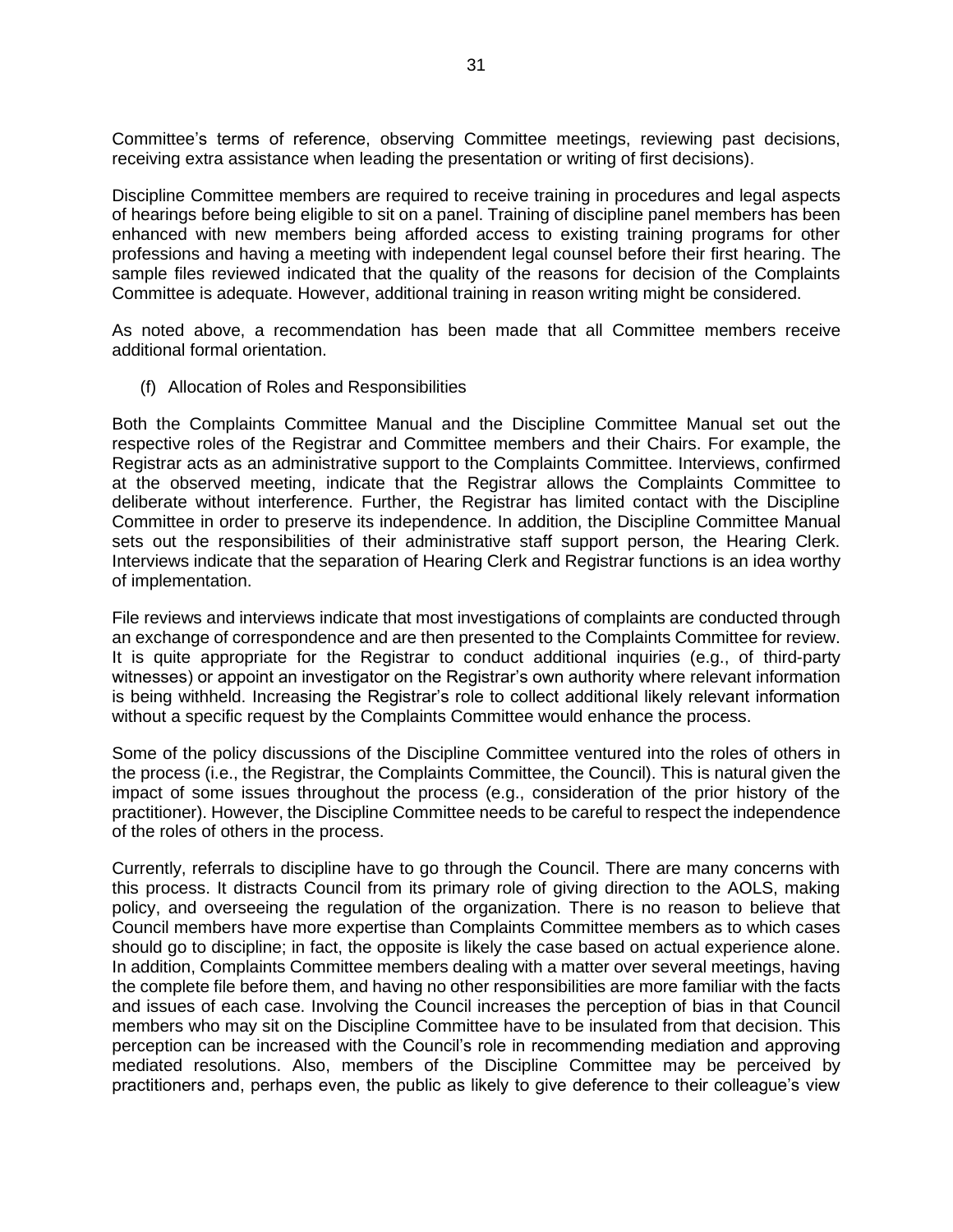that the alleged conduct warrants discipline. Such a step is unusual in modern approaches to professional regulation which generally enhances the independence of the discipline tribunal.

#### Recommendation #18: That the *Surveyors Act* be amended to remove the role of the Council in the referral of matters to mediation or discipline. (Legislative amendment required)

File reviews and interviews indicated that the Complaints Committee saw its role as being primarily investigative and to screen out complaints that do not require any further action. Apart from rendering interim decisions to enable practitioners to take suggested courses or to make changes to their policies and procedures, the Complaints Committee deferred many informal resolution options to the Council. Interviews and the observed meeting indicated that the Complaints Committee was desirous of, but uncertain as to, its authority to take a more active role in facilitating educational and remedial measures where there were concerns that may not be serious enough for referral to discipline or mediation. Some recent efforts have been made by the Complaints Committee to be more adventuresome in its disposition options. In my view, even under the current legislation, there is no reason why the Complaints Committee could not assertively implement more non-referral options such as negotiated undertakings, letters of advice or caution, invitations to attend for an oral caution, or voluntary mediation. In that way, only cases requiring a true referral to discipline would go to the Council under the current legislation. Of course, even more could be done by the Complaints Committee with legislative amendments.

Recommendation #19: That the Complaints Committee immediately develop and implement the full range of remedial options available to it and only refer a matter to the Council where a referral to discipline is warranted. Similarly, where the Complaints Committee refers a matter to the Council, absent exceptional circumstances, the Council focus its role in making a referral to either discipline, mediation or both. (Legislative amendment not required)

Recommendation #20: That the *Surveyors Act* be amended to facilitate greater remedial options for the Complaints Committee including being able to direct the mandatory education or remediation of a practitioner and being able to require a practitioner to attend before the Committee to receive an oral caution. In addition, the *Surveyors Act* should be amended to remove the Council's role in referrals to the Discipline Committee or for mediation. (Legislative amendment required).

There are other roles of Council in individual regulatory matters that might be reconsidered.

One is related to the compensation fund. Few claims for compensation are made. Staff gathers information and presents it to the Council. The Council (or a subset of the Council) is the one that makes decisions as to whether payments should be made from the compensation fund for dishonest or incompetent conduct by practitioners. Again, this is a function for which the Council is not well suited, can be a distraction from more important Council work, and may create an appearance of bias. The legislation should allocate this role to a different, more suitable, entity such as a special Committee.

Similarly, the Council has the authority to restore a licence of a practitioner where it has been suspended or revoked for cause (e.g., discipline). Interviews indicate that this authority has not been exercised by the Council, at least recently. Under the *Surveyors Act* it is the Registration Committee that has that role. Other regulators often allocate this function to the Discipline Committee. Presumably this authority of the Council can be used to avoid a hearing before the Registration Committee where restoration is obviously appropriate (e.g., were the suspension or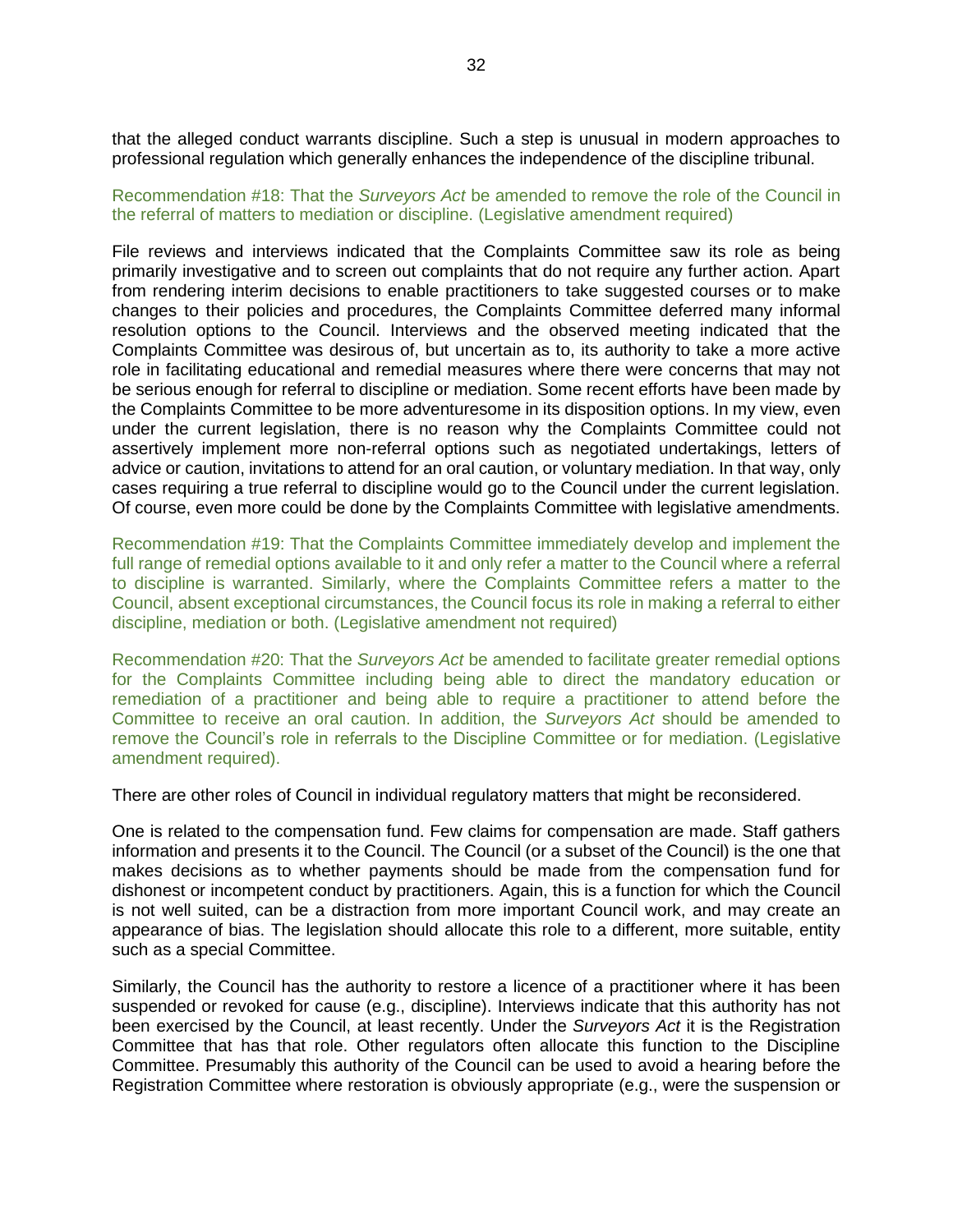revocation was for conduct that is no longer prohibited). Nevertheless, there are good reasons to keep the Council entirely out of complaints and discipline matters.

Recommendation #21: That the legislation be amended to remove the Council from making compensation fund decisions or restoring the licence of practitioners and transferring this role to a suitable Committee. (Legislative amendment required)

Care must be taken to ensure that those assisting in the prosecution of matters before the Discipline Committee do not provide an undue level of administrative support to the hearing panel. This can create the perception of bias. This separation of functions is difficult for a regulator with few employees, as the administrative support person must have a familiarity with legal processes and the ability to manage legal counsel. As a practical matter, the AOLS relies on independent legal counsel to perform some of those functions. While this is an acceptable solution, the AOLS should be alert to the possibility of training a suitable staff member who is not involved in the prosecution to perform these functions. This can help ensure that hearings are administered effectively and efficiently. For example, my file review indicated that a small number of nonessential administrative documents may not have been deposited into the file.

<span id="page-33-0"></span>(g) Fiduciary Duties

The Complaints Committee Manual and the Discipline Committee Manual discuss the fiduciary duties of Committee members, especially for conflict of interest and confidentiality. Committee members must sign a formal written statement promising to comply with those expectations. The Discipline Committee Manual also emphasizes these fiduciary duties, especially avoiding a conflict of interest. Nothing I learned in reviewing the sample files or conducting interviews suggested concerns in respect of the Committee members complying with their fiduciary duties.

The minutes of each meeting of the Complaints Committee contain a list of the conflicts of interest declared. There are a number of conflicts declared indicating that this issue is taken seriously by both Committee members and staff. In fact, interviews indicated that sometimes conflicts of interest are declared too readily given the small size of the profession.

Interviews also indicated that care is taken to ensure that those appointed to hearing panels do not have a conflict of interest or an appearance of bias. There is a two-stage screening process with a general inquiry at the selection stage (where the name of the practitioner is not disclosed) followed by the signing of declaration forms in which the name of the practitioner is disclosed.

While the Discipline Committee does and should hold general policy discussions about its process, there is a possibility that discussion of individual cases can create a risk of conflicts of interest in future cases (e.g., if the same practitioner comes before them again). The minutes of these policy discussions indicated that the Committee was aware of that risk and that all discussions should not be of individual cases but of broader policy issues. However, this is not easy to do, and the Committee should remain diligent during these discussions.

<span id="page-33-1"></span>(h) Policy Making Process

The Complaints Committee Manual contains a number of policies related to the process. For example, the portion of the Manual dealing with complaints against former members provides good guidance of the considerations to be taken into account in deciding whether to proceed with the complaint. That policy is consistent with the best practices of other regulators.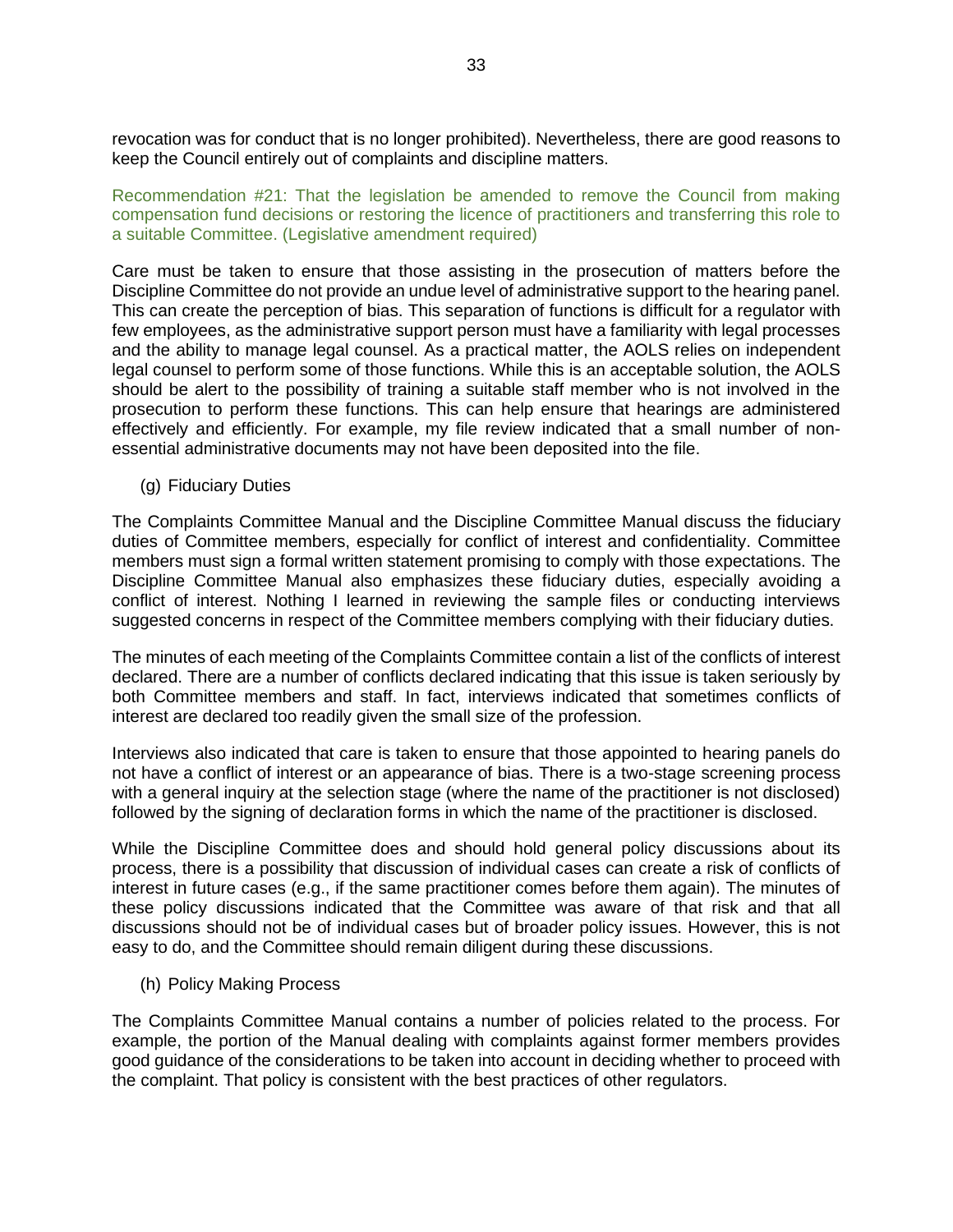The Complaints Committee Manual also provides guidance on obtaining information on prior complaints and in the practitioner's dealings with the SRD reviews or insurance claims in a manner consistent with contemporary approaches by other regulators.

The Complaints Committee Manual also provides options for achieving remedial action (e.g., interim decisions) that are consistent with contemporary approaches by other regulators if readily adopted.

However, the portion of the Manual dealing with deferring the processing of complaints that are the subject of other proceedings is quite brief, essentially indicating that such complaints will generally be placed on hold. This discussion does not set out all of the relevant considerations (e.g., risk of harm to the public; legal impact of a possibly lengthy delay) and reflects a dated approach to the issue. This portion of the Manual might be reviewed.

The minutes of the Complaints Committee indicate that it has been considering whether changes to the *Surveyors Act* are warranted. This type of policy discussion is useful to have periodically. The minutes, interviews, and observed meeting indicate an active review of the content of the Complaints Committee Manual, which is a means of discussing Committee policy.

The Discipline Committee conducted a review of its processes and made recommendations for change to the Council. The minutes of the Committee meetings for the past year indicate that this role was taken seriously and various topics were discussed at length, including how the prior history of the practitioner was taken into account throughout the entire complaints, referral and discipline process. The Council approved the modifications. The proposed changes appear to enhance the fairness and effectiveness of the discipline process. The Discipline Committee has also had general discussions of other related issues such as a debrief on their first virtual hearing and general discussions of how mental health or addictions issues should be handled. Again, there are limits to the ability of the Discipline Committee to take action on some of these issues (e.g., addressing mental health and addictions issues) since it performs and adjudicative role.

<span id="page-34-0"></span>(i) Changing Technology and Societal Expectations

The Complaints Committee met electronically during the pandemic.

The Discipline Committee held its hearings electronically during the pandemic. At its policy meetings, it discussed the impact of electronic hearings on the process and whether such forms of hearing should become more common.

The Complaints Committee, in particular, is well placed to identify concerns arising through technology or as a result of changing societal expectations (e.g., notifying owners before accessing private property). It appears that this role is kept in mind.

<span id="page-34-1"></span>(j) Facilitates Process

In addition to providing an optional Complaints Help Form for complainants to use to formulate a complaint, the AOLS website invites individuals to contact the Registrar with any questions. The process is described in some detail in non-legal language on the AOLS website. The observed meeting included discussion about enhancing the Form further. The Complaints Committee Manual is also publicly available on the website explaining the process in even more detail. The practitioner is provided an opportunity to respond to the complaint and to respond to any reply from the complainant to the practitioner's response. Acknowledgement letters are provided at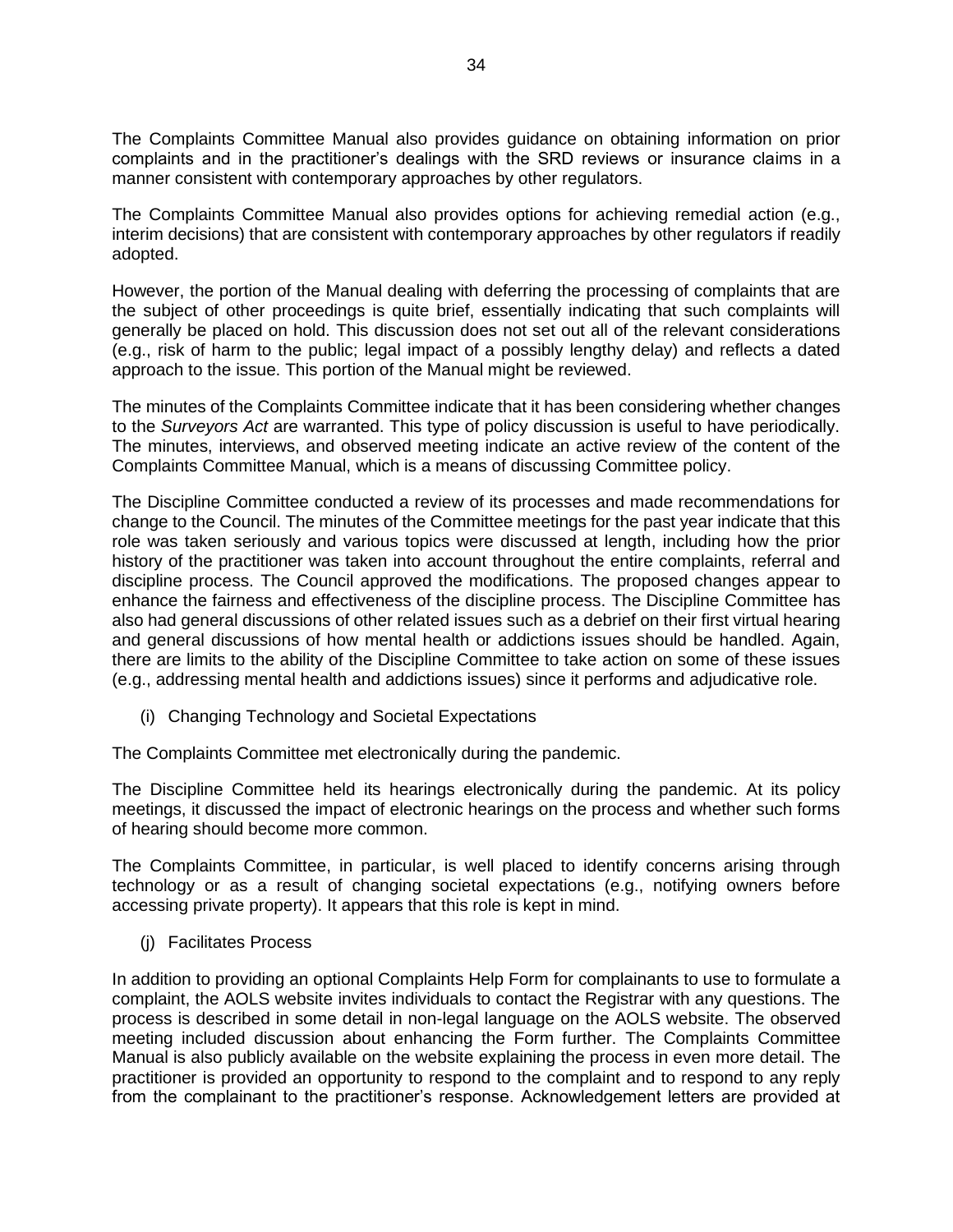each step of the way. In reviewing the files, it appears that the template is followed closely for each of the acknowledgement letters. The letters are clear and to the point. The language is fairly non-legal in nature for the most part, given the circumstances. One might wish for a bit more explanation of the process (perhaps through an attachment) in the initial letter acknowledging the complaint. In addition, the final letter advising the complainant of the practitioner's reply is a bit abrupt in tone by indicating that the exchange of correspondence process is completed. Perhaps there is different language than "the Committee will not consider any further submissions".

The Complaints Committee also exchanges correspondence between the parties for Interim Decisions (which provides a remedial approach to resolving some complaints).

The complaint is sent to the practitioner with a list of information that would commonly assist the Committee in assessing the complaint.

Overall, the Complaints Committee facilitates the process for participants.

The Discipline Committee has a lesser role in facilitating participation in the process, other than by placing its Manual on the AOLS website. The recent initiative to encourage pre-hearing conferences is also of assistance. The task of assisting self-represented practitioners at discipline hearings is left to the AOLS's counsel. This is quite acceptable. Some regulators are considering additional initiatives, including preparing a plain language explanation of the process for selfrepresented practitioners.

<span id="page-35-0"></span>(k) Screening Complaints including Risk Assessment

The Complaints Committee Manual provides some guidance on the considerations for the Committee to take into account when disposing of a complaint. For example, conduct that reflects a pattern of behaviour, especially with a prior history with the AOLS, should be taken more seriously. The two main criteria, the seriousness of the concerns and whether there is sufficient evidence to support the concerns are referred to. However, interviews and the observed meeting indicated that even these two core overall criteria are not always top of mind. The Committee is appropriately warned against making findings of credibility.

The Manual could provide additional guidance to the Complaints Committee. Most importantly, the Manual would benefit from an explicit discussion of risk of harm. In addition, other commonly considered factors (e.g., seriousness of the nature of the conduct such as dishonesty and breach of trust, the extent to which the practitioner recognizes any gaps in their performance and their willingness to take steps to prevent is re-occurrence) could also be articulated. These criteria, or even a decision tree, can provide guidance without constraining the discretion necessary for screening decisions. The observed meeting reinforced the value that a decision tree organizing the criteria for decision-making could offer the Committee.

Having said that, the minutes of the Committee and Committee documents indicate that the Committee participated in a risk management workshop in October of 2020 and a risk management evaluation has been done by the Committee. Certain risk factors were identified. Interviews indicate that this valuable work is still at a preliminary stage. It would be useful to further develop those discussions and to implement the outcomes in the Manual or a separate risk management document.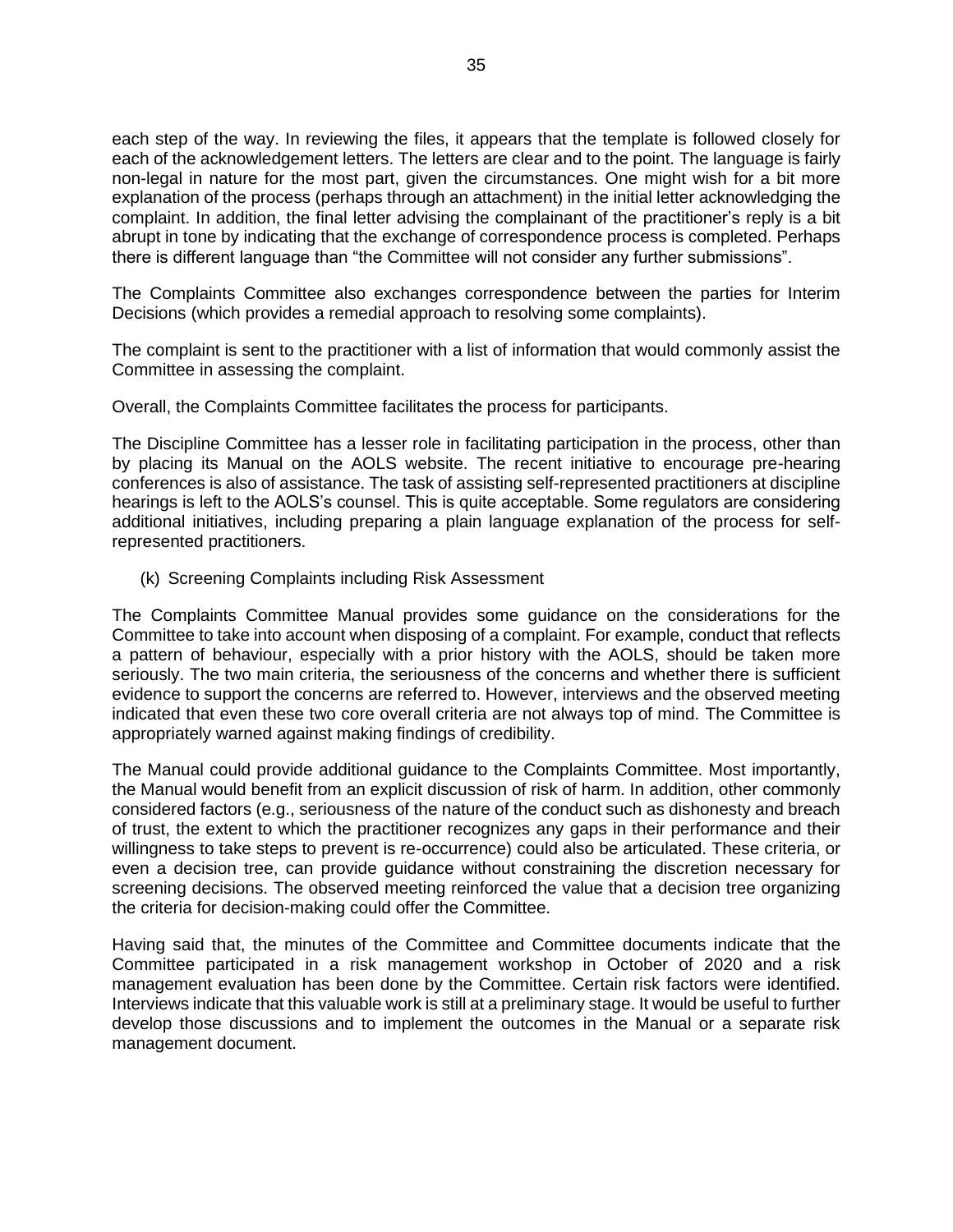Also, during the past year, the AOLS developed a risk-based approach to initiating Registrar's investigations. The criteria used there would have some relevance to the Complaints Committee investigation and screening functions.

Recommendation #22: That the Complaints Committee develop a document outlining the criteria it should use in making decisions and the options available to it. The document can be incorporated into its Handbook. In addition, there should be training of the Complaints Committee on its role and the criteria and options for its decisions. (Legislative amendments not required)

Understandably the Discipline Committee Manual identifies the criteria for discipline decisions in legal terms, such as basing its decision on the evidence before it. The Discipline Committee participated in a risk management workshop in January 2020 and developed a risk register related to risks of the Committee not performing its functions effectively. Action items were developed to mitigate those risks.

<span id="page-36-0"></span>(l) Proportional Disciplinary Action

As noted above, the Complaints Committee considers remedial options in appropriate cases.

In reviewing sample files of the Complaints Committee, it appears that the outcomes were proportional to the nature of the concerns, the response of the practitioner and the information gathered. One case I reviewed was borderline as to whether a referral to discipline was warranted, but the choice made was defensible, in my view, given the response of the practitioner.

Interviews indicated that the Discipline Committee actively discusses this issue after individual cases and in relation to diversity, equity, and inclusion considerations.

<span id="page-36-1"></span>(m) Statutory Provisions that May Require Updating

While most of the provisions in the *Surveyors Act* are fairly standard, there are some provisions (or gaps in the provisions) that do not, in my view, reflect current best practices. In particular:

- 1. While the Discipline Committee has the authority to impose terms and conditions on a certificate of authorization, there is not an explicit provision for suspending or revoking a certificate of authorization. This ambiguity should be resolved as there are cases in which suspending or revoking a certificate of authorization might be obviously justified (e.g., where the holder is not able to "keep up" but would be able to continue to practice under the leadership of another practitioner).
- 2. The Discipline Committee has the authority to "require the member to repay, waive or reduce the fee charged by the member in respect of the practice of professional surveying related to the finding of professional misconduct or incompetence". This provision can be seen to involve the Discipline Committee in resolving fee disputes rather than protecting the public interest. It can also encourage complaints that are not really related to professional conduct. The focus of the AOLS, and particularly the complaints and discipline process, should be on protecting the public from harmful behaviour. Consideration should be given to removing this provision.

Recommendation #23: The *Surveyors Act* should be updated to modernize the discipline process to enable it to suspend or revoke a certificate of authorization and to remove the authority to compel a practitioner to repay, waive or reduce fees. (Legislative amendment required)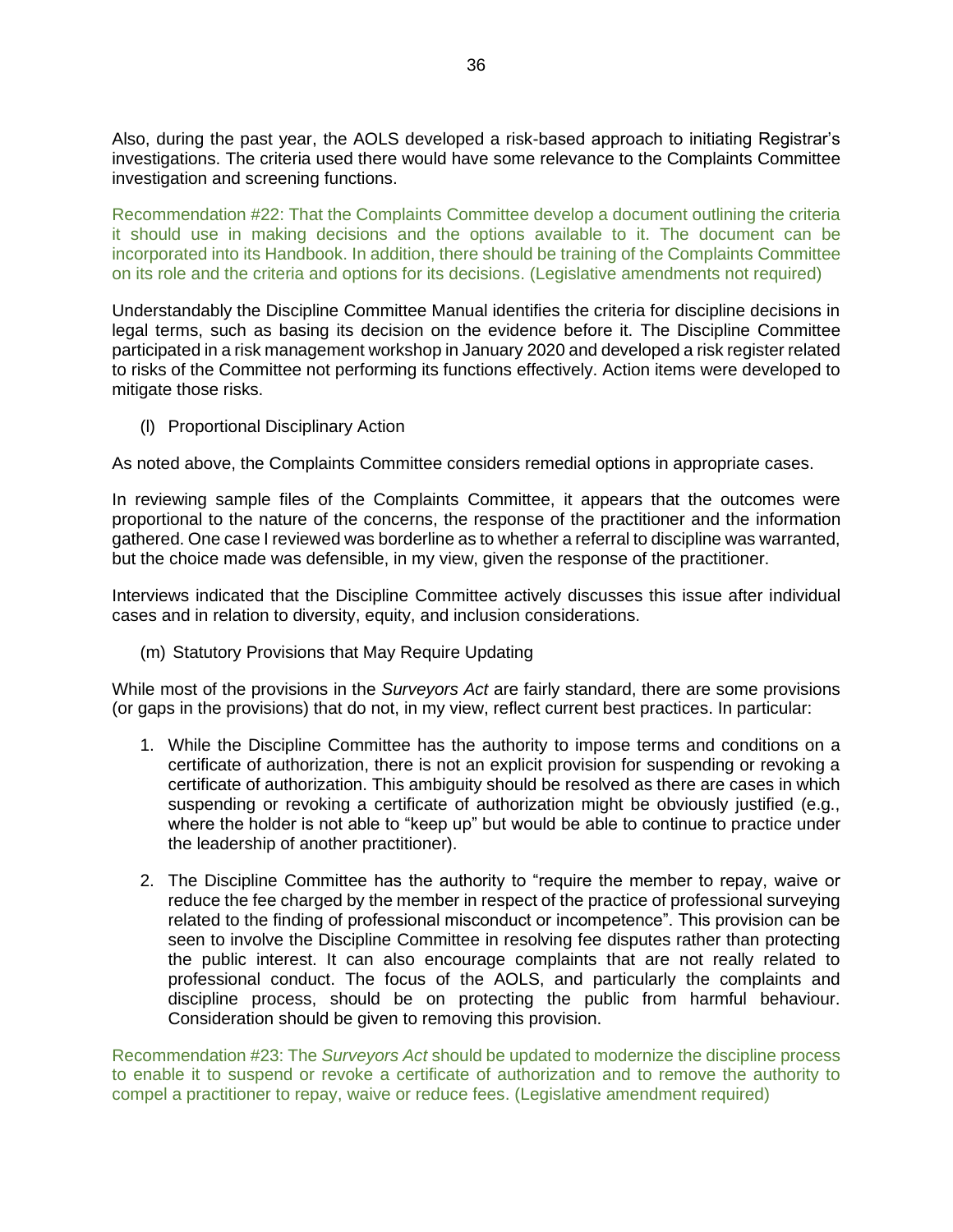#### <span id="page-37-0"></span>*Fees Mediation*

Like the professional engineers and architects, the AOLS has a Fees Mediation Committee. Under the *Surveyors Act*, the Committee can either mediate or arbitrate written complaints related to the fees charged by practitioners. The Committee can make binding and enforceable decisions on fees.

<span id="page-37-1"></span>(a) Public Interest Mandate

The Fees Mediation Committee Manual describes the Committee's mandate in legislative terms, namely "To ensure fair, open and complete fulfillment of [the legislation]." The Manual also characterizes the Committee's function as resolving complaints related solely to fees. However, this function relates to settling the amount owing rather than altering the practitioner's future behaviour or deterring such conduct by other practitioners.

One can debate whether this activity is appropriate for a regulatory body. This activity could be seen as being more appropriate for the civil courts. Decision makers, who are often members of the profession, may not have the same level of expertise in mediation and adjudication compared to the courts. Also, the focus on fees, especially by complainants, could result in other, more serious concerns, such as dishonest conduct or incompetence, not being addressed. The program could also divert resources from public protection to an area that involves a lower level of harm to the public. In addition, at least one party is likely to be dissatisfied with the outcome and may view the AOLS as protecting the other side's interest. This could harm the regulatory reputation of the AOLS if it is the client who is dissatisfied.

On the other hand, the program can provide a less costly and less technical option to resolve fee disputes to both clients and practitioners. The program could also be seen as an option for diverting low-risk concerns from the complaints and discipline route so that priority can be given to higher-risk concerns.

The Council has discussed the value of the Fees Mediation Committee during the past year. During that discussion it was noted that the Committee was rarely used, that few other regulators had such a Committee, and that the Committee often came across matters in which non-fee issues arose. Council was divided on the issue of whether to eliminate or improve the effectiveness of the Committee. The files reviewed reinforced the concern that rarely is the issue just about fees. In one of the cases reviewed there were significant allegations of unprofessional behaviour. In both files reviewed, communication issues were identified. Both cases could be characterized as "messy" in that the various issues were intertwined and were not limited to the amount of the fees charged.

A related issue is that the process is complex. Not only are there two resolution streams, mediation and arbitration, but when arbitration results there are three different formats (written, electronic and in person). Obtaining consensus or imposing a stream and a format makes for complicated communications with two individuals who are not familiar with the process. These issues were evident from the files reviewed.

Recommendation #24: The AOLS should seek a legislative amendment to eliminate the Fees Mediation Committee. (Legislative amendment required) Until then the Committee should employ strict criteria for accepting cases deferring any but the clearest of matters to the Complaints Committee. (Legislative amendment not required)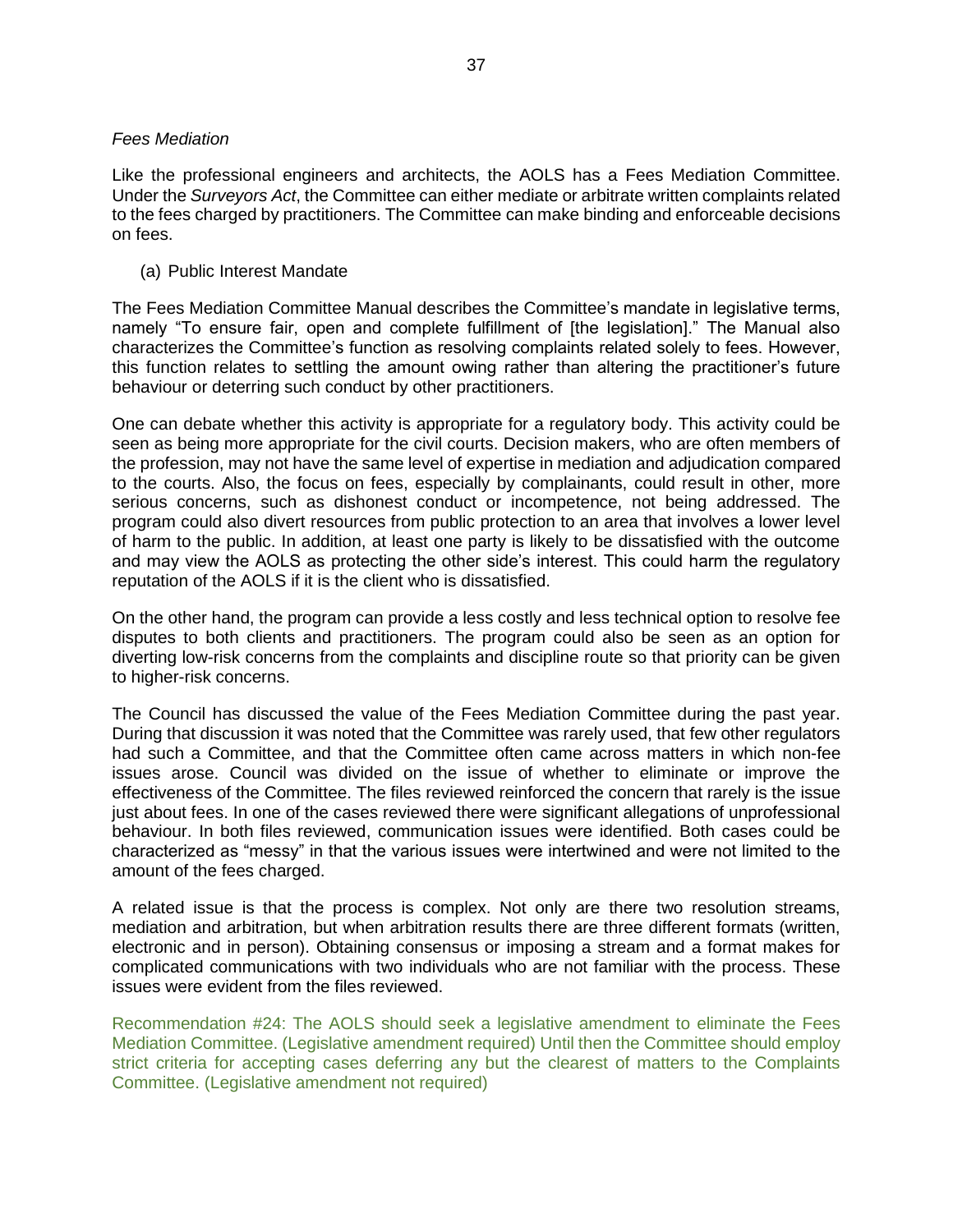# <span id="page-38-0"></span>(b) Transparency

The AOLS website explains the purpose and process of the Fees Mediation Committee in nonlegal language. The website provides a form for people to complete in order to begin the process. The AOLS website also contains a Manual for the Fees Mediation Committee. The forms direct people to the Manual. Interviews indicate that staff receive and respond to calls made in this area.

The Manual contains a template decision of where the Committee, in an arbitration, reduced the fee payable. On the one hand, this template provides extremely useful information to the parties. On the other hand, its presentation may create the impression that the Committee routinely finds fees charged are excessive. This impression could be reduced if there were a disclaimer at the beginning of the template decision that this is but one example, and if a template where the fees of a practitioner were largely upheld was also included.

<span id="page-38-1"></span>(c) Diversity

The Manual expresses a preference for geographical and occupational diversity for selection to the Committee. Interviews indicate that diversity, equity, and inclusion issues have not yet been discussed. Inclusion and diversity might be something for the Committee to discuss with the Inclusion and Diversity Committee and staff. For example, is there a disproportionate impact on certain demographic groups in the way in which the Committee operates?

<span id="page-38-2"></span>(d) Oversight, Performance Reviews and CQI

In terms of oversight by the Council, interviews indicate that there have been no formal evaluations of Committees. Committees are reviewed as part of the dashboard reports to the Council, however, it is more in the form of: are they meeting, are they addressing work items sent by the Council, and have there been any concerns on their performance raised by the Registrar or Executive Director. The dashboard documents are included with Council meeting materials. The dashboard approach should continue with regular updating of the dashboard criteria. As noted above, a process for the review of the performance of each Committee and each Committee's members should be a long-term goal of the AOLS.

There do not seem to be performance reviews performed by the Committee or continuous quality improvement processes. This Committee could benefit from such activities including offering a questionnaire to participants when the process is concluded and at least a self-evaluation.

Interviews indicate that having a Council member and staff present for most meetings helps ensure effective communications between them. Some felt that this overlap constituted a form of accountability.

<span id="page-38-3"></span>(e) Structure, Selection and Training

No criteria are established in the Manual for appointment to the Committee. It also expresses a preference that members do not serve on the Committee for more than ten years.

Under the regulations, the Committee is composed of three practitioners who do not need to be Council members and a public member of the Council. The public member is required to be a member of each panel. For the reasons noted above in discussing the Complaints Committee and the Discipline Committee, similar adjustments are recommended to the composition of the Fees Mediation Committee and its panels.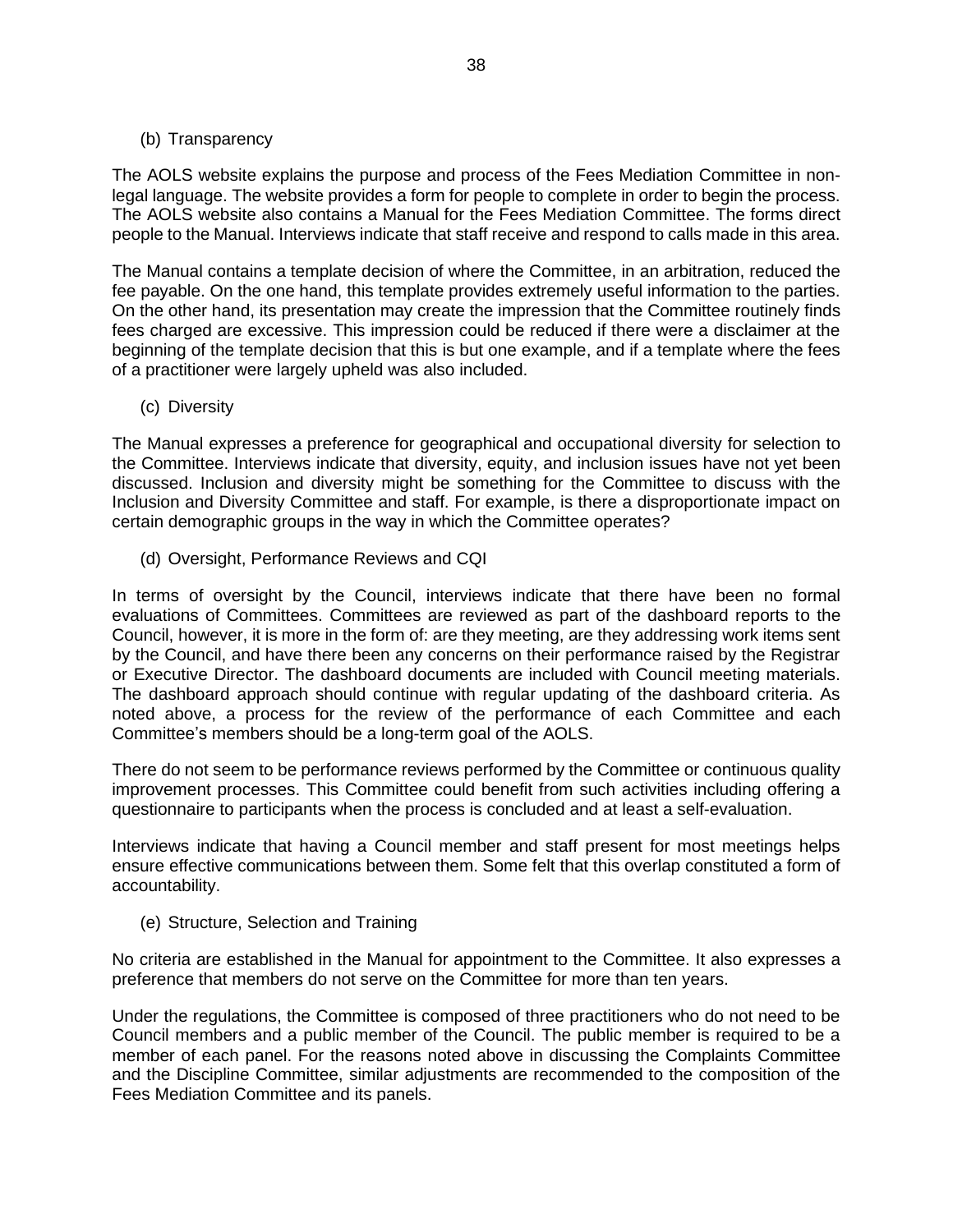The Manual says that Committee members will be trained in their responsibilities, including attending the next available Administrative Law seminar, reviewing the Manual and the Committee's terms of reference, and encouragement to attend ongoing seminars. Recently, training was provided on mediation skills. Other than that, interviews indicate that orientation mostly consists of orientation by staff, continued availability of staff to Committee members, and access to the Manual. In particular, there has been no training on the skills necessary for conducting arbitration hearings.

As noted above, a recommendation has been made that all Committee members receive additional formal orientation.

Recommendation #25: If it continues to operate, that members of the Council should no longer serve on the Fees Mediation Committee. Rather, their members should be selected through a rigorous competency-based selection process, identifying the experience and skills necessary to serve on the Committee (especially in mediation and conducting hearings) and actively recruiting appropriate candidates. (Legislative amendment required)

Recommendation #26: If it continues to operate, that at least 50% of the members of the Fees Mediation Committee be public members and that panels dealing with individual matters have at least one public member (more if panels are larger than three persons). (Legislative amendment required)

Recommendation #27: If it continues to operate, that the members of the Fees Mediation Committee be given training in mediation and arbitration skills before engaging in either one of these activities. (Legislative amendment not required)

<span id="page-39-0"></span>(f) Allocation of Roles and Responsibilities

The Manual describes the role of the Registrar, the Presiding Officer, and the Committee members. For the initiation of the process, the roles and templates seem to be clear. However, once an arbitration is commenced, the Presiding Officer can communicate with the parties. An arbitration is like a hearing. It is far from ideal for the Presiding Officer to be communicating directly with the parties during an arbitration. That is a role for support staff who have developed expertise in how to conduct such communications. In addition, such communications should be with both parties at the same time. Also, any miscommunication by staff members would then not be attributed to the arbitration panel itself. The wisdom of this separation of roles was reinforced by the files that were reviewed in which a potentially confusing communication had been sent by the arbitration panel itself. It is understood that communicating through staff members can delay communications and affect the "can do" approach of the current Committee, but it is a necessary step to safeguard the integrity of the process.

Recommendation #28: If it continues to operate, that support staff of the Fees Mediation Committee handle all communications with the participants.

<span id="page-39-1"></span>(g) Fiduciary Duties

The Manual identifies the fiduciary duties of respecting confidentiality and avoiding conflicts of interest. Committee members are required to sign forms attesting to their awareness of these obligations for every complaint. Interviews indicate that there is a general awareness of these obligations. The additional training and processes recommended above will also assist in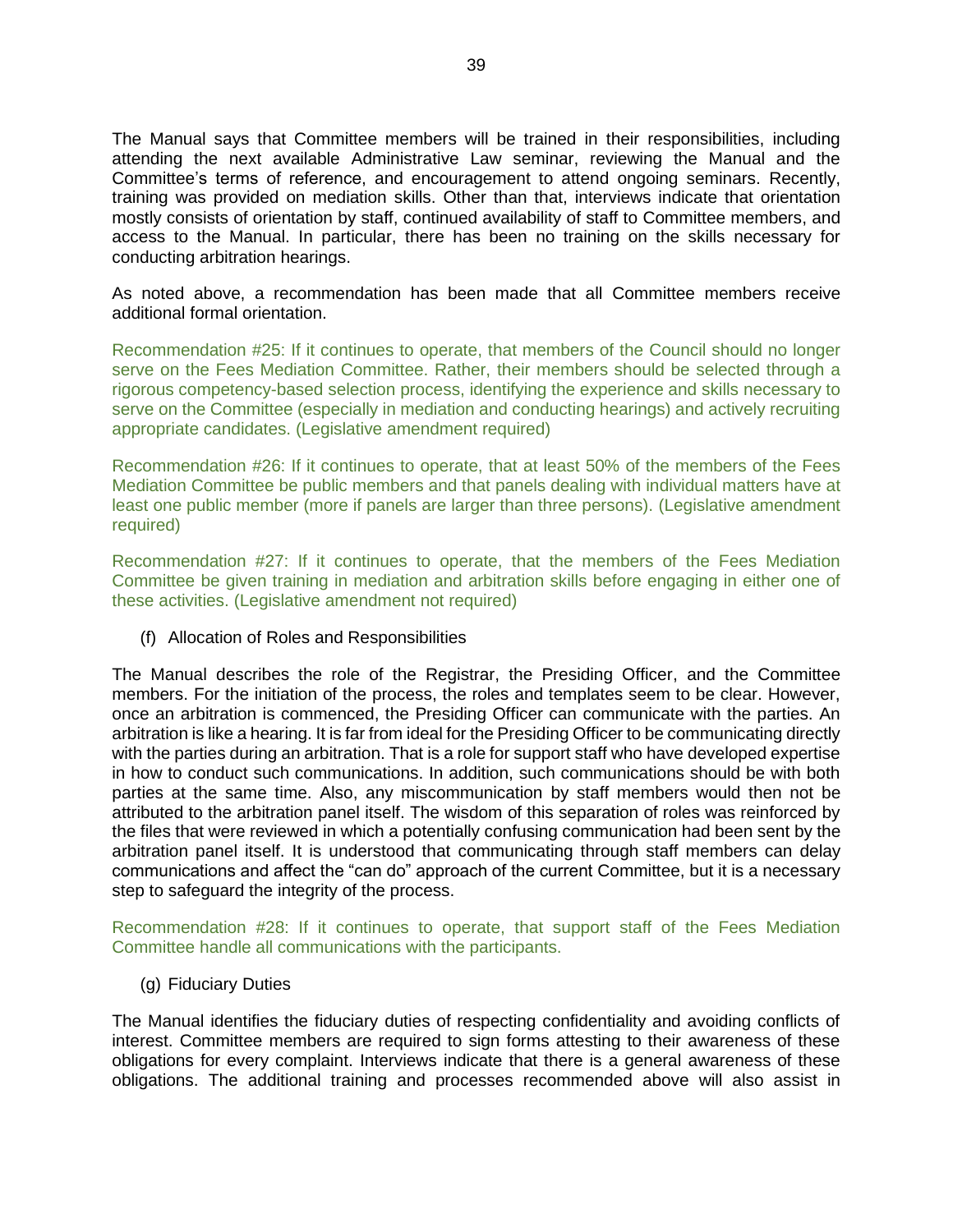reducing the likelihood of accidental confidentiality breaches, for example through email communications.

<span id="page-40-0"></span>(h) Policy Making Process

Interviews indicate that there have been recent discussions on how to make more use of its mediation role than its adjudicative role. Revisions have been made to the Manuals to reflect this change in emphasis. It is difficult to tell whether the change in emphasis has taken hold yet.

The Manual, including the forms, identifies the types of information that would assist the Committee members in resolving a mediation or determining an arbitration. The text of the Manual does not explicitly provide a description of the criteria for facilitating or determining an outcome. However, the sample arbitration decision form in the Manual provides some quidance. $22$ Interviews indicate that the considerations mentioned in the sample decision reflect the "unwritten" criteria generally applied. It would be helpful to list the criteria in a specific section in the Manual so that they can be reviewed and updated with experience. This would also be helpful for new members of the Committee.

Interviews indicate that the discussion about the suitability of the Fees Mediation Committee to continue to deal with these issues is primarily being held at the Council level.

<span id="page-40-1"></span>(i) Changing Technology and Societal Expectations

This does not seem to be an issue that this Committee has dealt with.

<span id="page-40-2"></span>(j) Facilitates Process

As noted above, the AOLS website provides information about the process, a copy of the Manual, and forms for people to use when initiating the process. The AOLS website also encourages people to contact the Registrar with any questions. However, the process is inherently confusing to many people with mediation and arbitration options and, where arbitration occurs, three different types of hearing formats (written, electronic and in-person). If the Fees Mediation Committee continues to operate, it should consider providing a more detailed plain-language explanation of its role and process on the AOLS website and in the initial communication to participants.

#### <span id="page-40-3"></span>*Registration Committee*

Under the *Surveyors Act*, the Registrar processes applications for a licence (for cadastral surveying), a certificate of registration (for practitioners in other branches of surveying) and a certificate of authorization (for those offering cadastral surveying services to the public). Where there are concerns about the application, they can be referred to the Registration Committee for

<sup>22</sup> In particular:

The Committee is of the view that its role is to establish what would be a fair and reasonable fee for the work requested and performed in all the circumstances. This would include, but not be limited to the communications between the parties about the scope of work and costs for the work before and during the project, the nature of the work performed, the purposes for which the work is being done, the complexity of the work done, any unusual or unexpected features of the project, and the usual fees and expenses charged by the profession for this type of work.

The template decision then goes on to calculate a fee based on the number of hours the work should take.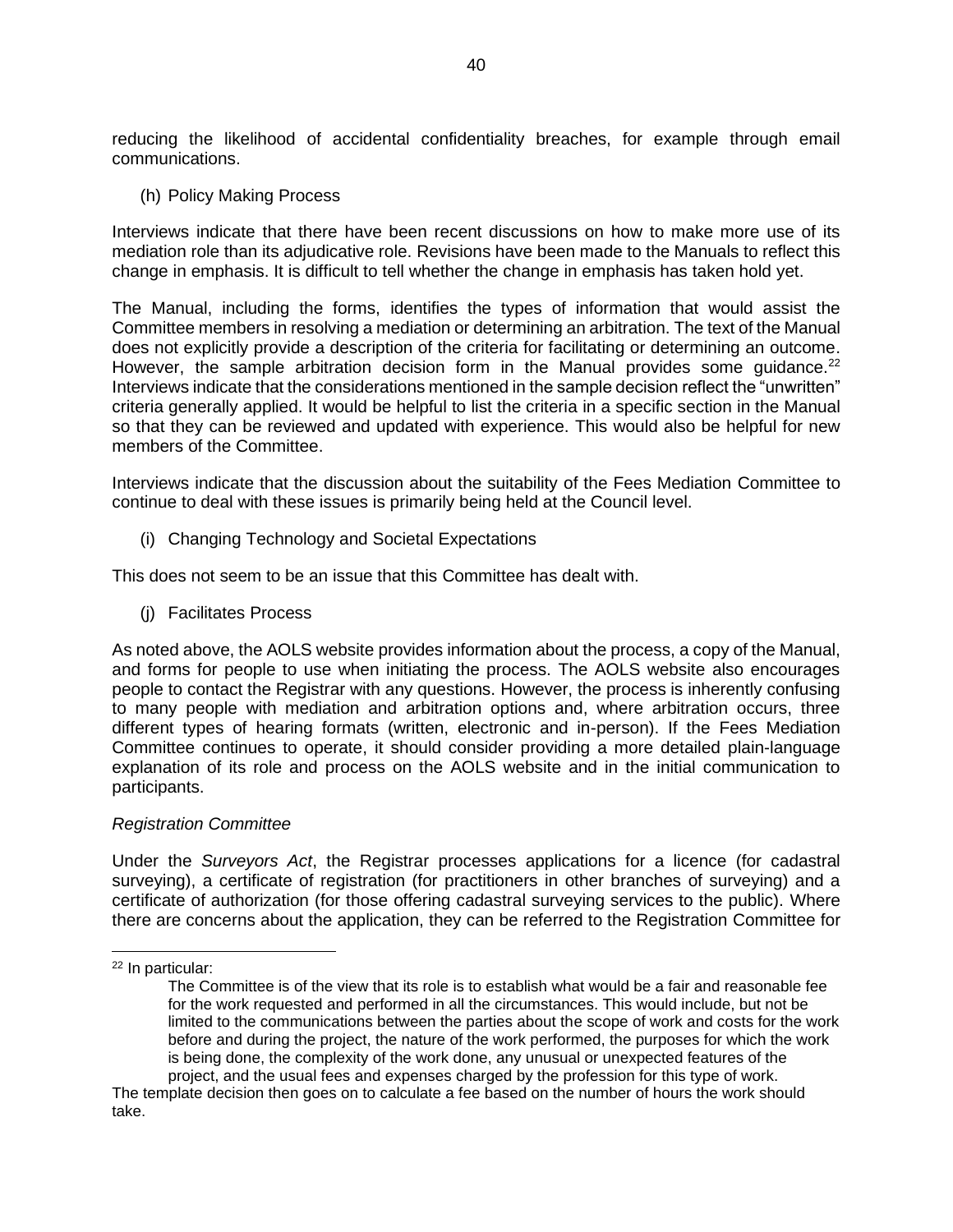determination. The Registration Committee can then hold a formal hearing to determine whether the applicant meets the requirements or should be exempted from them.

The AOLS website indicates that the AOLS has entered into a mutual recognition agreement with all other Canadian regulators facilitating mobility under the former Canadian Agreement on Internal Trade.

<span id="page-41-0"></span>(a) Public Interest Mandate

The draft Manual of Procedures for the Registration Committee describes the role of the Registration Committee in terms of its statutory role, and "to ensure consistency, openness, and fairness in the treatment of a matter referred to the Registration Committee".

The Registration Committee is given additional responsibilities under the standards of practice to approve exceptions to the usual rule that one can only practice at or supervise one office.

<span id="page-41-1"></span>(b) Transparency, Objectivity, Neutrality and Fairness

The AOLS has posted numerous documents explaining the categories of registration, the process for becoming registered and the requirements for registration. There are numerous resources filed to assist applicants through the process, including past professional examinations. There are specific website resources for internationally trained applicants and applicants applying under Canadian mobility provisions.

The AOLS publishes a number of policies on its website related to the registration process, including on language proficiency expectations and access to an applicant's registration file. Interviews indicate that staff receive and respond to calls made in this area.

In terms of the role and function of the Registration Committee itself, the AOLS website does describe the process. However, for the most part, the page simply recites the applicable provisions in the *Surveyors Act.* The page is difficult to read and understand.

Recommendation #29: That the AOLS website page on appeals to the Registration Committee be updated to include a plain language description of the availability, process, and criteria for such appeals. (Legislative amendment not required)

I could not locate the draft Manual of Procedures for the Registration Committee on the public portion of the AOLS website. The draft Manual contains rules of practice for proceedings before the Registration Committee.<sup>23</sup> Those rules ought to be publicly available and I understand that this is the intent once the Manual is updated.

The Manual directs hearing panel members to the legislation in terms of criteria for decision making. Some criteria are provided for decisions relating to operating more than one office or practice.

The Registration Committee does not appear to hold hearings very often. Most of its work appears to relate to approvals of practising at or supervising multiple sites. The files I reviewed did not have the reasons given for decisions on those matters. While much less is at stake in those matters than in true registration appeal hearings, brief reasons would be helpful in order to be

<sup>&</sup>lt;sup>23</sup> Advice should be sought on whether the provisions relating to the payment of costs are consistent with

s. 17.1 of the *Statutory Powers Procedure Act.*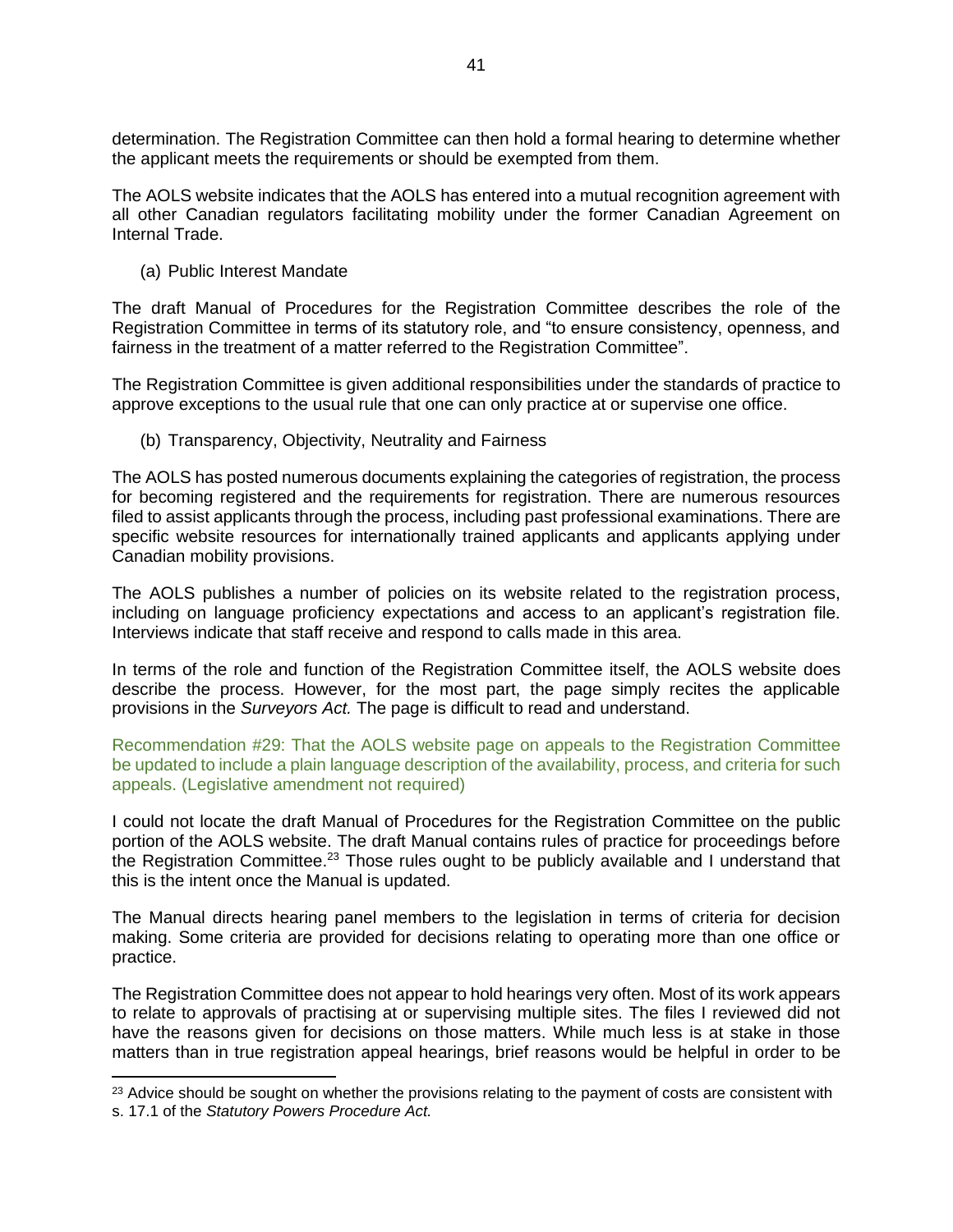transparent and consistent. Interviews indicated that there were no established criteria for making the exemption decisions.

I could not locate any actual registration appeal decisions on the AOLS website, although this is likely because a hearing has not been held for so long.

The AOLS website contains the most recent report to the Office of the Fairness Commissioner about its registration process. However, the website does not contain the most recent OFC assessment report made in 2016, nor does it describe the steps taken to address the issues identified in that report. However, Council meeting materials indicate that the AOLS has been actively addressing the recommendations and has been in communication with the Fairness Commissioner about this progress. In addition, the AOLS records demonstrate that it has identified all outstanding OFC recommendations, the steps being taken to address those recommendations, and documentation of a meeting with the OFC to provide an update on them. Most of the report deals with the registration process before the matter reaches the Registration Committee.

<span id="page-42-0"></span>(c) Diversity

In implementing the OFC recommendations, training has been provided to those involved in the registration process about unconscious bias. Also, the AOLS has surveyed practitioners about any barriers they experienced in the process related to equity, diversity, and inclusions grounds. Inclusion and diversity might be something for the Committee to discuss with the Inclusion and Diversity Committee and staff. For example, is there a disproportionate impact on certain demographic groups in the way in which the Committee operates?

<span id="page-42-1"></span>(d) Oversight, Performance Reviews and CQI

The registration process is reviewed by the Office of the Fairness Commissioner. The AOLS's files indicate that there has been contact with the OFC about how the AOLS is going to address all outstanding recommendations from the OFC.

In addition, the AOLS recently had an external review of its compliance with the Fair Registration Practices Code. The focus of the report was on the steps leading up to the involvement of the Registration Committee. Some of the recommendations (e.g., documented training, documented criteria for making a decision) are consistent with this review. The external review briefly touched upon the Registration Committee process, noting the existence of this statutory right of internal appeal.

Interviews indicate that some additional sources of feedback are obtained during the registration process, including surveys of candidates sitting for the examination as to the relevance and utility of the preparatory information provided.

In terms of oversight by the Council, interviews indicate that there have been no formal evaluations of Committees. Committees are reviewed as part of the dashboard reports to the Council, however, it is more in the form of: are they meeting, are they addressing work items sent by the Council, and have there been any concerns on their performance raised by the Registrar or Executive Director. The dashboard documents are included with Council minutes. The dashboard approach should continue with regular updating of the dashboard criteria. As noted above, a process for the review of the performance of each Committee and each Committee member should be a long-term goal of the AOLS. Hearing decisions are reported to the Council.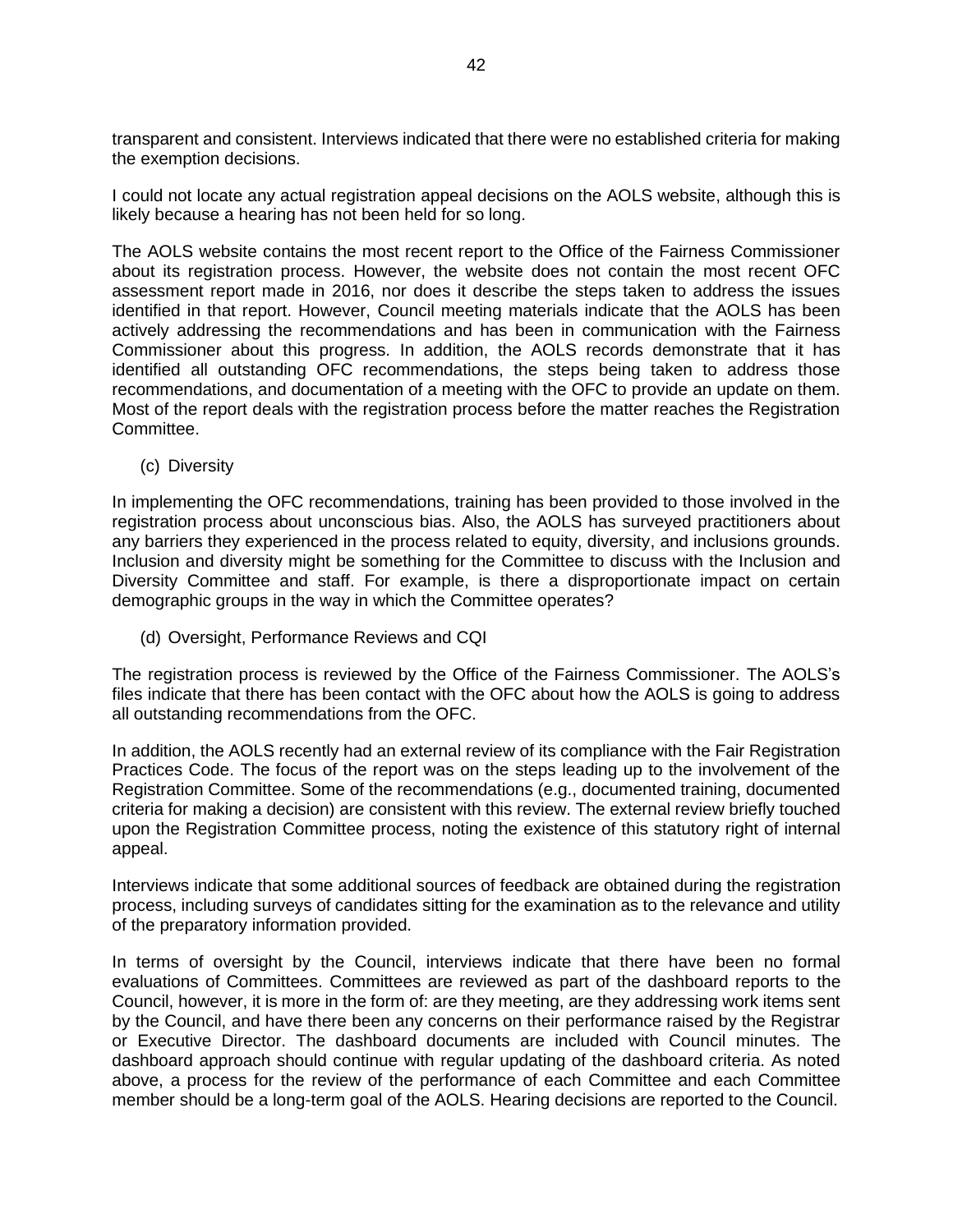Interviews indicate that having a Council member and staff present for most meetings helps ensure effective communications between them. Some felt that this overlap constituted a form of accountability.

<span id="page-43-0"></span>(e) Structure, Selection and Training

Under the regulations, the composition of the Registration Committee consists of a combination of Council members and non-Council practitioners. Only one public member serves on the Committee. While an elected Council member must serve on a panel, it is not necessary for the public member to be on the panel. The Manual does not contain any criteria for selection.

The Manual does indicate that hearing panel members should be selected so that at least one of them has prior Registration hearing experience. That person will be appointed Chair of the panel. It should be kept in mind that in some cases a more appropriate person could be selected to Chair the hearing panel (e.g., if someone has extensive hearing experience in other contexts and the person with previous Registration Committee hearing experience does not really have the skills to Chair a hearing).<sup>24</sup>

For the reasons noted above in discussing the Complaints Committee and the Discipline Committee, similar adjustments are recommended to the composition of the Registration Committee and its panels.

Recommendation #30: That members of the Council no longer serve on the Registration Committee. Rather, their members should be selected through a rigorous competency-based selection process identifying the experience and skills necessary to serve on these Committees and actively recruiting appropriate candidates. (Legislative amendments required)

Recommendation #31: That at least 50% of the members of the Registration Committee be public members and that panels dealing with individual matters have at least one public member (more if panels are larger than three persons). (Legislative amendments required)

Given that the Registration Committee conducts hearings but has an almost non-existent workload, it might make sense for it to have an extensive overlap of composition with the Discipline Committee. The Discipline Committee also conducts hearings and has more extensive training and has at least some hearing experience. It would be rare for an applicant for registration to have previously been before the Discipline Committee even in a case where an applicant has been revoked and is seeking reinstatement, the expertise of Discipline Committee members would be helpful, even if the panel members are different.

The 2016 report of the Office of the Fairness Commissioner identified training of those involved in the registration process as an area for improvement. The AOLS has implemented training programs and reported on those programs to the OFC. The Manual identifies a need for training of Committee members on how to conduct a hearing. That need is confirmed by the interviews conducted.

As noted above, a recommendation has been made that all Committee members receive additional formal orientation.

 $24$  The provision in the Manual about quorum of the Registration Committee hearing panel might be reviewed to ascertain whether it is still current given the wording of the *Statutory Powers Procedure Act*.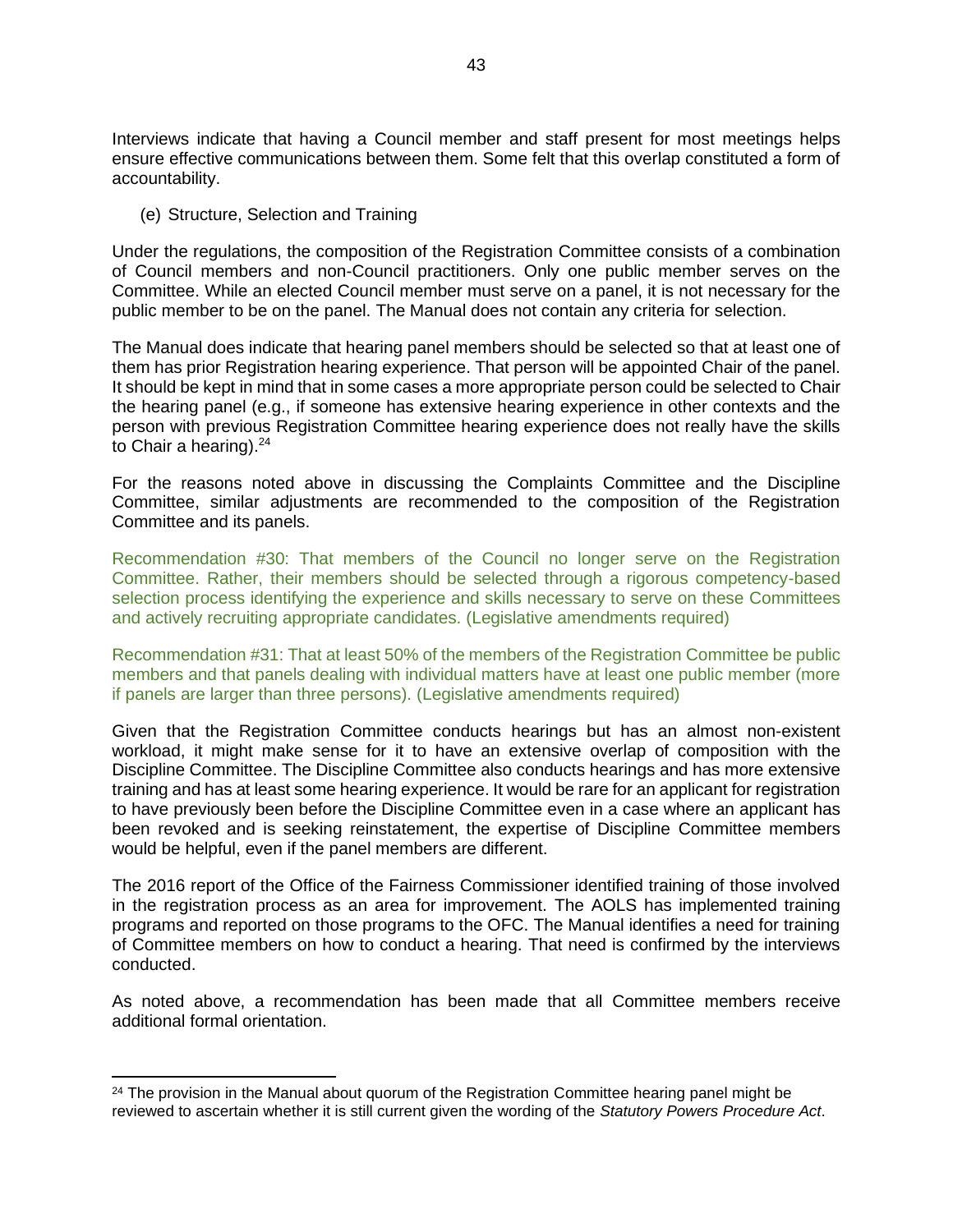<span id="page-44-0"></span>(f) Allocation of Roles and Responsibilities

The documents related to the Registration Committee indicate a clear distinction between the role of the Registrar and the Committee members. The Manual indicates that the Registrar has no operational role and that attendance at any meetings of the Registration Committee is simply to respond to questions of an administrative nature. For example, the script for the panel Chair contains a statement that the Registrar, if they testify, does not participate in the Committee's decision.

The Associate Registrar is assigned the responsibility of managing the Committee's files.<sup>25</sup>

According to the draft Manual, the administrative support for the Registration Committee is provided by a Hearing Clerk who has defined responsibilities.

The roles and responsibilities of the Committee Chair and hearing panel Chair are also articulated.

<span id="page-44-1"></span>(g) Fiduciary Duties

The 2016 report of the Office of the Fairness Commissioner identified processes for demonstrating objectivity and neutrality of those involved in the registration process as an area for improvement. This comment applied to the entire registration process and not just to the Registration Committee. However, the Manual indicates that all members must sign a conflict of interest and confidentiality statement. In addition, the template script for the hearing asks the parties at the beginning of the hearing if there are any objections to the panel composition. The Manual also indicates that the Chair of the Committee will specifically inquire of each potential hearing panel member if they have a conflict of interest. The Manual provides some guidance as to what might constitute a conflict of interest.

<span id="page-44-2"></span>(h) Policy Making Process

The 2016 report of the Office of the Fairness Commissioner identified completing a policy on how the AOLS assesses the good character of an applicant as an area for improvement.

The Registration Committee does not appear to have done significant policy making for its own activities, which is not surprising given how rarely it conducts hearings. As noted above, criteria for the exemptions would be beneficial.

Interviews indicated that one possible area of policy development relates to the duplicative supervisory and responsibility roles related to entities holding a certificate of authorization. This has caused some confusion as to who is responsible for concerns that develop. However, this concern is, again, not within the mandate of the Registration Committee itself.

<span id="page-44-3"></span>(i) Changing Technology and Societal Expectations

While not a responsibility of the Registration Committee itself, interviews indicate that while there has been some discussion of including these topics in the registration process (e.g., as content in the educational programs and articling process). Apparently, this has not been done for a while.

<sup>&</sup>lt;sup>25</sup> In the draft of the Manual I reviewed, there was some inconsistency as to whether the Associate Registrar or the Registrar held that responsibility.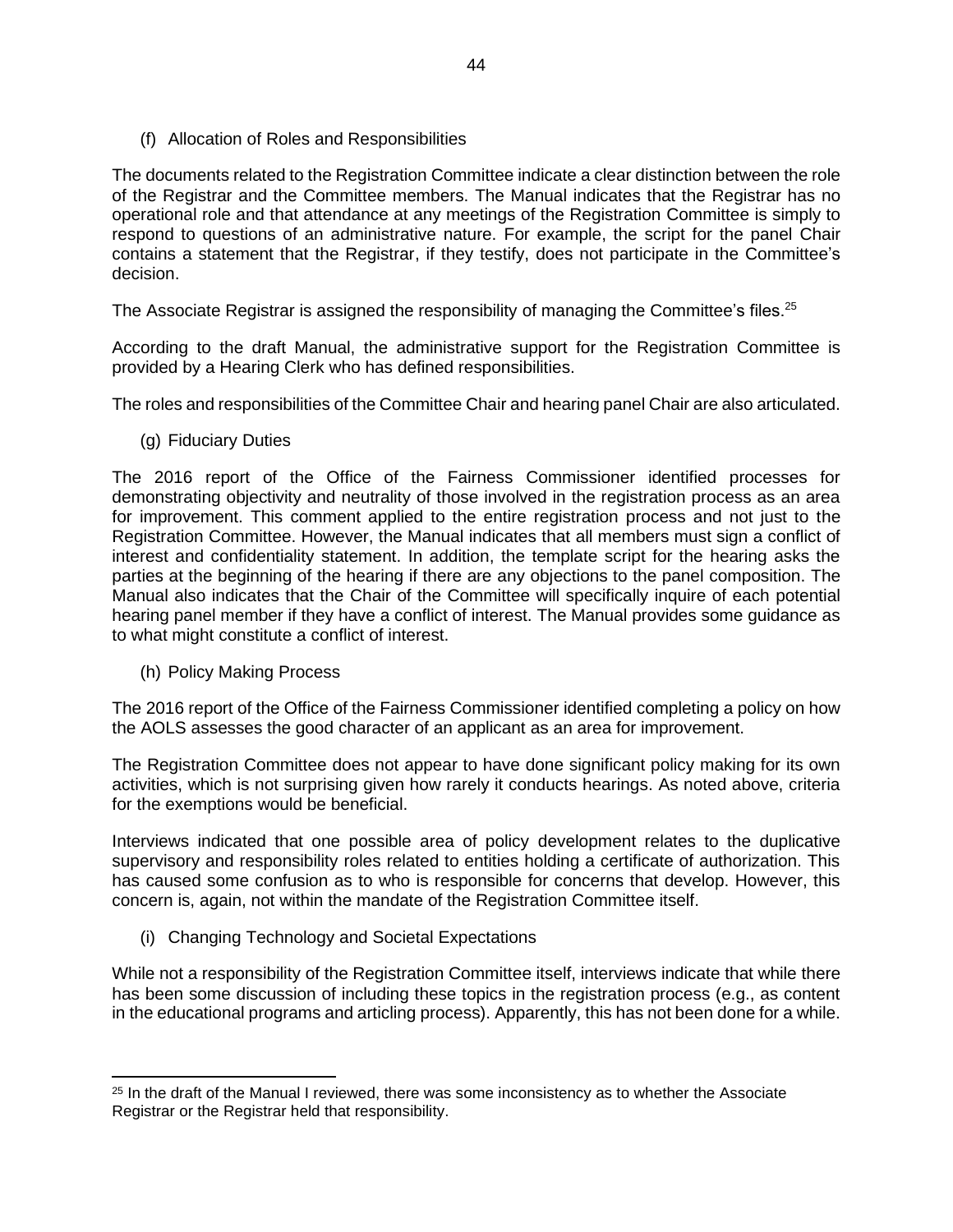#### <span id="page-45-0"></span>*Inspection Program (Peer Competency Review)*

The inspection program is set out in the regulations. It involves an annual peer review of at least one file and a comprehensive review every five years. Serious concerns are reported to the Registrar and taken to the Complaints Committee. The AOLS's by-laws prescribe the information that must be recorded for Survey Review Department purposes.

<span id="page-45-1"></span>(a) Public Interest Mandate

The inspection program is an important proactive program that systematically reviews the quality of work done at various surveying offices and provides peer feedback (positive and encouraging improvement). The goal is to address issues within the program. However, if significant concerns are identified, especially of a persistent nature, they are reported to the Registrar who can take them to the Complaints Committee.

The Survey Review Department Procedures Manual identifies the program's role as: "oriented towards the education of the membership. This is accomplished by working with the membership to maintain good survey and business practices in order that the public may be better served." This philosophy was generally confirmed during the interviews, although there has been some discussion on how the program can result in regulatory enforcement action in some cases.

The SRD program also provides insight into patterns of practice within the profession that can inform other parts of the AOLS such as continuing education, AOLS communications, and the need for policy development.

The SRD program is impressive in its scope and comprehensiveness; it reflects best practice. It may, however, need to expand its scope to remain so.

<span id="page-45-2"></span>(b) Transparency

The Manual is not the AOLS public website.

The AOLS regularly provides updates, practical suggestions, and explanations for practitioners about the inspection program in the Ontario Professional Surveyor magazine.

Interviews indicate that information about the program is regularly provided at the AGM and regional chapter meetings.

<span id="page-45-3"></span>(c) Diversity

Discussions of diversity, equity, and inclusion have not played a significant role in the SRD activities to date. This might be something for the SRD to discuss with the Inclusion and Diversity Committee and staff. For example, is there a disproportionate impact on certain demographic groups in the way in which the program operates?

<span id="page-45-4"></span>(d) Oversight, Performance Reviews and CQI

The SRD program has built in a number of components to its program to ensure that it is as objective as possible. For example, the primary consultant provides a draft of their report to a secondary consultant to promote consistency, especially in the scoring. Scoring is by way of established criteria based directly on the regulations. A score that goes above the threshold for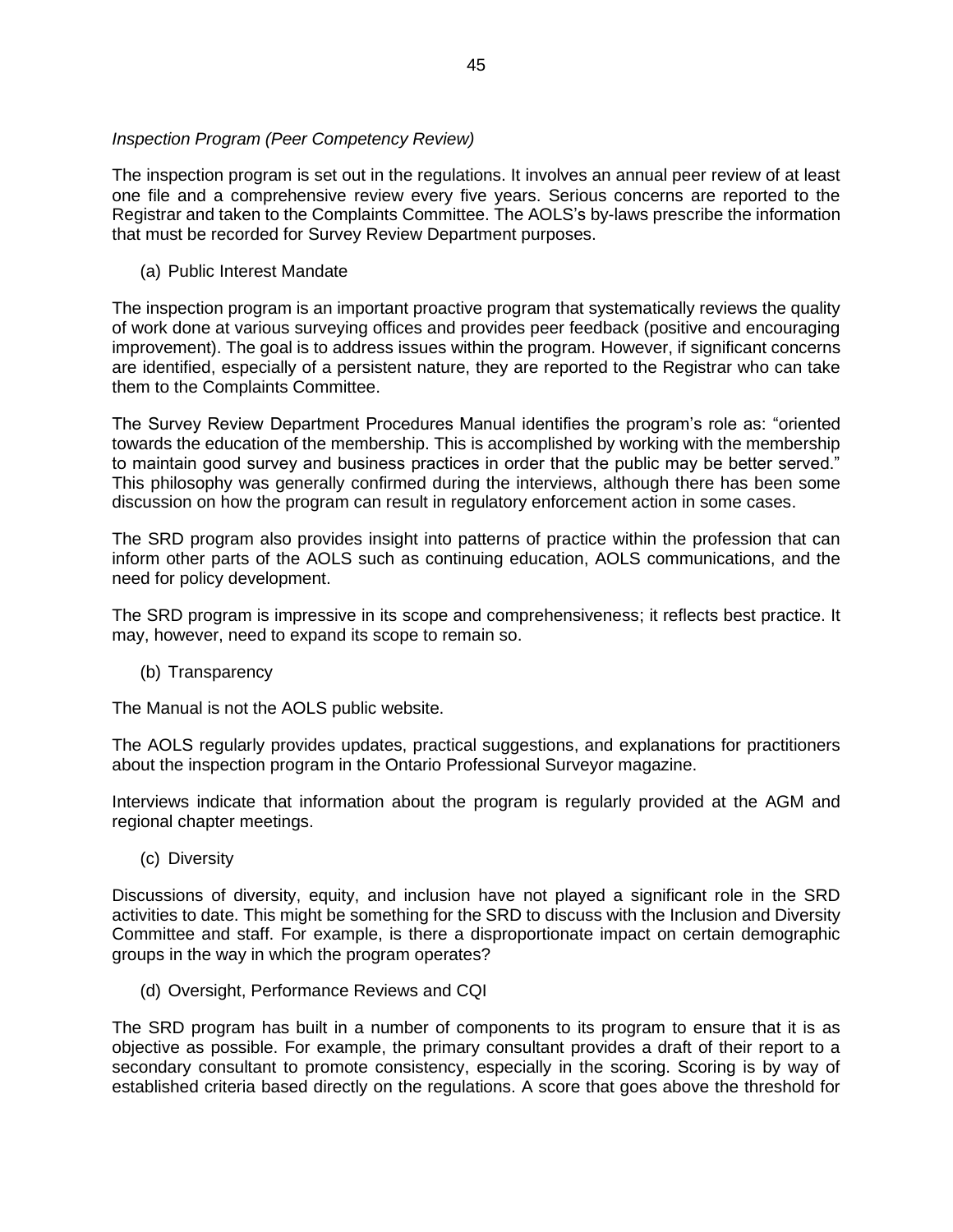referral to the Registrar is reviewed by a senior staff member. Draft reports are shown to the practitioner for comment before being finalized. These are impressive safeguards.

The Committee primarily has a policy making role; it also has some high-level monitoring functions. For example, the Committee periodically considers its scoring/point system to ensure that it remains appropriate.

The Committee has also begun to review its statistics, both to see whether consultants are generally consistent in their scoring, and to identify possible characteristics of concern (e.g., small firms vs. large firms).

The Committee encourages practitioners to complete exit surveys, which it reviews at each meeting. The Committee receives the survey results directly and not from staff to facilitate open consideration of feedback.

In terms of oversight by the Council, interviews indicate that there have been no formal evaluations of Committees. Committees are reviewed as part of the dashboard reports to the Council, however, it is more in the form of: are they meeting, are they addressing work items sent by the Council, and have there been any concerns on their performance raised by the Registrar or Executive Director. The dashboard documents are included with Council minutes. The dashboard approach should continue with regular updating of the dashboard criteria. As noted above, a process for the review of the performance of each Committee and each Committee member should be a long-term goal of the AOLS. The Council also has access to the minutes of the Committee, like it does for many other Committees.

Interviews indicate that having a Council member and staff present for most meetings helps ensure effective communications between them. Some felt that this overlap constituted a form of accountability.

<span id="page-46-0"></span>(e) Structure, Selection and Training

The Manual does not identify the criteria the Council should use in selecting Committee members other than geographical representation.

Like many of the other Committees, the SRD Committee selection process involves a call for volunteers and a searching for suitable candidates by staff, Council officers and Committee members. There are no pre-established formal competencies or skills identified and the screening process is informal.<sup>26</sup>

A lot of the front-line work is done by consultants who are trained fairly rigorously to conduct reviews. However, interviews indicated that there was less training for Committee members. A formal training process is useful for all new Committee members.

As noted above, a recommendation has been made that all Committee members receive additional formal orientation.

<sup>&</sup>lt;sup>26</sup> A high-level description of desirable skills and knowledge has been distributed to the profession during the past two years when recruiting volunteers to serve with the AOLS. This would be an excellent starting point for a formal document.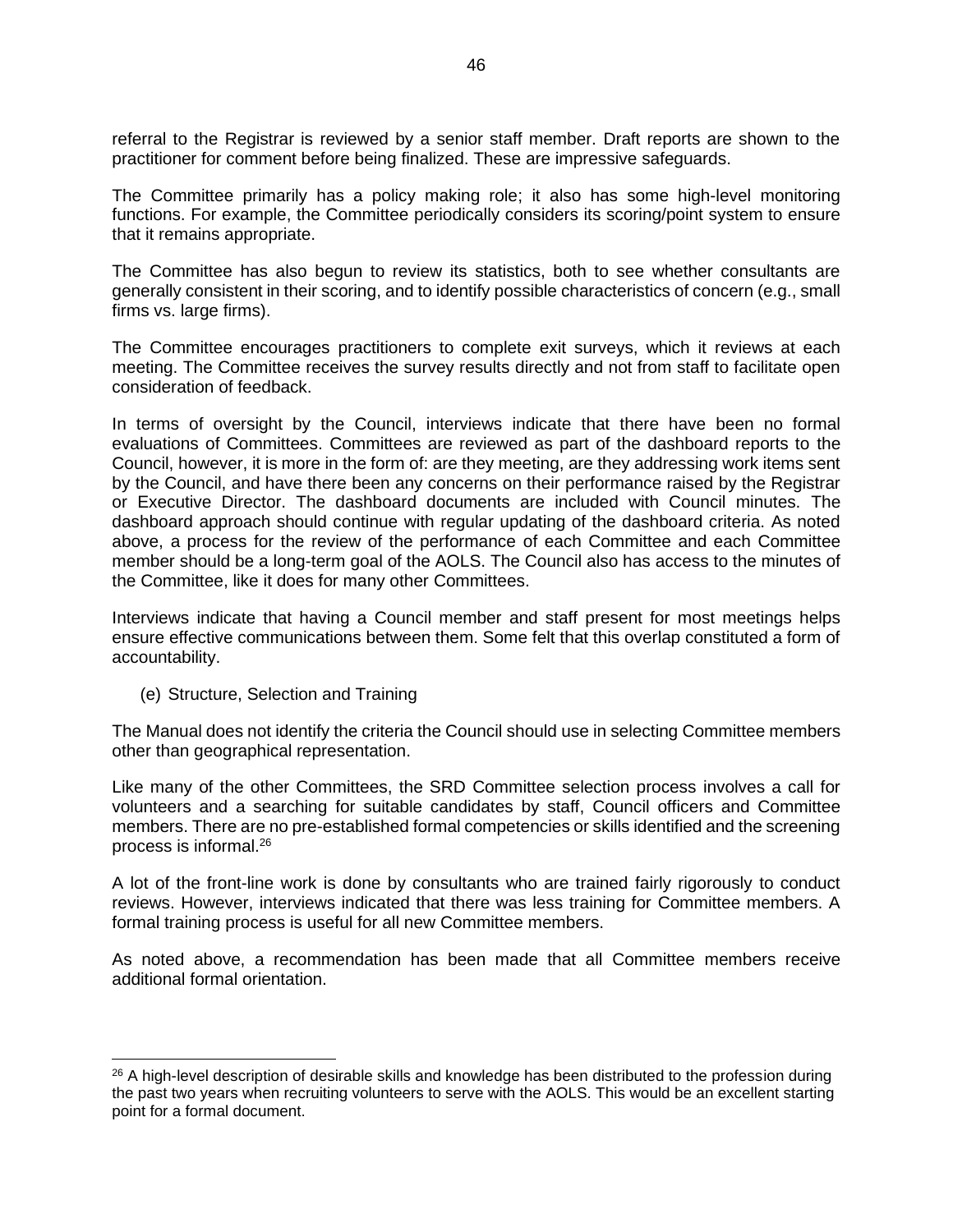<span id="page-47-0"></span>(f) Allocation of Roles and Responsibilities

The Manual describes the role of staff and Committee members. In fact, the Manual includes detailed job descriptions of staff and discussion of their training and performance reviews. Template letters and other documents are provided.

The Committee's role is to oversee the program. It does not get involved in individual reviews. The program is operated by staff and consultants. The Committee monitors the number and timing of reviews. It also discusses policy issues such as expanding the scope of the SRD program. Interviews indicated that while the Committee has some oversight functions, it is primarily a resource to the department. Interviews also indicated that there is considerable overlap in the policy role of the Committee and that of the Council.

The Manual also provides detailed descriptions of the role to be performed by examiners/consultants recruited from the profession.

<span id="page-47-1"></span>(g) Fiduciary Duties

The Manual identifies the duties of confidentiality and avoiding conflicts of interest. Committee members must sign a declaration acknowledging those duties. The potential for breaches of these duties is less for this Committee than some other Committees since they do not see individual review results. However, the risk is still present in respect of disclosing details of policy discussions that are not yet public. For staff and consultants, the risk is more obvious given their access to client information and business practices of practitioners and the fact that inadequate review outcomes are highly sensitive information. Greater discussion of these possibilities and how they might arise (e.g., at social events with colleagues) could be beneficial.

There is a unique aspect to the SRD scope in that it should not be influenced by other interactions between the AOLS and practitioners. For example, prior complaints should not be taken into account. In addition, because of the educational nature of the program, disclosure of review results should be kept confidential from other parts of the AOLS (e.g., complaints and discipline) unless specified criteria are met. Interviews indicate that SRD personnel are well aware of these constraints and the location of the SRD offices on a different floor of the building assists in achieving that goal.

<span id="page-47-2"></span>(h) Policy Making Process

The Survey Review Department Committee has been reflecting on its role. It has identified certain limitations in its program including that its geographical focus may not sufficiently scrutinize work being done across multiple locations. More importantly, the focus of the program is on firms and not individual practitioners, which can be less meaningful where there are large, multiple-office firms.

The Committee also provides input to the work done by the Council and other Committees such as the Expanded Professional Task Force. The Committee also discussed how it can help implement the work done by others such as using the construction projects checklist as a part of its review process. The Committee is also considering incorporating high-level business standards as a part of its reviews.

The Committee is sensitive as to whether it should just review requirements in the legislation or whether it should also review important non-legislative expectations or, even best, practices. As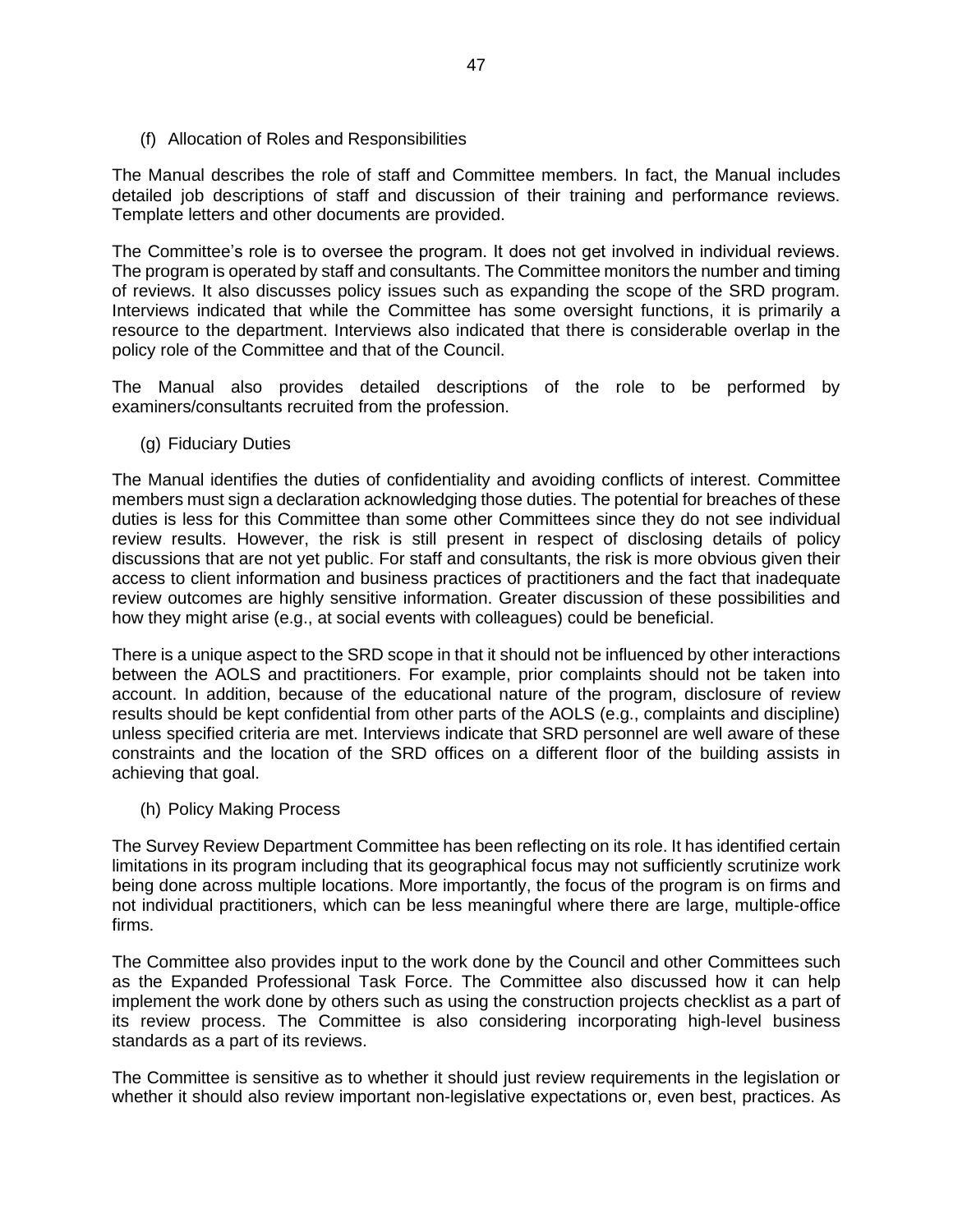the AOLS, like many regulators, moves away from regulations as a means to establish standards and requirements, the SRD needs to consider whether a program focused on regulations adequately achieves the proactive regulatory objectives of the AOLS.

The Committee is also considering whether holders of certificates of registration should also be brought into the program.

These policy discussions need to continue, perhaps with greater urgency, as the importance of proactive regulatory programs gains acceptance.

<span id="page-48-0"></span>(i) Risk Management

The Survey Review Department Committee participated in an internal workshop on risk management. The workshop included the identification of the sources of various risks of harm to the public and how the Committee could contribute to addressing those risks. The workshop also looked at sources of risk associated with the Committee that might be ineffective and briefly looked at some mitigating strategies for those risks.

The pandemic forced the SRD program to conduct virtual comprehensive reviews, which was seen as a possible permanent feature of the program.

As noted above the Committee has also begun to review its statistics, in part to identify possible characteristics of concern (e.g., small firms vs. large firms).

<span id="page-48-1"></span>(j) Changing Technology and Societal Expectations

Given the focus of the SRD program on objectively measuring compliance with the requirements set out in the regulations, there is limited scope for it to consider changing technology and societal expectations. As the program considers expanding its scope, these considerations can perhaps be included.

<span id="page-48-2"></span>(k) Facilitates Process

The Manual is a lengthy document that sets out template communication documents with practitioners. An attempt is made to explain the nature and purpose of the process in non-legal language. The communications include checklists, forms, and "tips". Since this is an ongoing and comprehensive program, most practitioners who are not new to the profession have an awareness of the program already. Most communications with program participants are conducted by SRD staff, which facilitates consistency and ready access to further information. The SRD program is discussed in many of the communication vehicles of the AOLS which helps make its purpose and processes better understood.

As can be seen, while I have a few suggestions for the SRD program, I have no recommendations specific to it.

#### <span id="page-48-3"></span>*Development of Practice Standards*

This portion of the report should be read in conjunction with the review of the policy making role of the Council.

The Professional Standards Committee assists in developing many of the AOLS's guidelines and standards. Like many regulators, the AOLS is moving away from having all practice standards in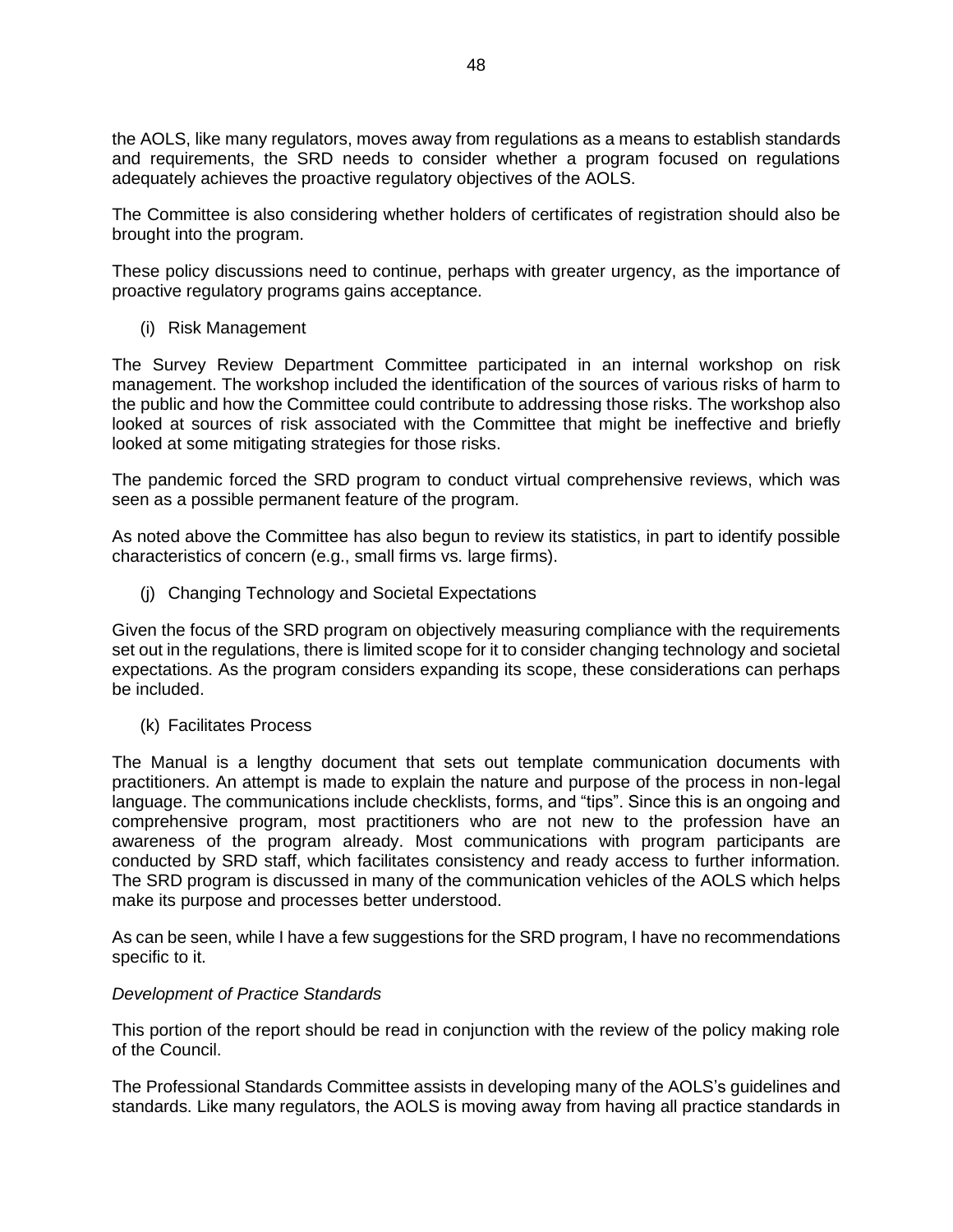regulation and instead providing guidance documents. The Committee is a busy one, meeting about once a month. Observations of a meeting indicate that a large part of its function is to obtain insights and observations from a number of practitioners who are not part of the Council on policy issues. This role is valuable.

<span id="page-49-0"></span>(a) Public Interest Mandate

The Professional Standards Committee identifies topics to address by referrals from the Council, other Committees, and information provided by the profession (e.g., at the Annual General Meeting), staff, and from within the Committee. The Committee discusses topics, directs staff to prepare draft documents (sometimes with the assistance of Committee members), discusses them and then make recommendations to the Council. Documents, once approved, are published on the AOLS website, some on the public portion and some on the members-only portion. Observations indicate that the Committee also makes suggestions for continuing education programs. In fact, the Committee is involved in specifying the content of such educational programs and recruiting potential speakers. This overlap in functions with the Continuing Education Committee is curious.

The documents generated by the Professional Standards Committee cover a variety of topics. Some try to resolve tricky professional issues (e.g., searching private survey records). Some try to provide practice checklists and best practices guidance (e.g., A Practical Guide for Measurement Accuracy for Cadastral Surveys). Some address newly arising issues (e.g., Professional Oversight in a Virtual Environment – Considerations). It periodically reviews or adds to the Standards of Practice handbook for practitioners.

The regulations set out the Code of Ethics and Standards of Practice of the profession. This is a form of policy making. However, the Committee did not deal with these issues, which were instead addressed by a Committee dealing with legislation or by the Council. While there were some refinements of the Code of Ethics earlier this year, there has not been a substantive revision of these professional expectations in the past decade. Most of these provisions are consistent with the expectations in other professions. However, a few of the provisions are somewhat restrictive in nature, such as limiting the ability of a practitioner to operate from more than one office, and significant prohibitions against practising in association with unlicensed individuals or entities.

The Committee also does not deal with the definition of professional misconduct set out in the regulations. Again, most of the definitions are consistent with the expectations in other professions. However, a few of the definitions appear to relate to relationships with colleagues rather than the public. For example, the following constitutes professional misconduct:

10. Failure by an employed member to act for an employer as a faithful agent or trustee and failure to regard as confidential information, however obtained, about the affairs of the employer's clients and to continue to so regard it after the termination of the relationship with the employer.

15. Making a false or malicious statement or publication that injures the professional reputation, prospects or the practice of professional surveying of another member.

16. Soliciting or accepting any work when the member knows or has reason to believe that another member is engaged for the same purpose by the same client.

The regular review of these regulations should be allocated to someone.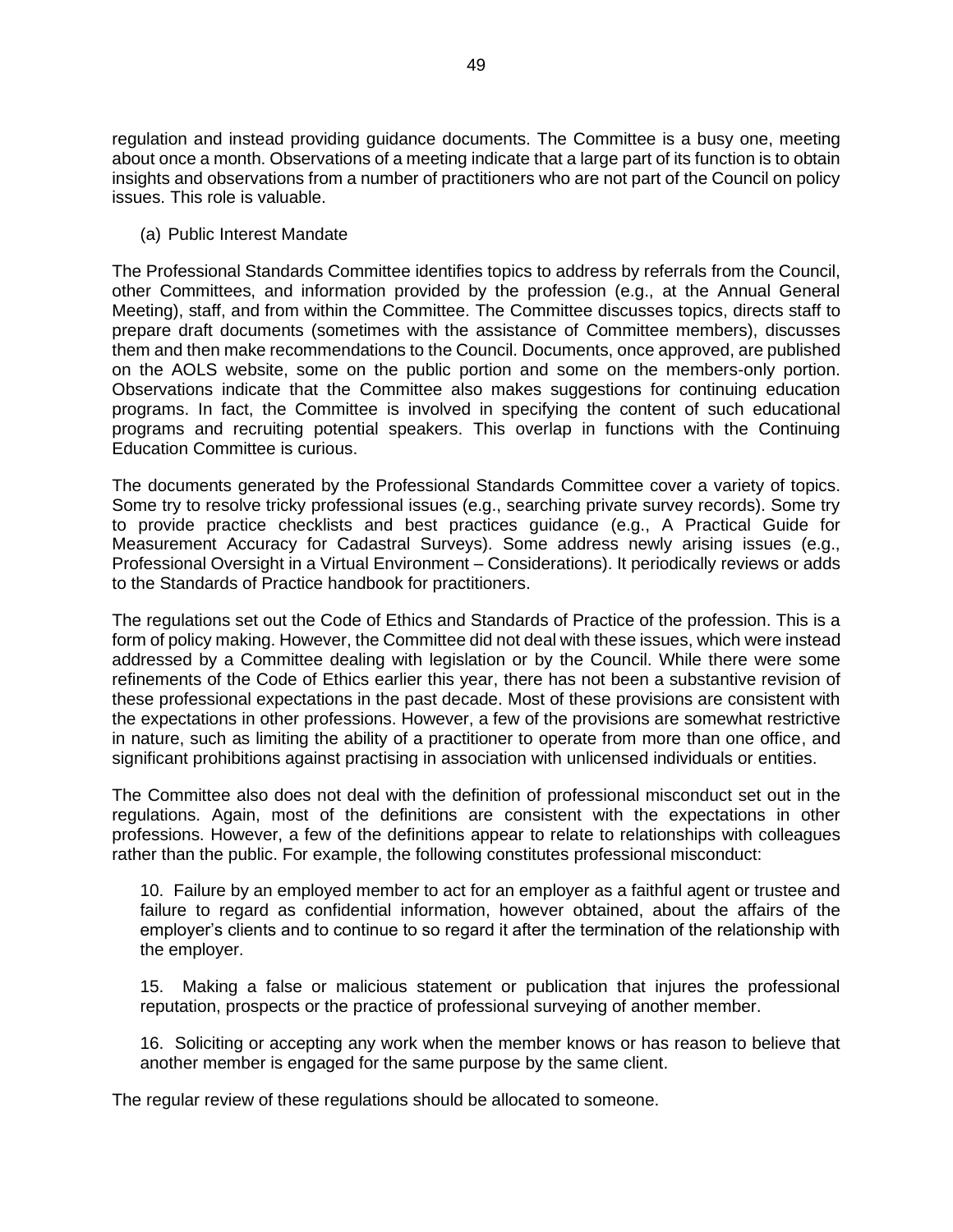Interviews indicate that criteria for the content of a standard is general (e.g., how will this protect the public). There are no specific criteria for this work.

<span id="page-50-0"></span>(b) Policy Making and Transparency

Once a topic is identified as worthy of a new or revised policy, the Committee discusses its potential content and staff prepare a draft that is reviewed. Only occasionally is outside expertise obtained. Only occasionally is a standard circulated in draft to the profession for comment. However, feedback is welcomed once published and the document can always be revised. Not every output is sent to the Council for comment or approval. For example, the Committee may publish a non-binding "best-practices" document directly to the profession depending on its content. While it is unlikely given the Council and staff overlap on the Committee, there is the potential for miscommunication or inconsistent communication if a non-statutory Committee publishes an expectation of the profession without prior Council review.

The Standards of Practice, including monumentation requirements, are described briefly on the AOLS website with links to the relevant regulations. The process for developing them is not described there.

<span id="page-50-1"></span>(c) Structure, Selection and Training

Like many of the other Committees, the selection process for the Professional Standards Committee involves a call for volunteers and a searching for suitable candidates by staff, Council officers and Committee members. There are no pre-established formal competencies or skills identified and the screening process is informal.<sup>27</sup>

Similarly, orientation and training are informal with key documents being provided (e.g., terms of reference), staff discussions, observations during the initial meetings and staff being available to answer any questions.

<span id="page-50-2"></span>(d) Fiduciary Duties

The opportunities for breaching confidentiality and conflicts of interest for this Committee are less than for many other Committees. The usual reminders are made. However, it is conceivable that advance disclosure of an upcoming policy or guideline could form a breach of confidentiality. Similarly, some policies or guidelines might have a greater impact on some members of the Committee than others (e.g., something that benefits or creates extra costs for large firms), creating a possible conflict of interest. Thus fiduciary duties cannot be entirely discounted.

<span id="page-50-3"></span>(e) Changes in Technology Societal Expectations

The Committee takes changes in technology into account when identifying topics for standards or policies or in specifying their content. Interviews indicate that it is rare for societal expectations to be part of this Committee's work.

<sup>&</sup>lt;sup>27</sup> A high-level description of desirable skills and knowledge has been distributed to the profession during the past two years when recruiting volunteers to serve with the AOLS. This would be an excellent starting point for a formal document.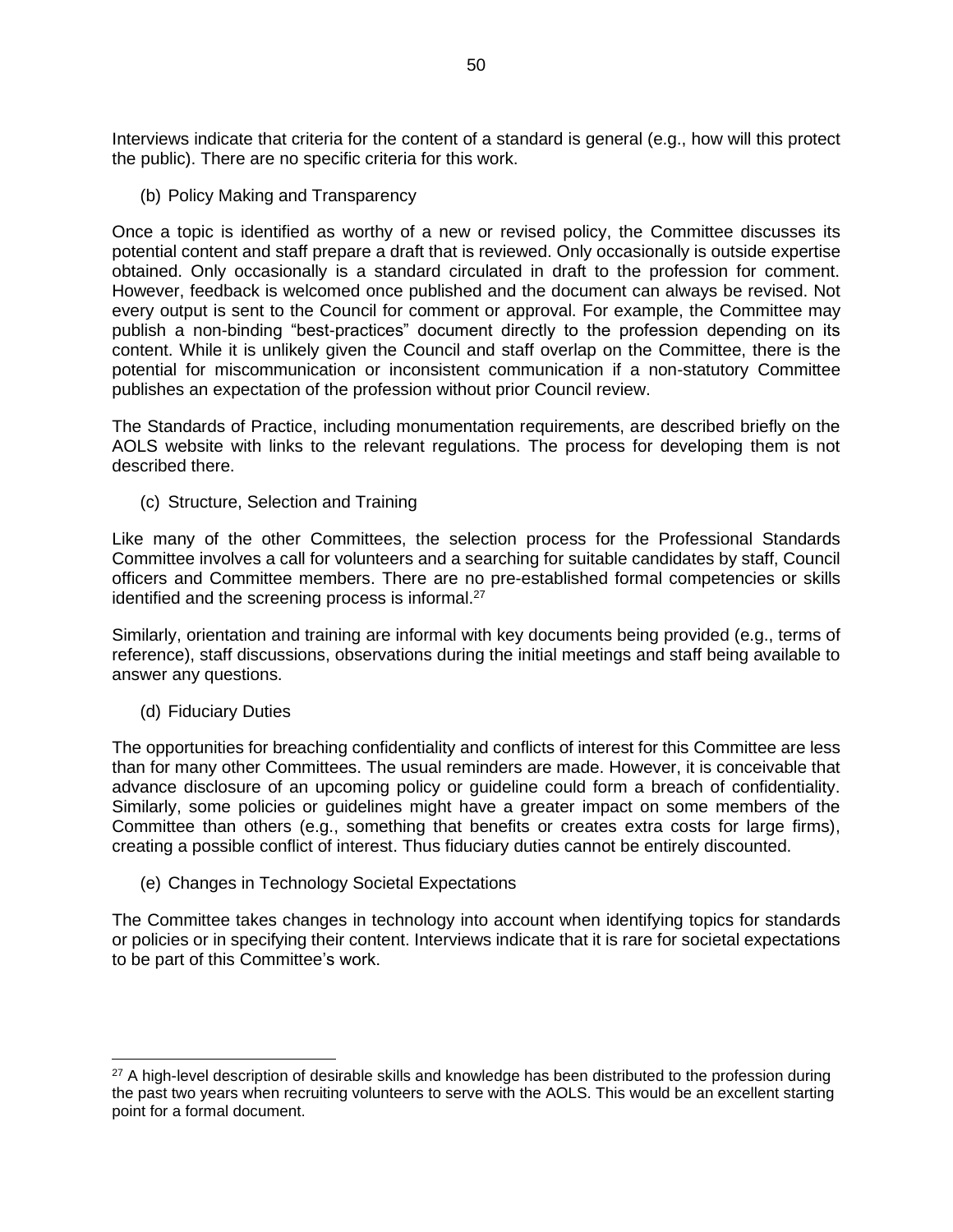#### <span id="page-51-0"></span>(f) External Stakeholders

Interviews indicate that the Professional Standards Committee does not identify key external stakeholders other than the profession.

As can be seen, while I have a few observations and suggestions for the Professional Standards Committee, I have no recommendations specific to it in addition to the recommendations made for policy development to the Council or are general to all Committees.

#### <span id="page-51-1"></span>*Continuing Professional Development*

The regulations set out the professional development requirements for practitioners. Over each three-year cycle practitioners shall complete over 100 hours of various professional development activities. Those activities are not limited to attending courses. Practitioners need to record their activities and those records can be audited by the AOLS. While practitioners are able to obtain their CPD hours elsewhere, the paucity of relevant resources means that the courses offered through the AOLS are attended by a vast majority of practitioners.

<span id="page-51-2"></span>(a) Public Interest Mandate

The minutes of the Committee on Continuing Education (CEC) indicate that it takes a broad view of its mandate. It does not limit itself to approving courses and auditing compliance. It actively reviews the issues arising at the Council and other Committees. It also contributes to policy discussions going on elsewhere in the AOLS. As such, its activities overlap somewhat with the policy making role of the Council and of the Professional Standards Committee. However, it has a different focus. It considers how the program can better achieve the goals of continuing competency and even excellence within the profession to enhance public protection. It communicates with other Committees to identify topics for continuing education purposes so as to support those other Committees.

Interviews indicated that the CEC considers how it can provide relevant content including changes in the law, improvements in technology, social issues (e.g., appropriately exercising the right of entry), and diversity. A few comments indicated a desire that the CEC arrange for more CPD content, especially during the pandemic when other opportunities were reduced.

While there is debate within some professions as to whether the regulatory body should be providing continuing education, the size of the profession, the lack of educational programs willing to offer content, and the integration of continuing education into the other programs of the AOLS suggest that there are compelling public interest reasons for the AOLS to offer such courses.

<span id="page-51-3"></span>(b) Transparency

The AOLS website describes the continuing education requirements expected of practitioners. The communications platforms of the AOLS provide repeated information to practitioners as to CPD requirements and available programs. However, it seems that some practitioners procrastinate until the end of the cycle before seeking out such opportunities.

The CEC does not have a procedures manual or handbook. Such a document would not only assist the Committee and the profession, but publishing it on the AOLS website would also provide greater transparency for the public.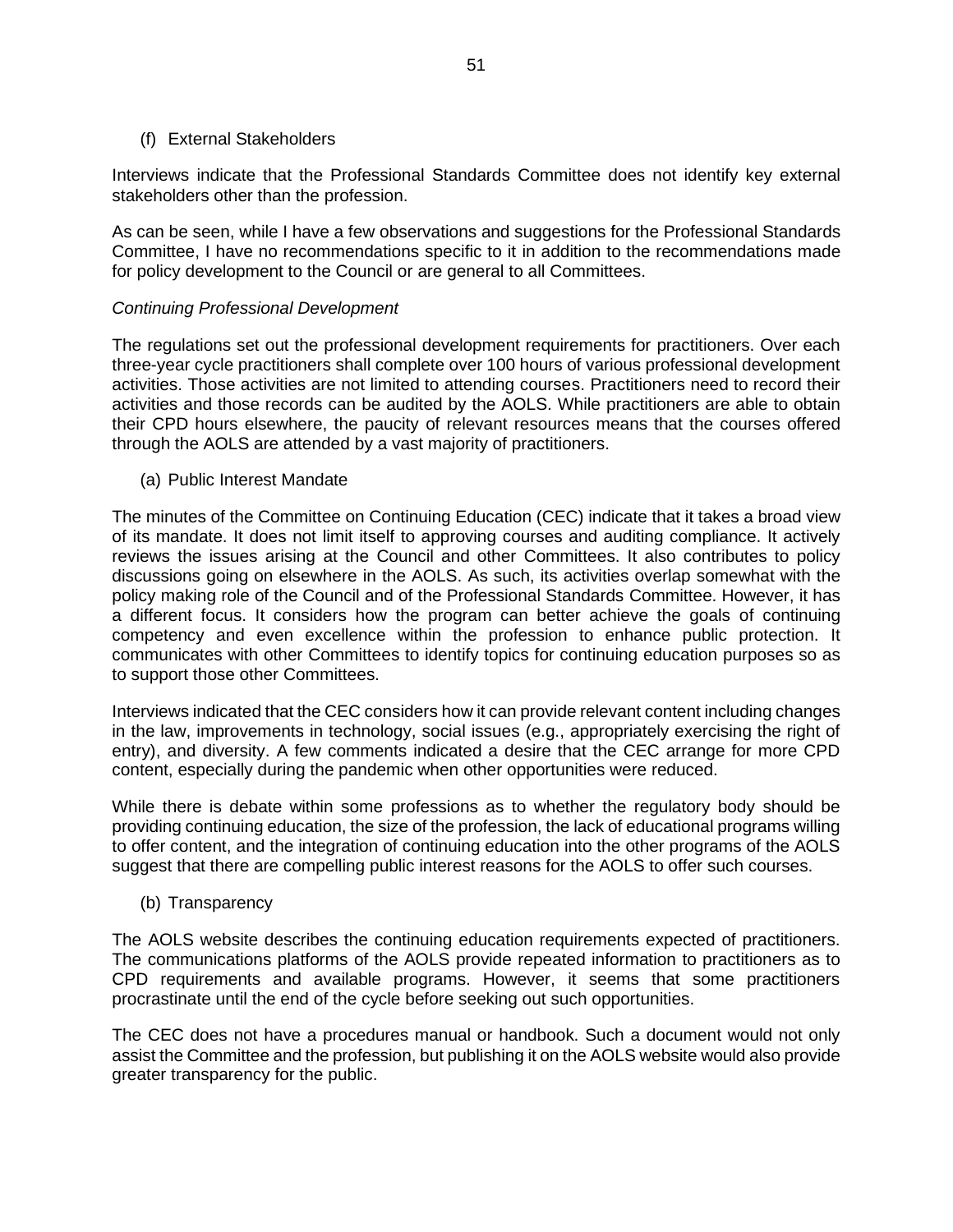Apart from the requirements in the regulations, there does not seem to be any defined criteria for the decisions of the CEC. There is wide discretion as to what courses will be offered. Auditing of compliance and determining when enforcement action may be taken is also discretionary. Written and published criteria would make its processes more transparent.

<span id="page-52-0"></span>(c) Diversity

The minutes of the Continuing Education Committee and interviews indicate that the CEC is actively considering requiring practitioners to take courses in equity, diversity, and inclusion, similar to the requirements for the Law Society of Ontario. It also has considered how recent developments in the law and in society related to indigenous issues affect the profession and how the profession should receive education in responding to them.

<span id="page-52-1"></span>(d) Stakeholders

The minutes of the Continuing Education Committee and interviews indicate that it seeks input from practitioners (through surveys), other Committees and external sources (e.g., government) on issues that should be addressed in CPD programs and in how to make the programs more effective. The minutes of the Committee also indicate that it has used a risk-management perspective in reviewing the information it receives from others.

<span id="page-52-2"></span>(e) Oversight, Performance Reviews and CQI

In terms of oversight by the Council, interviews indicate that there have been no formal evaluations of Committees. Committees are reviewed as part of the dashboard reports to the Council, however, it is more in the form of: are they meeting, are they addressing work items sent by the Council, and have there been any concerns on their performance raised by the Registrar or Executive Director. The dashboard documents are included with Council minutes. The dashboard approach should continue with regular updating of the dashboard criteria. As noted above, a process for the review of the performance of each Committee and each Committee member should be a long-term goal of the AOLS.

The CEC does conduct surveys of attendees at CPD programs for feedback on the effectiveness and relevance of individual programs.

Interviews indicate that having a Council member and staff present for most meetings helps ensure effective communications between them. Some felt that this overlap constituted a form of accountability.

The Continuing Education Committee views the CPD Audit Task Force as an opportunity to enhance its processes.

<span id="page-52-3"></span>(f) Structure, Selection and Training

Like many of the other Committees, the CEC selection process involves a call for volunteers and a search for suitable candidates by staff, Council officers and Committee members. There are no pre-established formal competencies or skills identified and the screening process is informal.<sup>28</sup>

<sup>&</sup>lt;sup>28</sup> A high-level description of desirable skills and knowledge has been distributed to the profession during the past two years when recruiting volunteers to serve with the AOLS. This would be an excellent starting point for a formal document.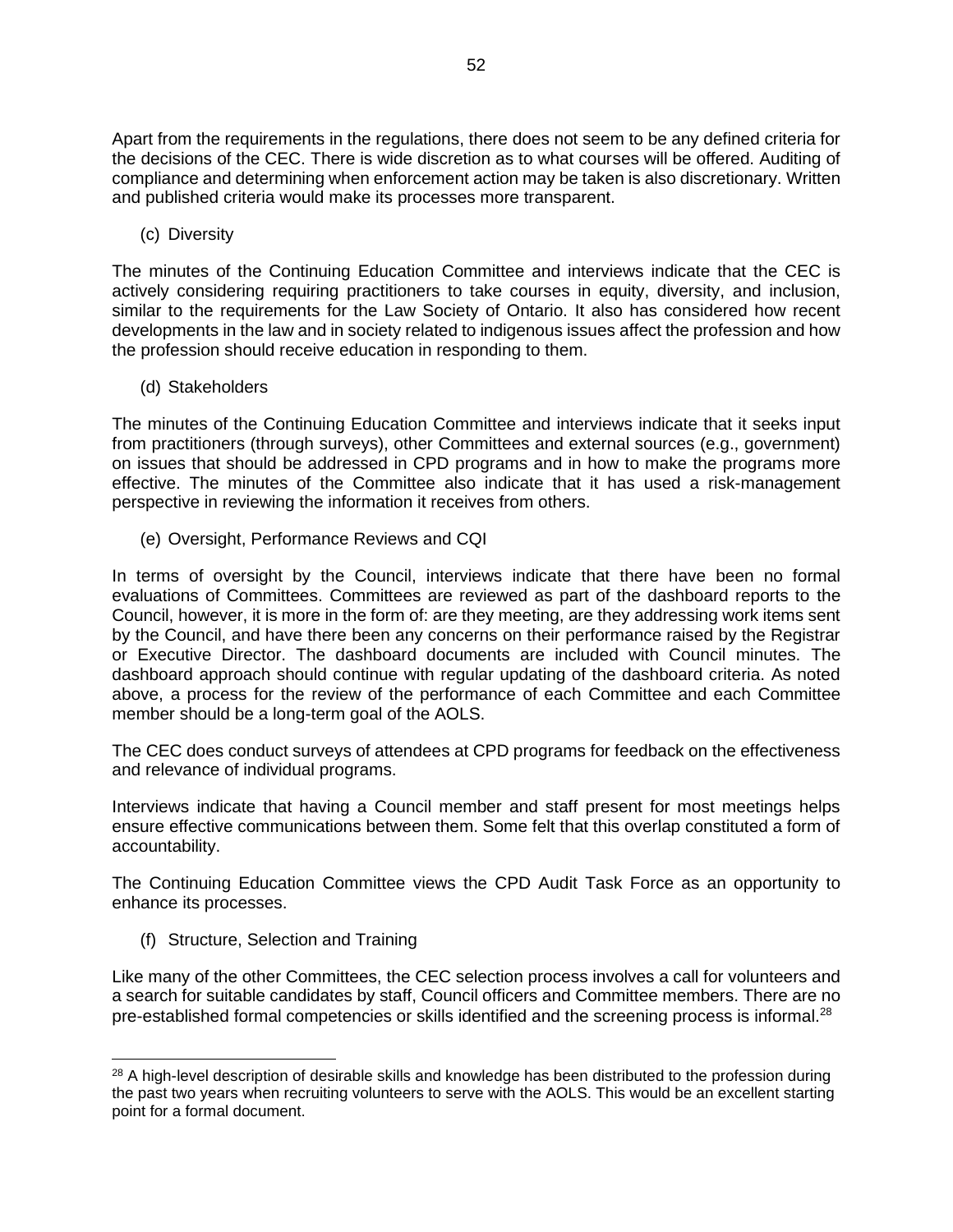Similarly, orientation and training are informal with key documents being provided (e.g., terms of reference), staff discussions, observations during the initial meetings and staff being available to answer any questions.

As noted above, a recommendation has been made that all Committee members receive additional formal orientation.

<span id="page-53-0"></span>(g) Allocation of Roles and Responsibilities

Interviews indicated that the CEC itself appears to act as a resource and policy think tank for the staff who operate and enforce the program. There seems to be no dissatisfaction with this allocation of responsibility, particularly since the CEC consists of volunteers. This approach seems to be suitable for this type of program for this profession.

<span id="page-53-1"></span>(h) Fiduciary Duties

The usual reminders of the duty of confidentiality and avoiding conflicts of interest exist for the CEC. The potential for breaches of these duties is less for this Committee than many other Committees, but are still present. For example, inappropriate recording of CPD hours by an individual practitioner could be disclosed. Also, CEC members could suggest courses or potential instructors that would provide some financial or other benefit for them. A procedure manual and specific training in identifying these kinds of points would be helpful.

<span id="page-53-2"></span>(i) Policy Making Process

The minutes of the Continuing Education Committee and interviews indicate that the CEC actively considers how the program can better achieve the goals on continuing competency and even excellence.

As discussed above, the CEC participates in policy making processes at the AOLS.

<span id="page-53-3"></span>(j) Changing Technology and Societal Expectations

The minutes of the Continuing Education Committee and interviews indicate that it actively considers how changes in technology and societal expectations should be reflected in the CPD requirements and course content.

<span id="page-53-4"></span>(k) Facilitates Process

There is no procedural manual or handbook. Such a document would assist in making the process more transparent to practitioners. However, the frequent discussions of the program in the AOLS's written and other communications with the profession, including reminder notifications, provide little excuse to practitioners who do not comply with the requirements. The sample communications I saw were reasonably clear.

As can be seen, while I have a few suggestions for the CEC, I have no recommendations specific to it in addition to the recommendations made for policy development to the Council or are general to all Committees.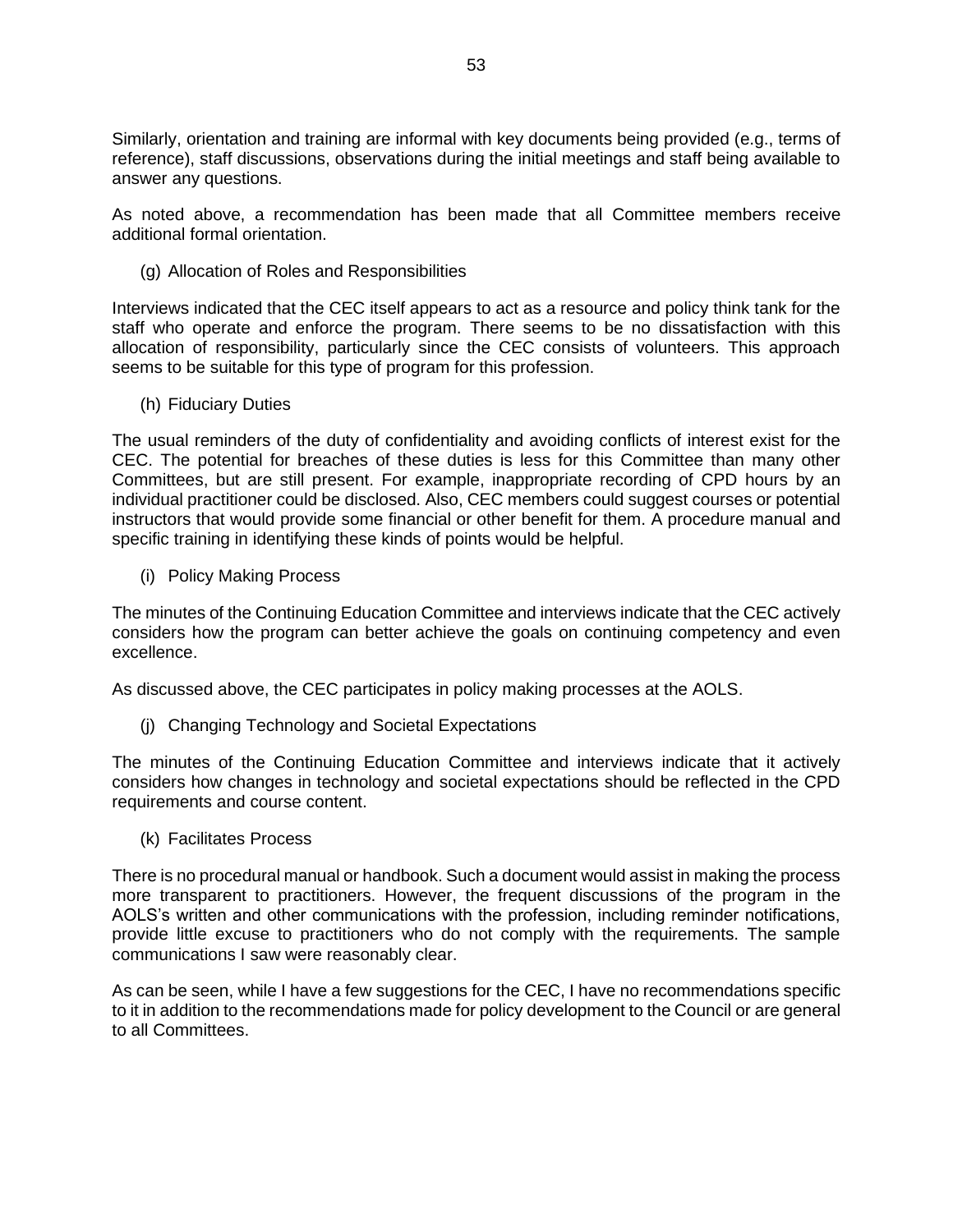#### <span id="page-54-0"></span>*Prevention of Unauthorized Practice*

The *Surveyors Act* prohibits unlicensed people and businesses from practising cadastral surveying unless they hold the appropriate authorization from the AOLS. The *Act* also protects the use of titles associated with land surveyors. These provisions are enforceable in provincial offences courts or by means of an application for a restraining order in the civil courts. The AOLS has been successful in obtaining restraining orders (injunctions) against persons who have practised the profession without a license. Obtaining restraining orders rather than prosecuting for a provincial offence is the preferred enforcement mechanism for a number of reasons, including that it is more likely to prevent ongoing unauthorized practice.

Document reviews and interviews indicate that there has been some discussion as to whether the *Surveyors Act* adequately describes the activities that the public should not be permitted to perform. Council has recently discussed anecdotal evidence of unregistered persons performing work that is authorized only to licensed surveyors and how the public may be placed at risk. Council suggested that the AOLS "should collect metrics on this". These are complex issues that are beyond the scope of this Review. Care must be taken to ensure that any restricted activities pose a significant risk of harm to the public. Seeking excessive restrictions can be seen as "turf protection". On the other hand, the nature of the profession and related activities are rapidly evolving, and the legislation needs to keep pace with the real world.

There is no documented process for addressing such concerns; a reactive approach is taken. The AOLS does not actively search for unauthorized practitioners or improper use of titles. Most concerns are raised by members of the profession although a few are brought forward by members of the public. Concerns are raised frequently although few are serious in nature. Staff review the concern and if it appears to be a clear breach of the legislation, a "cease and desist" demand letter is sent requesting written confirmation of future compliance. In recent years, all serious concerns have been addressed informally in this manner. Typically, the conduct is a result of a misunderstanding of the rules. Interviews indicate that in recent years there have not been many "repeat offenders".

As noted above, in the more distant past, where a serious concern cannot be resolved informally, legal counsel is retained to seek an injunction.

Council has also discussed issues of previously registered members, including one removed through discipline, continuing to perform certain functions that were misleading to the public. In one case, the AOLS published ads in local papers indicating that the individual was no longer a member.

As noted above, the difficulty with unauthorized practice is that it is often viewed as turf protection rather than as genuine public protection. This perception is reinforced by the observation that the vast majority of concerns are raised by practitioners. The current approach of sending a cease and desist letter is a best practice, not only to bring a proportional response to concerns, but also because such evidence is very helpful in court when seeking an injunction.

A reactive approach may be adequate where there does not appear to be a high frequency of harm occurring to the public. It seems that the profession monitors unauthorized practice fairly effectively. The current information does not indicate that unauthorized practice creates a significant public protection issue.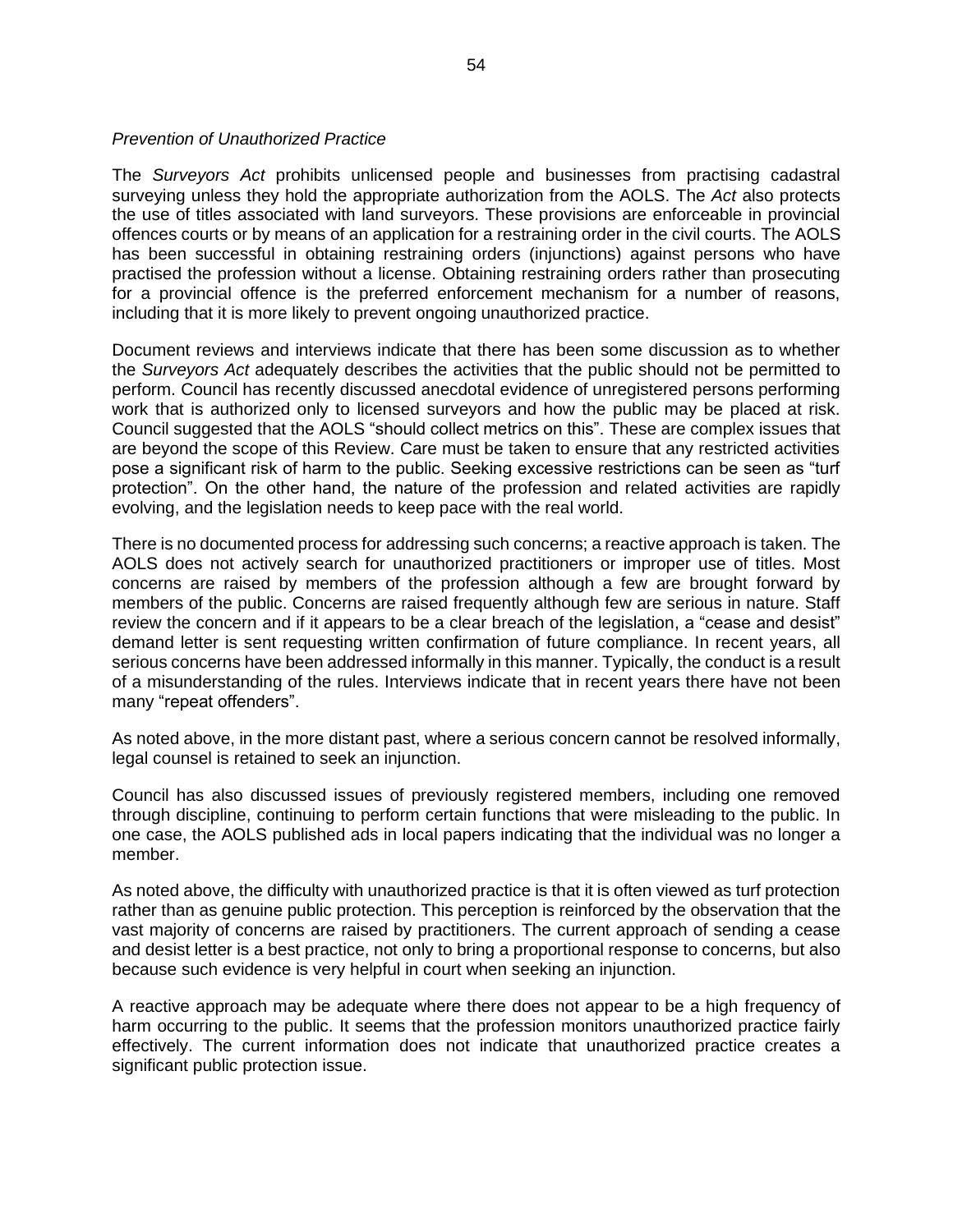However, a best practice would be to develop a documented process that is risk-based. The document should identify the sources of the highest severity and likelihood of harm to the public (e.g., practitioners revoked at discipline). The document could plan for some proactive measures to identify those risks (e.g., internet search, survey of municipalities). The document would also identify a process and accountable people (e.g., staff, a Committee) to screen information and select the most appropriate response to those risks (e.g., cease and desist letter, notification of municipalities, published ad, application for injunction). Dashboard reports could be provided to the Council. I anticipate that not a lot of resources need to be devoted to operating this regulatory activity once the process is documented.

Recommendation #32: That the AOLS develop a risk-based documented process for handling unauthorized practice concerns. (Legislative amendment not required)

There has also been some discussion about whether a Committee should be formed to approve unauthorized practice prosecutions. Initiating such a prosecution has expense implications and always has the potential to become a matter of scrutiny in the media and government. In my view, the priority is for a documented policy on how unauthorized practice cases should be handled. I am not sure that an additional Committee is necessary to scrutinize the few cases that may result in court prosecutions. If an external approval is needed, it should be done by a Committee, not the full Council. Perhaps an existing Committee, like the Executive Committee can perform this function.

# <span id="page-55-0"></span>**CONCLUSION**

This review indicates that the AOLS is doing an excellent job in many respects. It is addressing well current regulatory issues with modern regulatory approaches. However, its legislation does need to be updated in a number of respects to enable it to better perform its functions and to reflect contemporary governance expectations. There are a number of areas in which the AOLS can enhance its performance.

Respectfully Submitted

STEINECKE MACIURA LEBLANC

Richard Steinecke **Counsel**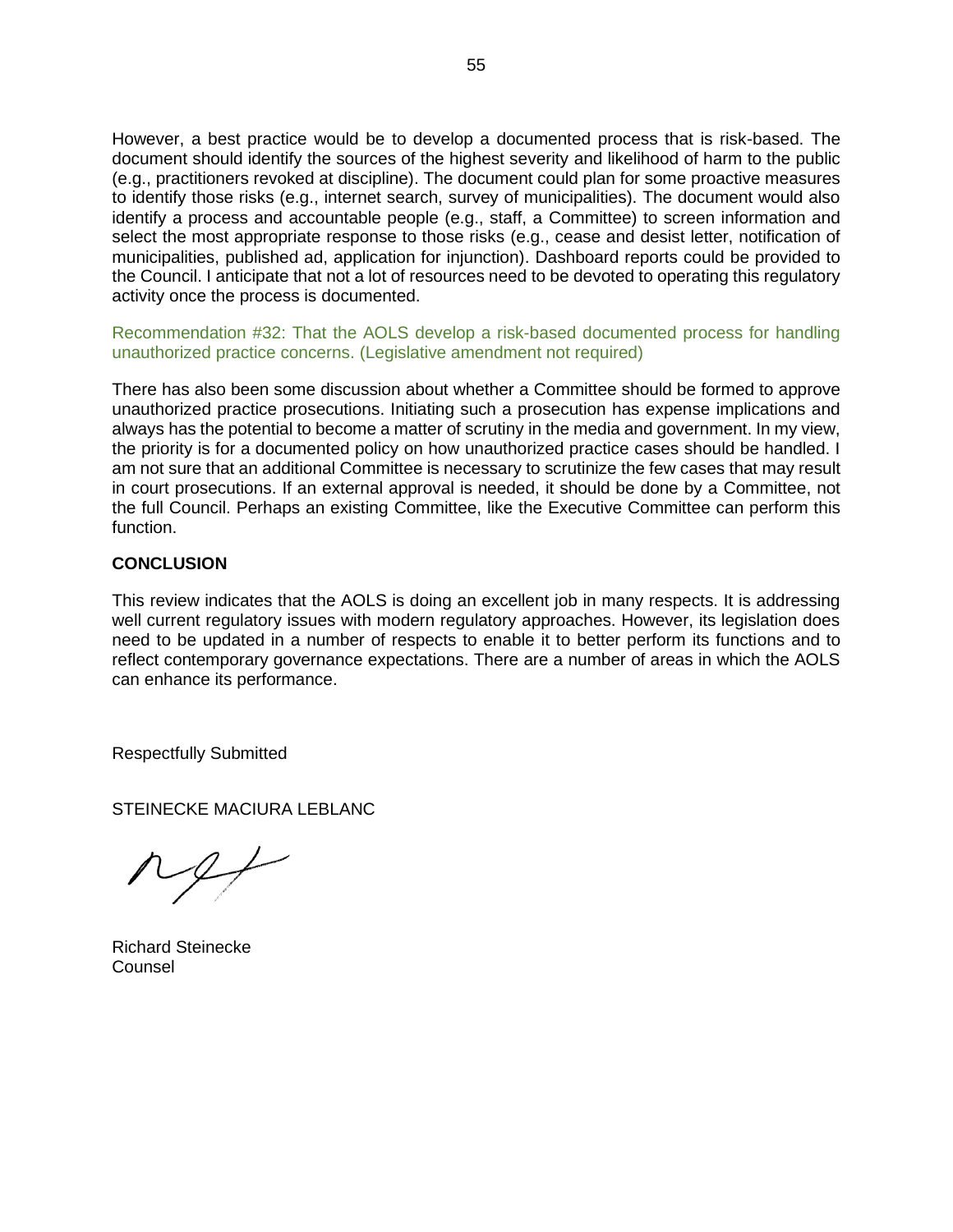#### **List of Recommendations**

The recommendations and their rationale are set out in the text of the report. It is recognized that the AOLS will not be able to immediately implement the recommendations even if it accepts them all. Fortunately, many the recommendations do not require a significant infusion of resources. In addition, other recommendations require legislative amendment that will take some time to achieve.

Recommendation #1: The AOLS should again consider transferring the professional liability insurance program to a third party. (Legislative change not required)

Recommendation #2: The AOLS should conduct a rigorous review of its activities to see if there are some that should be eliminated or reduced because they do not primarily serve the public interest. (Legislative change not required)

Recommendation #3: The Council should conduct its meetings in public, publish its meeting materials on the AOLS website, and post its minutes on the website, all with suitable exceptions. (Legislative change not required)

Recommendation #4: That the AOLS post all general information relevant to the regulation of the profession on the public portion of its website. (Legislative change not required)

Recommendation #5: That Council should develop a more formal process of reviewing the performance of itself and its members. (Legislative change not required)

Recommendation #6: Similarly, the AOLS should develop a formal process for reviewing the performance of its Committees and individual Committee members. (Legislative amendment not required)

Recommendation #7: That all new Council members, Committee members and Chairs receive formal training soon after their appointment (Legislative amendment not required). To be effective, likely the best method is for staff supporting the position to take the lead and that the Chair (or immediately past Chair) be invited to participate as well, where feasible. For hearing Committees, the training may need to be provided by hearing support staff and the Committee's independent legal counsel.

Recommendation #8: That the legislation be amended to authorize the AOLS to recruit public members to serve on Committees who are not lay councillors (Legislative amendment required). In the meantime, the AOLS should consider expanding its use of "guests" on Committees as appropriate (Legislative amendment not required).

Recommendation #9: That the requirement for membership approval of proposed regulation and by-law changes be replaced by a duty to consult (Legislative amendment required)

Recommendation #10: Council members should receive training on role of the Council that emphasizes strategic planning, policy making, and high-level oversight. In addition, those planning the agenda for Council meetings and preparing meeting materials should reduce reporting on operational matters. (Legislative amendment not required)

Recommendation #11: That the AOLS develop a Code of Conduct for Council and Committee members (Legislative change not required) and a regulation providing a process and criteria for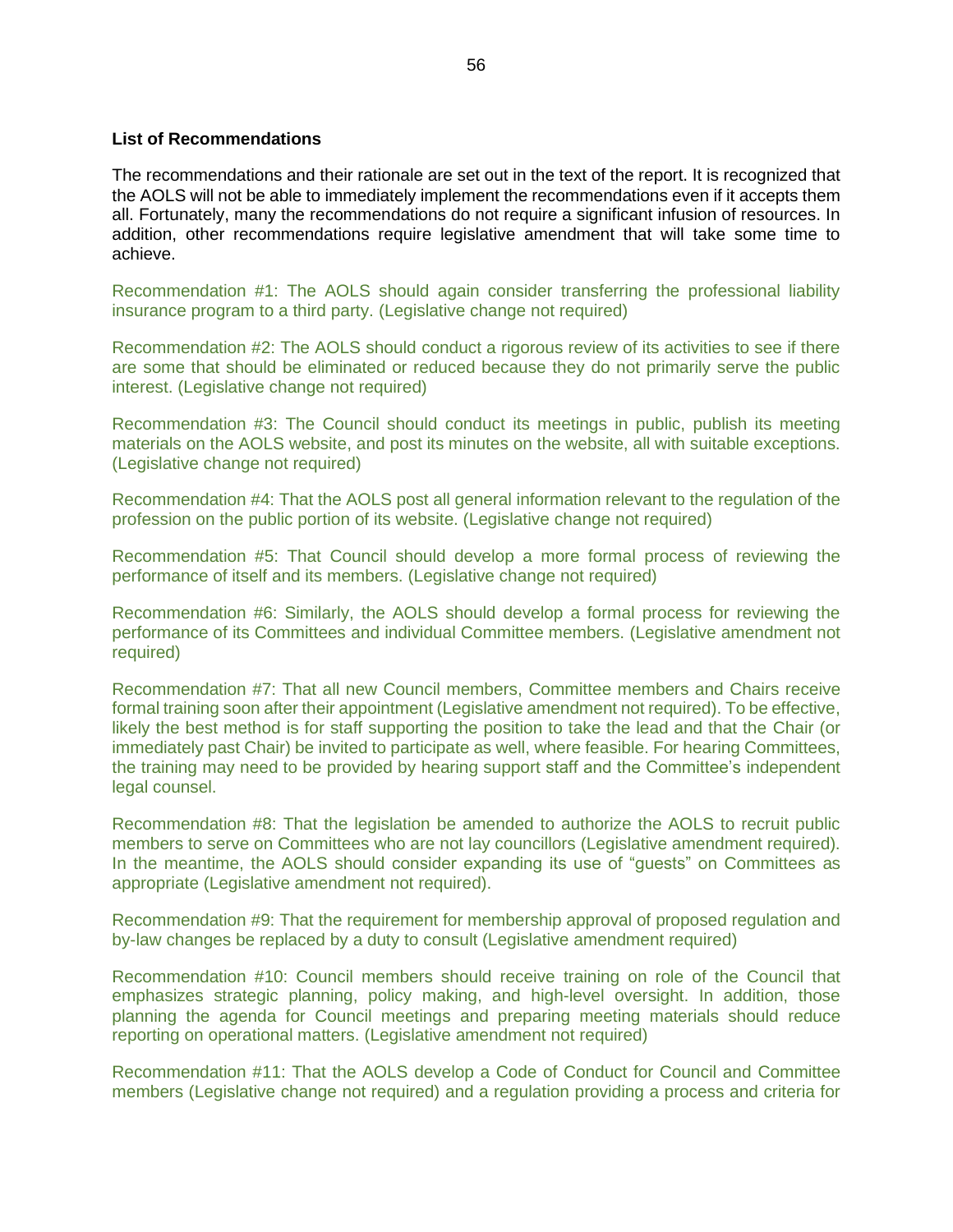sanctioning or removing a Council or Committee member who violates the Code of Conduct (Legislative change required).

Recommendation #12: The Council should develop a written policy development process tool. (Legislative amendment not required)

Recommendation #13: The Council should develop a briefing note template to be used for all non-urgent policy issues. (Legislative amendment not required)

Recommendation #14: The AOLS should make the impact of technology on the public and profession a significant topic for Council consideration. (Legislative amendment not required)

Recommendation #15: That there should be an external review of complaints dispositions, including the adequacy of the investigation and the reasonableness of the decision. This recommendation becomes more pressing should the Complaints Committee be given the authority to impose mandatory remediation directions. (Legislative amendment required)

Recommendation #16: That members of the Council no longer serve on the Complaints Committee and Discipline Committee. Rather their members should be selected through a rigorous competency-based selection process identifying the experience and skills necessary to serve on these Committees and actively recruiting appropriate candidates. (Legislative amendment required)

Recommendation #17: That at least 50% of the members of the Complaints Committee and the Discipline Committee be public members and that panels dealing with individual matters have at least two public members. (Legislative amendment required)

Recommendation #18: That the *Surveyors Act* be amended to remove the role of the Council in the referral of matters to mediation or discipline. (Legislative amendment required)

Recommendation #19: That the Complaints Committee immediately develop and implement the full range of remedial options available to it and only refer a matter to the Council where a referral to discipline is warranted. Similarly, where the Complaints Committee refers a matter to the Council, absent exceptional circumstances, the Council focus its role in making a referral to either discipline, mediation or both. (Legislative amendment not required)

Recommendation #20: That the *Surveyors Act* be amended to facilitate greater remedial options for the Complaints Committee including being able to direct the mandatory education or remediation of a practitioner and being able to require a practitioner to attend before the Committee to receive an oral caution. In addition, the *Surveyors Act* should be amended to remove the Council's role in referrals to the Discipline Committee or for mediation. (Legislative amendment required).

Recommendation #21: That the legislation be amended to remove the Council from making compensation fund decisions or restoring the licence of practitioners and transferring this role to a suitable Committee. (Legislative amendment required)

Recommendation #22: That the Complaints Committee develop a document outlining the criteria it should use in making decisions and the options available to it. The document can be incorporated into its Handbook. In addition, there should be training of the Complaints Committee on its role and the criteria and options for its decisions. (Legislative amendments not required)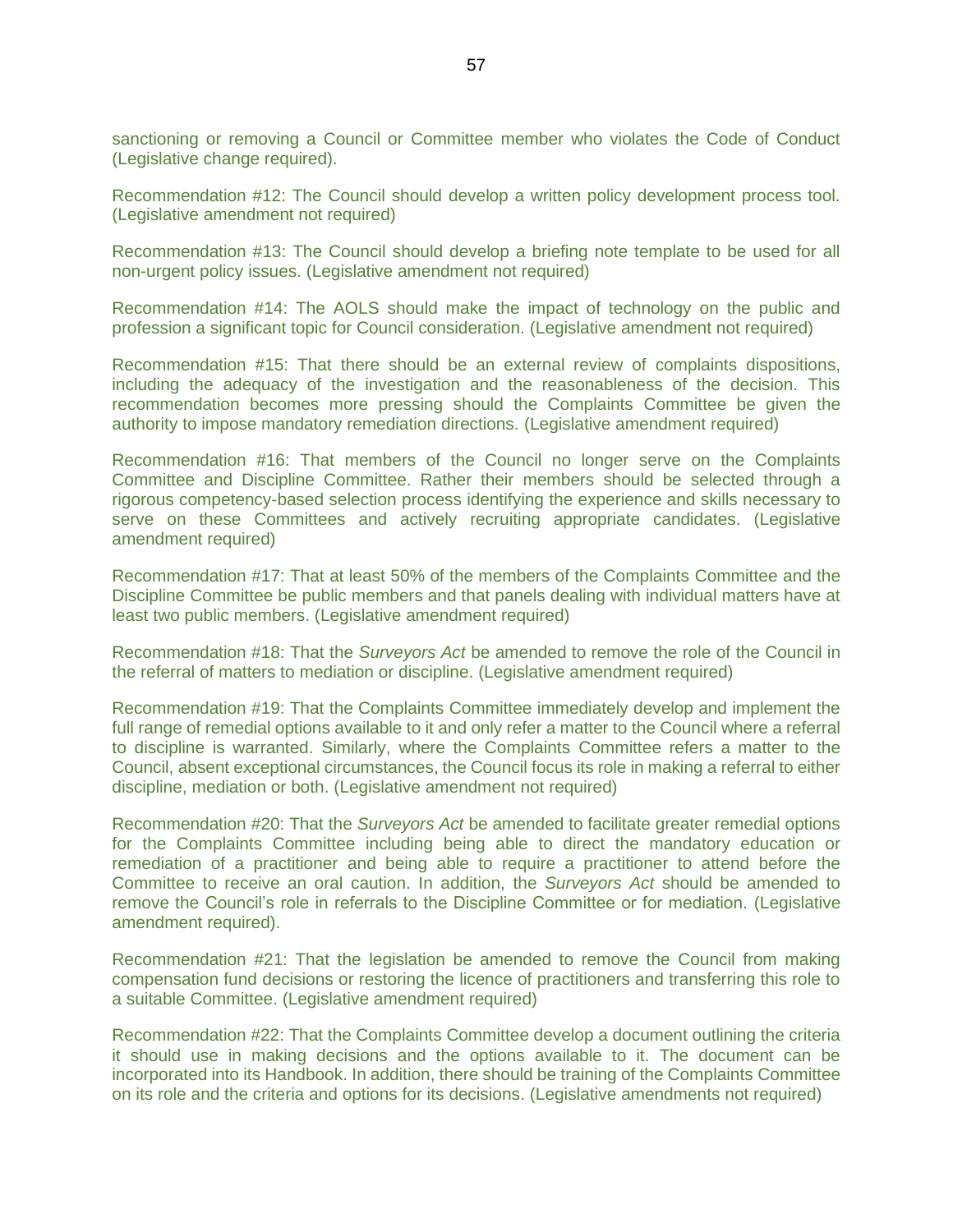Recommendation #23: The *Surveyors Act* should be updated to modernize the discipline process to enable it to suspend or revoke a certificate of authorization and to remove the authority to compel a practitioner to repay, waive or reduce fees. (Legislative amendment required)

Recommendation #24: The AOLS should seek a legislative amendment to eliminate the Fees Mediation Committee. (Legislative amendment required) Until then the Committee should employ strict criteria for accepting cases deferring any but the clearest of matters to the Complaints Committee. (Legislative amendment not required)

Recommendation #25: If it continues to operate, that members of the Council should no longer serve on the Fees Mediation Committee. Rather, their members should be selected through a rigorous competency-based selection process, identifying the experience and skills necessary to serve on the Committee (especially in mediation and conducting hearings) and actively recruiting appropriate candidates. (Legislative amendment required)

Recommendation #26: If it continues to operate, that at least 50% of the members of the Fees Mediation Committee be public members and that panels dealing with individual matters have at least one public member (more if panels are larger than three persons). (Legislative amendment required)

Recommendation #27: If it continues to operate, that the members of the Fees Mediation Committee be given training in mediation and arbitration skills before engaging in either one of these activities. (Legislative amendment not required)

Recommendation #28: If it continues to operate, that support staff of the Fees Mediation Committee handle all communications with the participants.

Recommendation #29: That the AOLS website page on appeals to the Registration Committee be updated to include a plain language description of the availability, process and criteria for such appeals. (Legislative amendment not required)

Recommendation #30: That members of the Council no longer serve on the Registration Committee. Rather, their members should be selected through a rigorous competency-based selection process identifying the experience and skills necessary to serve on these Committees and actively recruiting appropriate candidates. (Legislative amendments required)

Recommendation #31: That at least 50% of the members of the Registration Committee be public members and that panels dealing with individual matters have at least one public member (more if panels are larger than three persons). (Legislative amendments required)

Recommendation #32: That the AOLS develop a risk-based documented process for handling unauthorized practice concerns. (Legislative amendment not required)